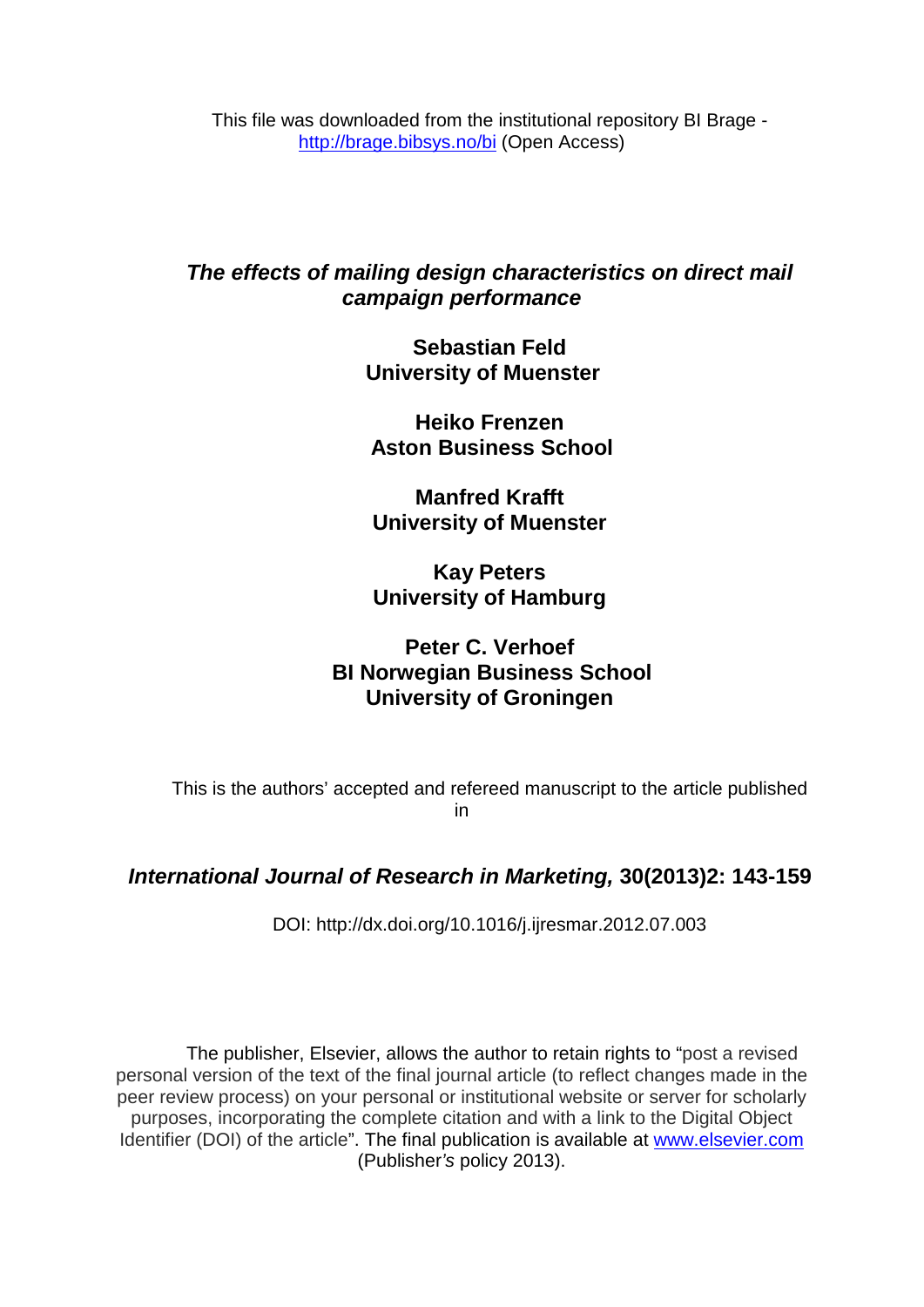# **The Effect of Mailing Design Characteristics on Direct Mail Campaign Performance**

#### **Forthcoming: International Journal of Research in Marketing, 30(2), 2013**

Sebastian Feld Center for Interactive Marketing and Media Management c/o Institute of Marketing, University of Muenster Am Stadtgraben 13-15, 48143 Muenster, Germany Email: sebastianfeld@gmx.net

> Heiko Frenzen Aston Business School Aston Triangle Birmingham B4 7ET, United Kingdom Email: h.frenzen@aston.ac.uk

Manfred Krafft Institute of Marketing, University of Muenster Am Stadtgraben 13-15, 48143 Muenster, Germany Email: m.krafft@uni-muenster.de

Kay Peters\*<sup>1</sup> SVI-Endowed Chair for Dialog Marketing Institute of Marketing and Media, University of Hamburg Esplanade 36, 20354 Hamburg, Germany Tel. +49-40-42838-8714, Fax - 8715 Email: kay.peters@wiso.uni-hamburg.de

> Peter C. Verhoef<sup>2</sup> Faculty of Economics and Business University of Groningen 9747 AE Groningen, Netherlands Email: p.c.verhoef@rug.nl

### July 2012

\* Corresponding author

<sup>1</sup> Visiting professor at the University of California Davis.

<sup>2</sup> Research professor at BI Norwegian School of Management, Oslo, Norway.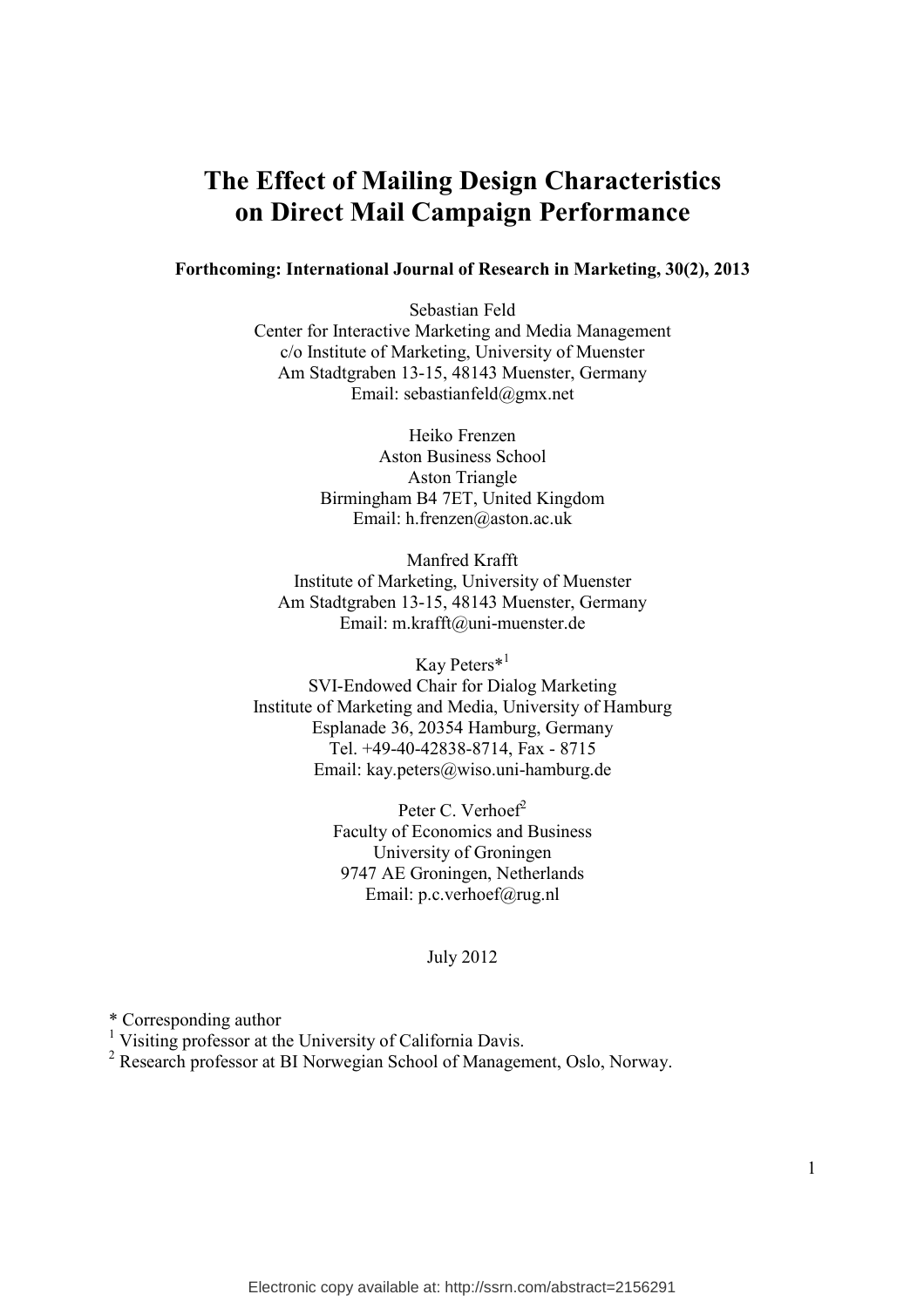# **The Effect of Mailing Design Characteristics on Direct Mail Campaign Performance**

### **1. Introduction**

Direct marketing is a key component of the advertising media mix for many firms (DMA, 2011). Direct marketing serves a range of firm communication goals from creating brand awareness to generating response along with TV, print or online advertising (e.g., Briggs, Krishnan, & Borin, 2005; Naik & Peters, 2009). Among all direct marketing media, direct mail is clearly the predominant element, accounting for over one-third of direct marketing expenditures in most countries (DMA, 2011). Hence, consumers are confronted with a continuously growing direct mail volume in the mailbox that brings increased competition for their limited attention (van Diepen, Donkers, & Franses, 2009a). In responding to this competition, firms follow two primary routes. *First*, they improve the targeting, timing, and sequencing of their direct mail campaigns. This development is well reflected in the academic literature, which explores how the response to direct mail has been optimized by better segmentation and targeting (e.g., Bult & Wansbeek, 1995; Donkers, Paap, Jonker, & Franses, 2006) as well as better timing and sequencing, and by identifying the appropriate number of mailings per customer (e.g., Elsner, Krafft, & Huchzermeier, 2004; Gönül & Ter Hofstede, 2006; Jen, Chou, & Allenby, 2009; Rust & Verhoef, 2005; van Diepen et al., 2009a).

*Second*, to catch attention in the mailbox, firms strive to improve the design of their direct mail. These efforts are reflected in the increased focus that design characteristics are given in practice and in the textbooks on direct marketing (e.g., Nash, 2000; Stone & Jacobs, 2008). The textbooks claim that the creative elements and design characteristics of direct mail accounts for up to a quarter of its overall success (e.g., Roberts & Berger, 1999, p. 7; Stone & Jacobs, 2008, p. 6): The favorable presentation of the solicitation facilitates the consumer's response process by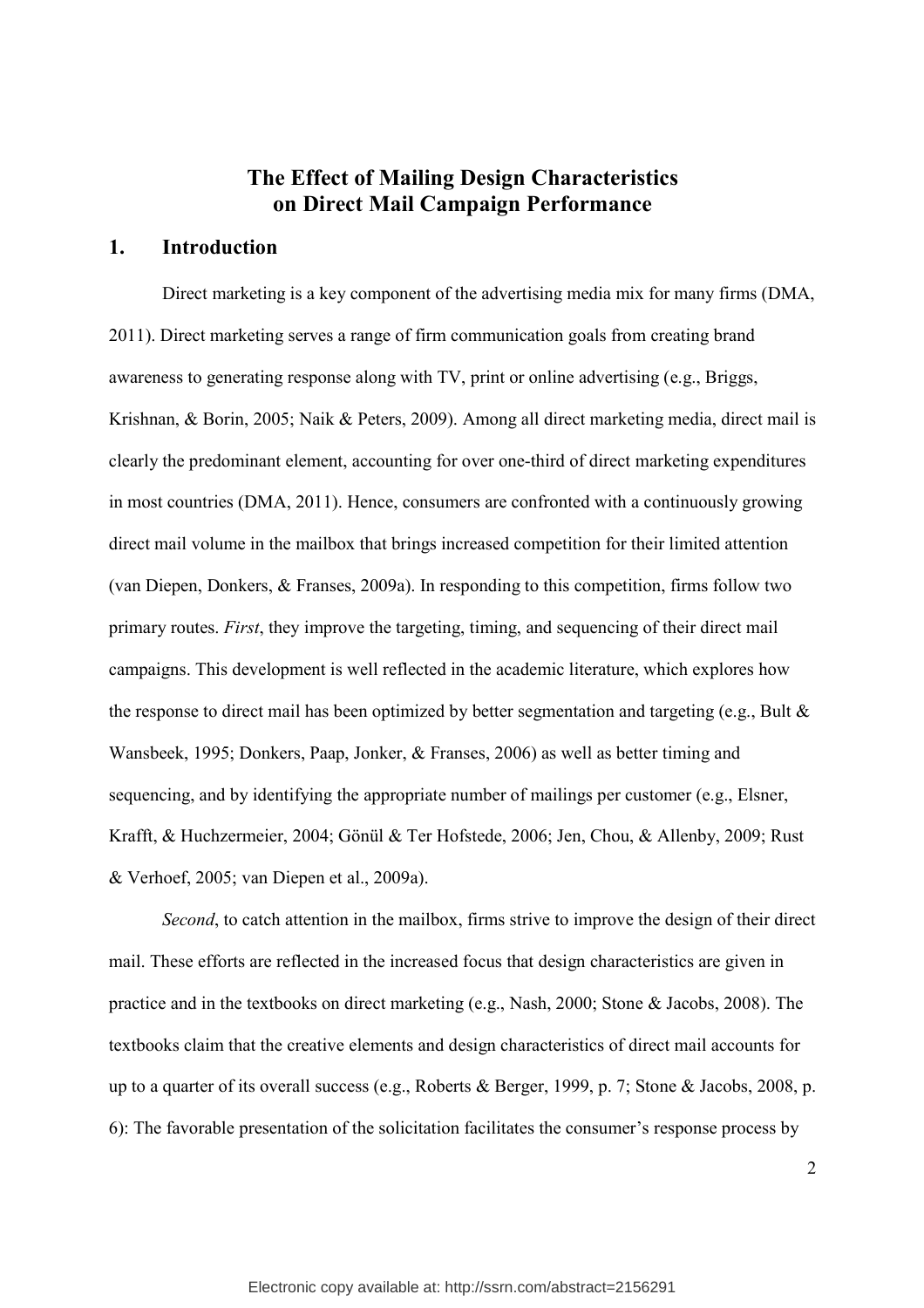attracting attention and then generating interest in the offer. Accordingly, design primarily acts as a critical response enabler in the early and *intermediate stages* of the direct mail funnel. Hence, design drives the intermediate stages, such as the opening and reading of a direct mail piece, rather than ultimate response (de Wulf, Hoekstra, & Commandeur, 2000). Unfortunately, these pre-response stages are currently a 'black box' for marketing managers: they only observe the number of final responses resulting from a particular campaign. This limitation could, to some extent, explain why design optimization has received less attention compared to selection and targeting, both of which are easily measured and can be linked directly to response. If systematic marketing research data on the intermediate funnel stages were available, however, such information could provide diagnostic value to managers. Given the low response rates of approximately 1-2% on average (DMA, 2006), it would help to infer *where* and *why* the majority of direct mail becomes stuck in the direct mail funnel and *how* to overcome it. This study analyzes a unique commercial direct mail panel that explicitly covers these intermediate direct mail funnel stages by measuring the opening and keeping rate.

In general, there are numerous specific mailing design guidelines in the practitioner literature without an emerging consensus (e.g., about whether cover letters should be short or long) and mostly without reference to any empirical study. Only a few scientific empirical studies have been published on related issues. These studies focus mostly on the advertising context of direct marketing and on a particular industry or firm, and they typically employ firmspecific experimental designs leading to non-generalizable results (e.g., Bell, Ledolter, & Swersey, 2006; de Wulf et al., 2000; Diamond & Iyer, 2007; Gordon & Kellerman, 1990; van der Scheer, Hoekstra, & Vriens, 1996). Given the variety of industries and their peculiarities (e.g., Stone & Jacobs, 2008), it would not be surprising if only a few design characteristics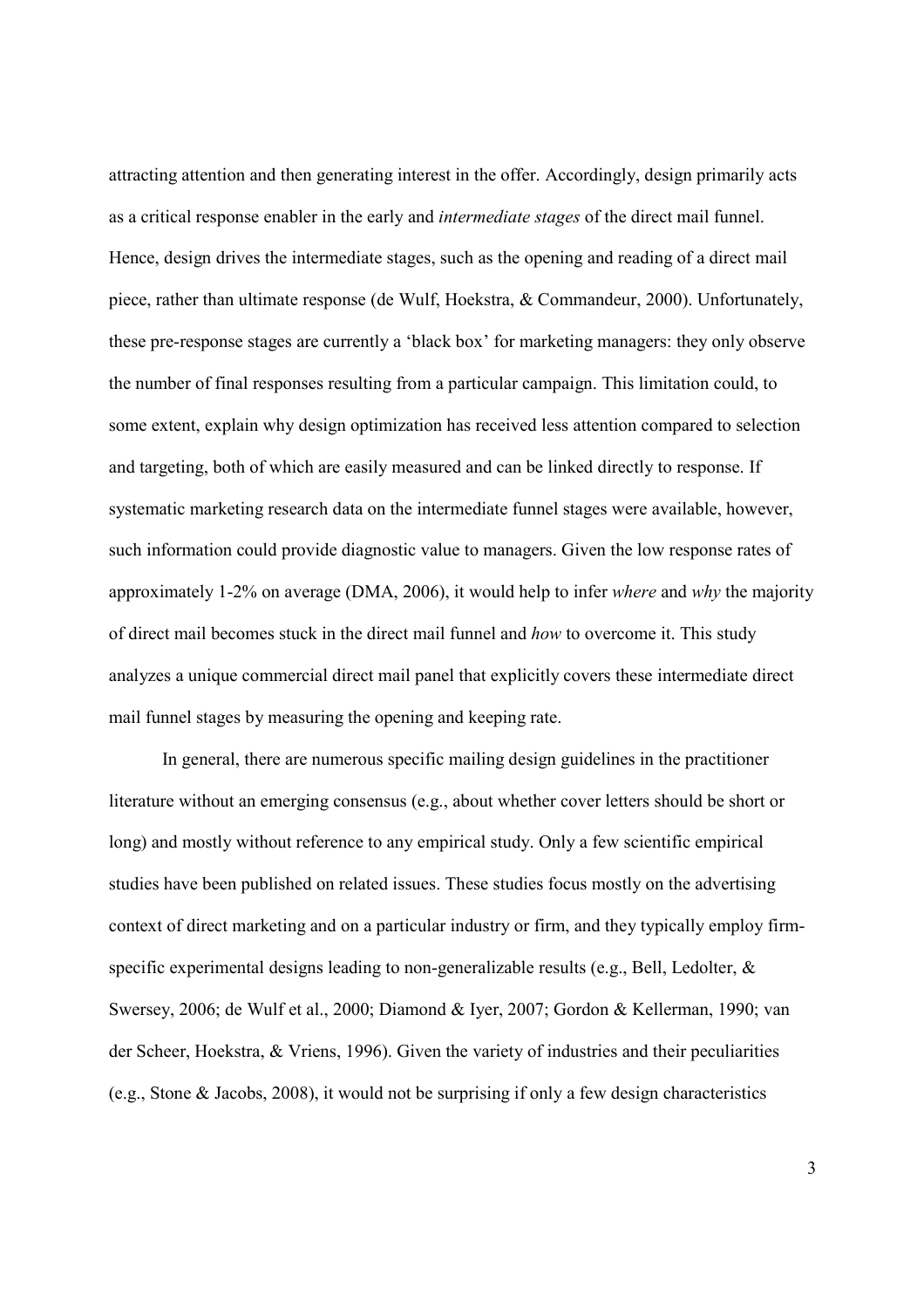actually achieve cross-industry importance, while the majority of effects might be industryspecific.

Accordingly, our primary research objective is to investigate the effect of direct mail design on the intermediate stages of the direct mail response funnel, namely the opening and keeping rates of direct mailing campaigns instead of the ultimate response rates. As a second research objective, we intend to compare the effect of specific design characteristics across industries, investigating the extent to which findings in one industry can be valid for another. Accordingly, we use a database of 677 direct mail campaigns in 2 industries: the financial services and the non-profit industry. For the intermediate stages, we define the opening rate (OR) of a campaign as the percentage of recipients that open the direct mail envelope, while the keeping rate (KR) is defined as the percentage of recipients that keep the mailing after opening the envelope. Using these intermediate communication metrics at the campaign level will enable us to shed unprecedented light into the 'black box' of the direct mail funnel.

Our empirical results show that the design elements substantially impact the OR and the KR. Surprisingly, we observe no relationship between the OR and the KR, implying that opening is a necessary but not sufficient condition for generating a campaign response. Our results also show that some design characteristics are of varying importance at different stages of the direct mail funnel. For instance, presenting the sender's logo on the envelope decreases the OR for financial service providers. Providing this information in the letter, however, increases the KR in both industries.

The remainder of the paper is organized as follows. We review the literature on direct mail design. Next, we present our research framework and its theoretical underpinnings. After this, the data collection, sample properties, and model estimation will be described, followed by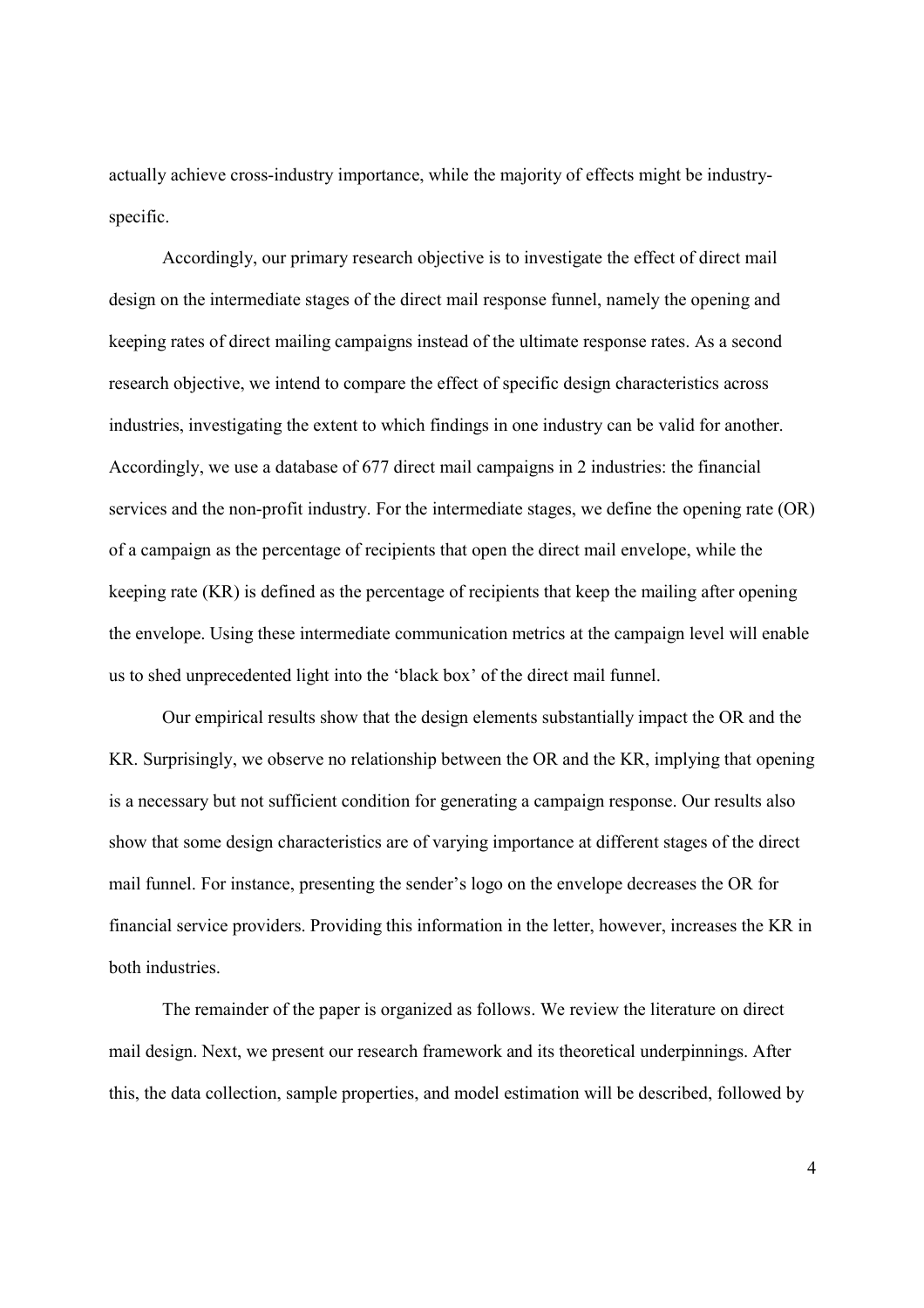a presentation of our empirical results. From these results, we will derive conclusions as well as implications for research and management. We conclude with directions for further research.

### **2. Prior research on direct mail design**

We define the scope of our literature review based on 2 selection criteria. *First*, the studies should focus on the effects of the *design characteristics* rather than on the other success factors of the direct mail solicitations (such as timing, targeting, offer design, or message appeals). *Second*, we exclude studies on the design of mail surveys (e.g., Gendall, 2005; Helgeson, Voss, & Terpening, 2002; Yu & Cooper, 1983). Hence, we select only studies that involve design features in commercial direct mail solicitations. Table 1 provides an overview of the studies published in reviewed journals that fit these criteria. Across the studies, we compare (1) the research design and sample description, (2) the dependent variables, and (3) the category of independent variables, namely design characteristics and covariates. At this point, we intentionally refrain from describing the empirical results of these studies. Instead, we will draw on their findings later in section 4.2 when discussing the effects of different types of design characteristics. Here, we focus on the methodological aspects to highlight the gaps in the previous research that our study aims to address.

*Research design and sample description:* The reported studies have typically adopted field experiments with a single firm in a single industry. In particular, non-profit organizations have been frequently studied; the other industries studied are primarily financial or B2B services. The number of investigated campaigns or different stimuli employed varies between 2 and 20. Given the limited number of campaigns and stimuli investigated in the previous studies, inferring general insights is hardly feasible. Hence, there is a need for a study that considers a large number of campaigns to develop generalizable findings.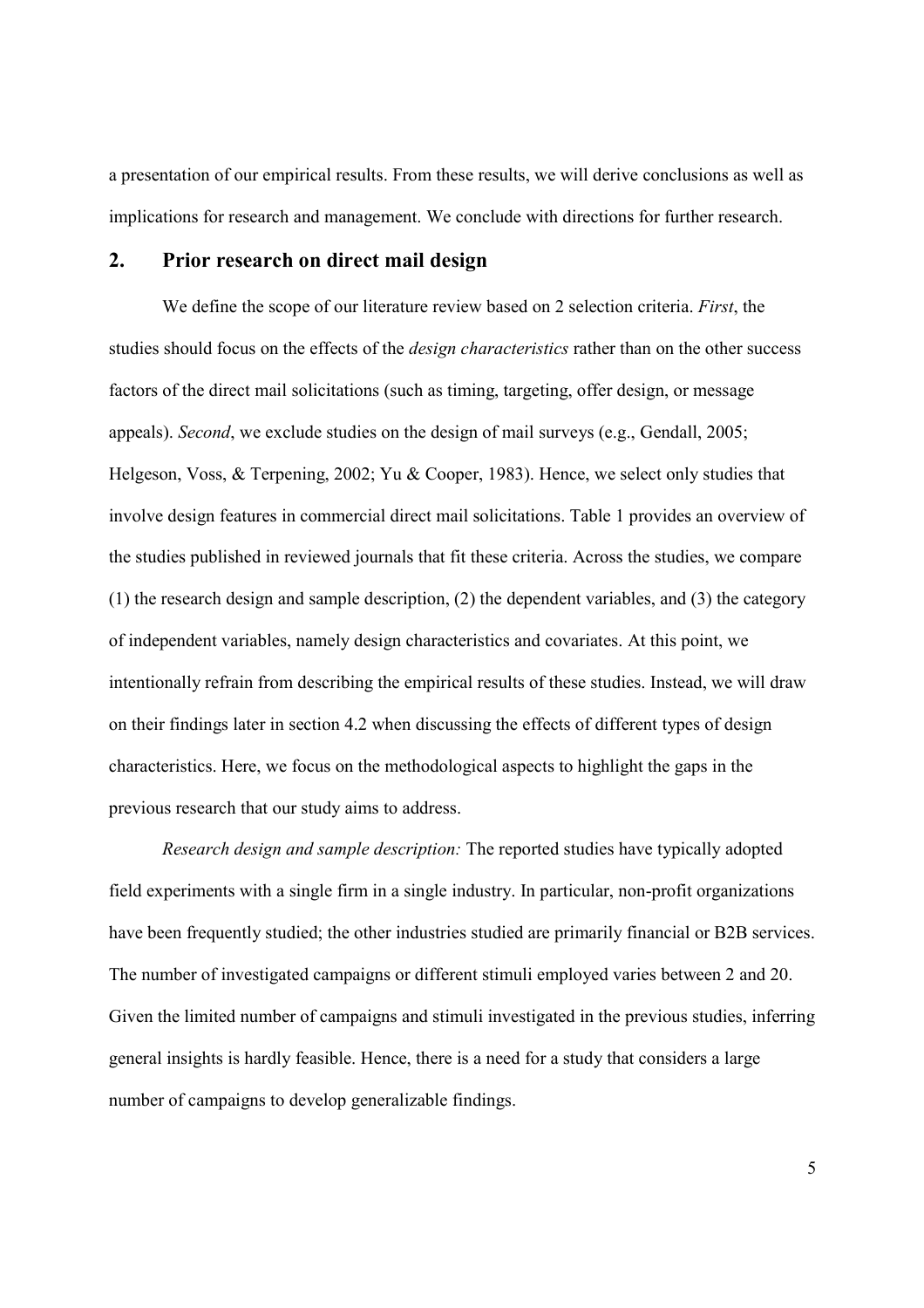### Table 1: Selected studies on direct mailing characteristics

| <b>Study</b>                                   | <b>Research Design</b>                                                                                                            |                                                     |                                                                  | <b>Sample Description</b> |                                   |                               |                                  |                          |                               |                  |                                   |                                      | <b>Dependent Variable(s)</b>                     | <b>Design Characteristics</b><br>& Covariates |                |              |                                |                         |
|------------------------------------------------|-----------------------------------------------------------------------------------------------------------------------------------|-----------------------------------------------------|------------------------------------------------------------------|---------------------------|-----------------------------------|-------------------------------|----------------------------------|--------------------------|-------------------------------|------------------|-----------------------------------|--------------------------------------|--------------------------------------------------|-----------------------------------------------|----------------|--------------|--------------------------------|-------------------------|
| Author(s)                                      | <b>Main Issue</b>                                                                                                                 | $\widehat{\mathsf{e}}$<br>Observation<br>Survey (S) | E<br>Laboratory<br><b>Experiment</b><br>Panel (P)<br>Field $(F)$ | Country                   | Industry                          | Organizations<br>No. of Firms | No. of Recipients<br>Respondents | Campaign(s)<br>Volume of | No. of Stimuli<br>(Campaigns) | Stage 1: Opening | 2: Interest<br>Stage <sup>7</sup> | Response<br>$\ddot{\bm{x}}$<br>Stage |                                                  | Envelope                                      | Letter         | Supplement   | Response Device<br>Others      | Covariates              |
| Capon and Farley (1976)                        | Impact of message on response                                                                                                     | O/S                                                 | F                                                                | USA                       | Magazine<br>subscriptions         |                               | 1,624                            | 1.624                    | $\overline{4}$                |                  | $\mathbf{x}$                      | $\mathbf X$                          | Response rate /<br>response intention            |                                               | $\mathbf{1}$   |              |                                |                         |
| Hozier and Robles (1985)                       | Effects of prenotifaction, letter structure, ethnicity of<br>signatory, and personalization on direct mail response               | $\mathcal O$                                        | F                                                                |                           | USA B2B service                   | $\overline{1}$                | 1,068                            | 1.068                    | 8                             |                  |                                   | X                                    | Response rate                                    |                                               | 3              |              | $\mathbf{1}$                   | -1                      |
| Beard, Williams, and Kelly (1990)              | Impact of letter length on response                                                                                               | $\mathcal O$                                        | F                                                                | USA                       | Consumer<br>durables              |                               | 1,152k                           | 1,152k                   | $\overline{c}$                |                  |                                   | $\mathbf X$                          | Response rate,<br>response channel               |                                               | $\mathbf{1}$   |              |                                |                         |
| Gordon and Kellermann (1990)                   | Impact of prompt-response and quantity premiums on<br>response                                                                    | $\circ$                                             | F                                                                | USA                       | Medical<br>supply                 |                               | 20k                              | 20k                      | $\overline{2}$                |                  |                                   |                                      | Response rate                                    |                                               | $\overline{2}$ |              |                                |                         |
| Sherman, Greene, and Plank (1991)              | Effects of one-sided, two-sided, and comparative message<br>structure on response                                                 | $\circ$                                             | $\mathbf F$                                                      |                           | USA B2B service                   |                               | 2,333                            | 2,333                    | $\overline{3}$                |                  |                                   |                                      | X Response rate                                  |                                               | $\mathbf{1}$   |              |                                | $\mathbf{1}$            |
| Williams, Beard, and Kelly (1991)              | Effect of readability of direct-mail sales letters on<br>response                                                                 | $\mathcal{O}$                                       | $\rm F$                                                          | USA                       | News letter<br>subscription       | $\overline{1}$                | 158k                             | 158k                     | $\overline{2}$                |                  |                                   |                                      | X Response rate                                  |                                               | 1              |              |                                | $\mathbf{1}$            |
| James and Li (1993)                            | Effects of envelope characteristics on opening behavior<br>(from consumers' and practitioners' point of view)                     | S                                                   |                                                                  | USA                       | n.a.                              | n.a.                          | 692                              | n.a.                     | n.a.                          | X                |                                   |                                      | Opening propensity<br>(rating scale)             | 9                                             |                |              |                                |                         |
| McMellon and Ducoffe (1995)                    | Impact of envelope appearance on consumers' mail-<br>sorting behavior                                                             | S                                                   | L                                                                | USA                       | n.a.                              | n.a.                          | 106                              | n.a.                     | $\overline{2}$                |                  | $X$ $X$                           |                                      | Information processing,<br>opening propensity    |                                               |                |              |                                | 1                       |
| Seaver and Simson (1995)                       | Effects of mail order catalog design on consumer<br>response behavior                                                             | $\mathcal O$                                        | F                                                                | USA                       | Mail order<br>(soft goods)        | $\overline{1}$                | $>250k$                          | $>250k$                  | 16                            |                  |                                   | X                                    | Response rate                                    |                                               |                | 5            |                                | $\overline{2}$          |
| Smith and Berger (1996)                        | Impact of charitable direct mail appeals (suggested<br>anchors, message framing, and reference information) on<br>donor decisions | $\circ$                                             | F                                                                | USA                       | Charity<br>(university)           |                               | 18,144                           | 18,144                   | 8                             |                  |                                   | X                                    | Response rate,<br>amount of donation             |                                               |                |              |                                |                         |
| Van der Scheer, Hoekstra, and Vriens<br>(1996) | Impact of reply card design on response rate and amount<br>of donation                                                            | $\mathcal O$                                        | $\overline{F}$                                                   | $\rm NL$                  | Charity                           | $\mathbf{1}$                  | 14,851                           | 14,851                   | 8                             |                  |                                   | X                                    | Response rate,<br>amount of donation             |                                               |                |              | 5                              | 1                       |
| Bult, Van der Scheer, and Wansbeek<br>(1997)   | Direct and interactive effects of target and mailing<br>characteristics on response to charitable mail solicitations              | $\circ$                                             | F                                                                | NL                        | Charity<br>(healthcare)           |                               | 48k                              | 48k                      | 16                            |                  |                                   | X                                    | Response rate                                    |                                               | 5              | $\mathbf{1}$ | $\mathbf{1}$                   | $\overline{\mathbf{4}}$ |
| Vriens et al. (1998)                           | Study 1: identification of most "attractive" envelope<br>design for different consumer segments                                   | S                                                   | L                                                                | NL                        | Charity<br>(healthcare)           |                               | 170                              | 170                      | 16                            | $\mathbf X$      |                                   |                                      | Opening propensity<br>(rating scale)             | 6                                             |                |              |                                |                         |
|                                                | Study 2: effects of mailing characteristics on response and<br>amount of donation                                                 | $\circ$                                             | $\rm F$                                                          | NL                        | Charity<br>(healthcare)           |                               | 48k                              | 48k                      | 16                            |                  |                                   | X                                    | Response rate,<br>amount of donation             |                                               | 5              | $\mathbf{1}$ | $\mathbf{1}$                   |                         |
| De Wulf, Hoekstra, and Commandeur<br>(2000)    | Effect of direct mail design characteristics on the opening<br>and reading behavior of business-to-business direct mail           | S                                                   | F                                                                | BEL                       | B <sub>2</sub> B                  | n.a.                          | 60                               | 2,005                    | n.a.                          |                  | $X \perp X$                       |                                      | Opening $&$ reading<br>behavior (rating scale)   |                                               | 14 12          |              | 12                             | 5                       |
| Bell, Ledolter, and Swersey (2006)             | Experimental testing of response effects of direct mail<br>design and offer characteristics                                       | $\circ$                                             | F                                                                | USA                       | Banking<br>(credit card)          | $\mathbf{1}$                  | 100k                             | 100k                     | 20                            |                  |                                   | X                                    | Response rate                                    |                                               | $5 - 11$       |              | $\mathbf{1}$<br>$\overline{2}$ |                         |
| Ledolter and Swersey (2006)                    | Impact of direct mail design and offer features on<br>magazine subscription response rates                                        | $\Omega$                                            | F                                                                | USA                       | Publishing                        | $\mathbf{1}$                  | 40k                              | 40k                      | 16                            |                  |                                   | X                                    | Response rate                                    |                                               | $1 \quad 2$    |              | 3<br>1                         |                         |
| Bekkers and Crutzen (2007)                     | Effect of color picture on envelope response and amount<br>of donation                                                            | $\mathcal{O}$                                       | $\rm F$                                                          | NL                        | Charity                           |                               | 89.937                           | 89.937                   | $\overline{c}$                |                  |                                   | X                                    | Response rate,<br>amount of donation             | 1                                             |                |              |                                | 6                       |
| Diamond and Iver (2007)                        | Effects of audience involvement, enclosures and different<br>appeals on the effectiveness of charitable solicitations             | S                                                   | F                                                                | USA                       | Charity                           | $\mathbf{1}$                  | 1,440                            | 1,440                    | $\overline{4}$                | $X + X$          |                                   |                                      | Attention, comprehension,<br>intention to donate |                                               | $\mathbf{1}$   |              | $\mathbf{1}$                   | -1                      |
| Current Study (2011)                           | Impact of various mailing characteristics on opening rate<br>and keeping rate of direct mailings                                  | $\bf{o}$                                            | P                                                                |                           | <b>GER</b> Banking and<br>Charity | 146                           | 3,000<br>(84m)                   | 25,946<br>(307.2m)       | 677                           |                  | $X$ $X$                           |                                      | Opening rate,<br>keeping rate                    |                                               | $11 \t 23$     | 6            | 6                              | $\overline{\mathbf{3}}$ |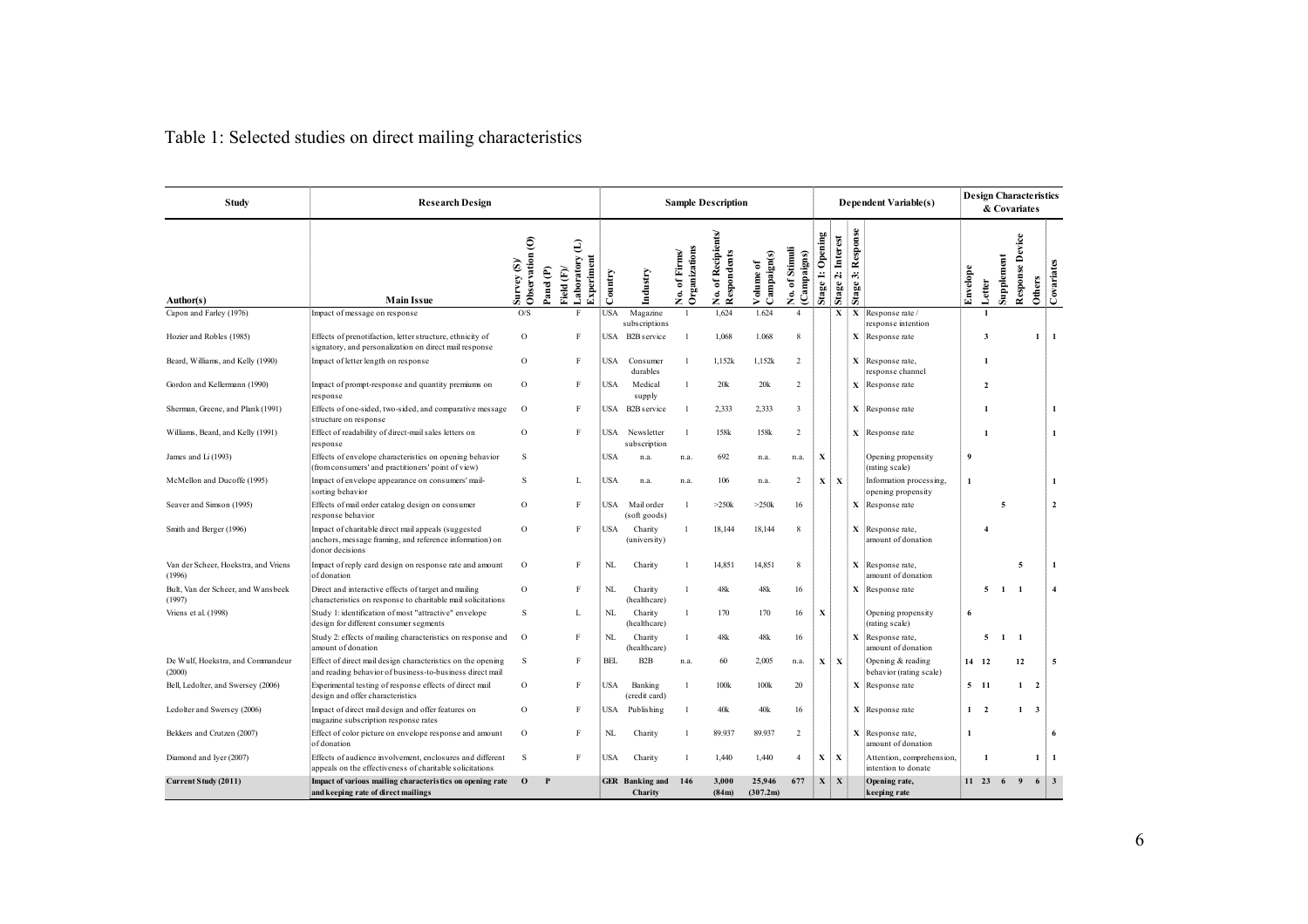*Dependent variables:* The direct mail *response rate* is the most frequently studied behavioral variable (in 14 out of 18 cases). However, the studies investigating envelope design characteristics usually investigate their impact on the *OR* (e.g., James & Li, 1993; Vriens, van der Scheer, Hoekstra, & Bult, 1998). When the additional design characteristics from the other direct mail elements are included, they are related to reading behavior as an intermediate measure that reflects elevated *interest* (de Wulf et al., 2000). In sum, what emerges from the literature is a direct mail response funnel from (a) *opening behavior* to a stage of (b) *interest* to (c) *ultimate response*. 1 Design exerts its primary influence on the first 2 stages of the direct mail funnel, while the final stage of actual response is largely driven by targeting, timing, and the actual offer characteristics (de Wulf et al., 2000). Accordingly, our investigation on the design characteristics focuses on the intermediate *opening* and *interest stages* of the funnel.

*Independent variables*: The design characteristics are usually attributed to 4 core mail elements: (1) the envelope, (2) the cover letter, (3) any supplements (e.g., leaflets, brochures or catalogs), and (4) the response device. Selectively, 2 additional categories comprise add-ons (e.g., enclosure of incentive) and covariates (e.g., characteristics of recipients). These elements contribute differently across the stages of the direct mail funnel. For example, envelope design characteristics and observable haptic cues are the main drivers of the opening behavior because the other elements are usually invisible to the recipients. Hence, we incorporate this distinction into our framework.

The majority of studies investigate a limited number of characteristics across selected mail elements with some notable exceptions (e.g., Bell et al., 2006; Bult, van der Scheer &

-

<sup>1</sup> Analogous funnel stages have been identified in other marketing contexts. For example, Gopalakrishna and Lilien (1995) propose a 3-stage model of industrial trade show performance with attraction, contact, and conversion efficiency as the performance metrics at each stage. Smith et al. (2006) employ a 3-stage model to assess and subsequently optimize integrated communications at the marketing-sales interface for a construction firm.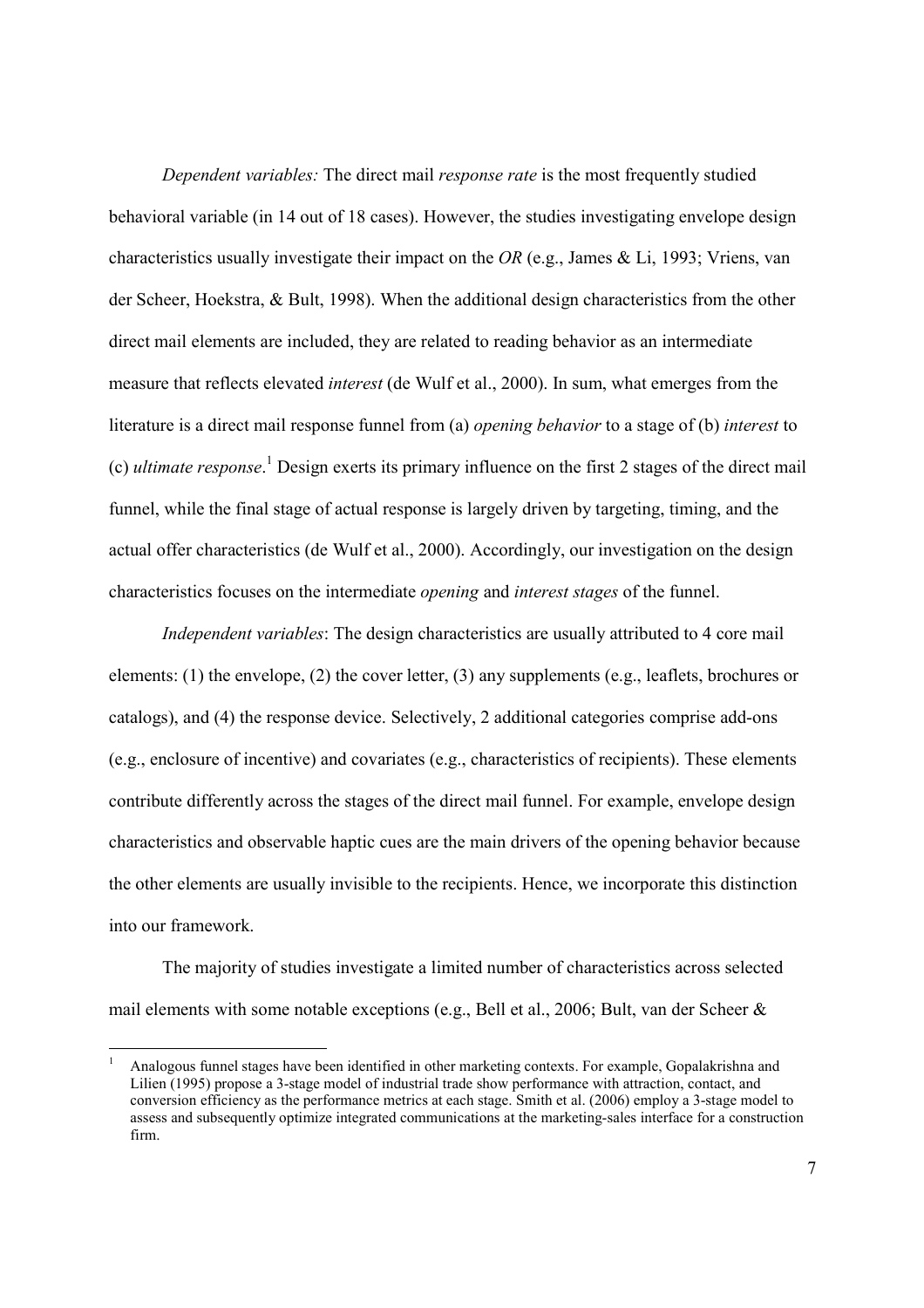Wansbeek, 1997; de Wulf et al., 2000). The number of characteristics studied per mail element varies between 1 (e.g., Capon & Farley, 1976) and 14 (de Wulf et al., 2000). Additionally, the levels or the variants of the design characteristics investigated appear to be largely driven by the specific context of the cooperating organization. To avoid a bias in effect inference, we need to account for a rather comprehensive set of design elements across all 4 core mail elements and derive the levels of the design characteristics from a broader set of sources, e.g., from exploring our panel data, from the literature, and from industry expert interviews.

Only a few studies control for the effects of covariates (e.g., campaign volume). Not controlling for these effects can potentially cause biased estimates of the design characteristic's impact.

In sum, the literature review suggests the need for a study that covers a substantial portion of all campaigns rather than only selected mailings from single organizations. The study needs to span the direct mail response funnel with a focus on the black-box that occurs *prior* to response, and it should employ a comprehensive set of design characteristics extracted from various sources. There is an additional need to control for various covariates that might exert significant influence on the direct mail funnel stages.

### **3. Conceptual framework**

From the literature review, we infer that different *funnel stages* exist along the direct mail response process. These linear stages can be explicitly linked because the outcome at a specific stage depends on the outcome of the previous. For instance, at the *first stage*, a certain percentage of recipients pay elevated *attention* to the piece and might decide to open the envelope; others discard the mail piece without further attention. The ratio of opening to total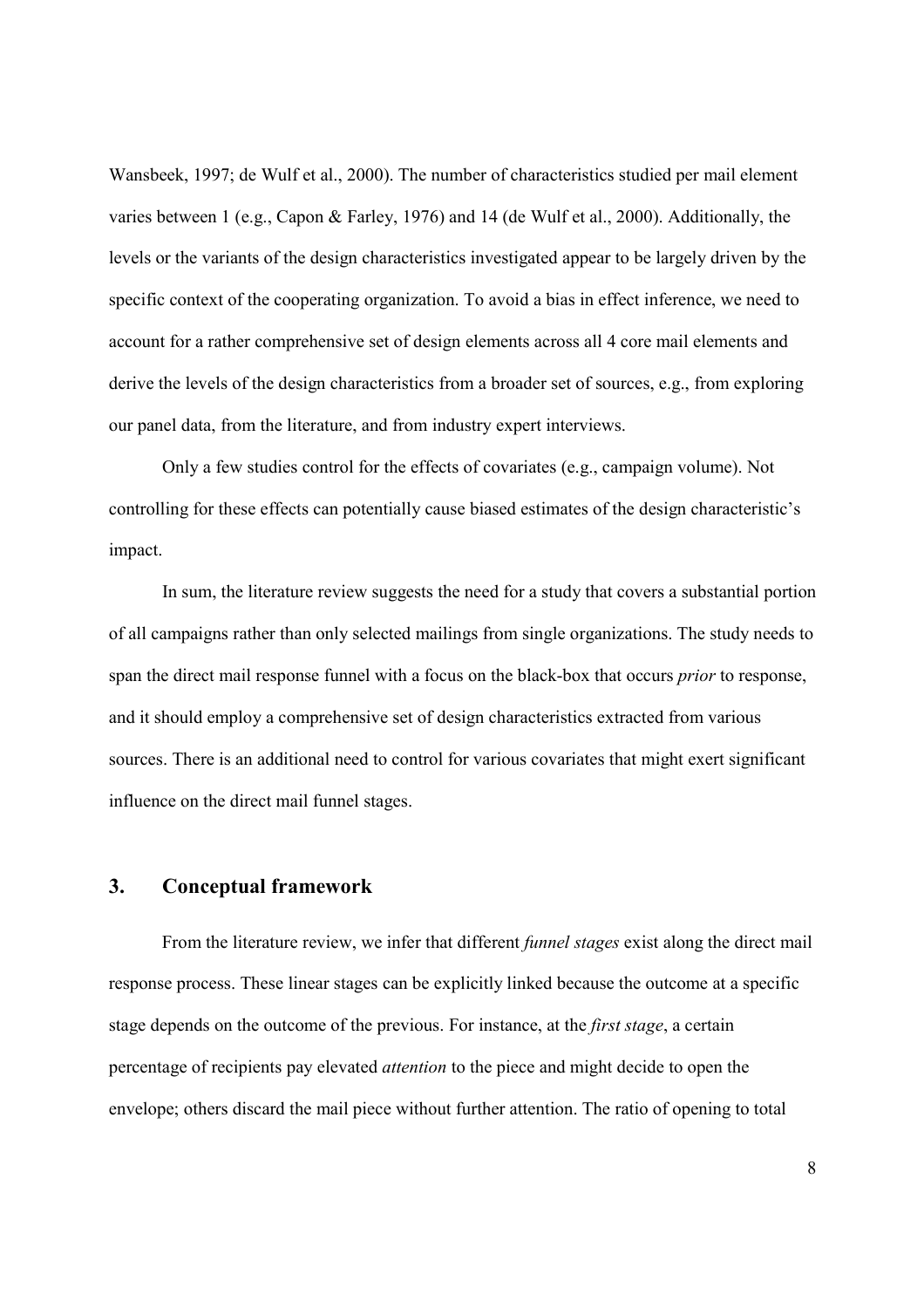recipients can then be defined as the *OR*. At the *second stage*, the mail recipients exhibit some level of *interest* in the other mail elements and read them. The recipients might eventually decide to keep the mail for further action (e.g., response). The percentage of recipients who keep the direct mail piece in relation to the number of recipients that open it can be defined as the *KR*. This measure thus reflects consumer interest. At the *third stage*, after deciding to keep the mail piece, the recipients might finally decide to respond to it. This results in the *qualified response rate*. As the direct mail recipients follow this staged process, they build up their commitment while moving step-by-step towards the offer, inducing them to behave consistently with the small prior commitments they have made. This link at the individual recipient level should be reflected in the linked subsequent stages at the campaign level. Taken together, the *overall response rate* that the managers usually observe builds up as described in equation (1):



Following the extant literature on direct mail effectiveness and information processing, the design characteristics exhibit the strongest effect at the first 2 stages of the direct mail funnel: OR and KR (Broadbent, 1958; de Wulf et al., 2000; Pieters & Wedel, 2004). Additionally, both ratios are necessary predecessors of response and thus provide managers with valuable diagnostics – analogous to the attention and intention measures used for other media Similar to TV and print advertisements, direct mail pieces are exposures to stimuli that generate contact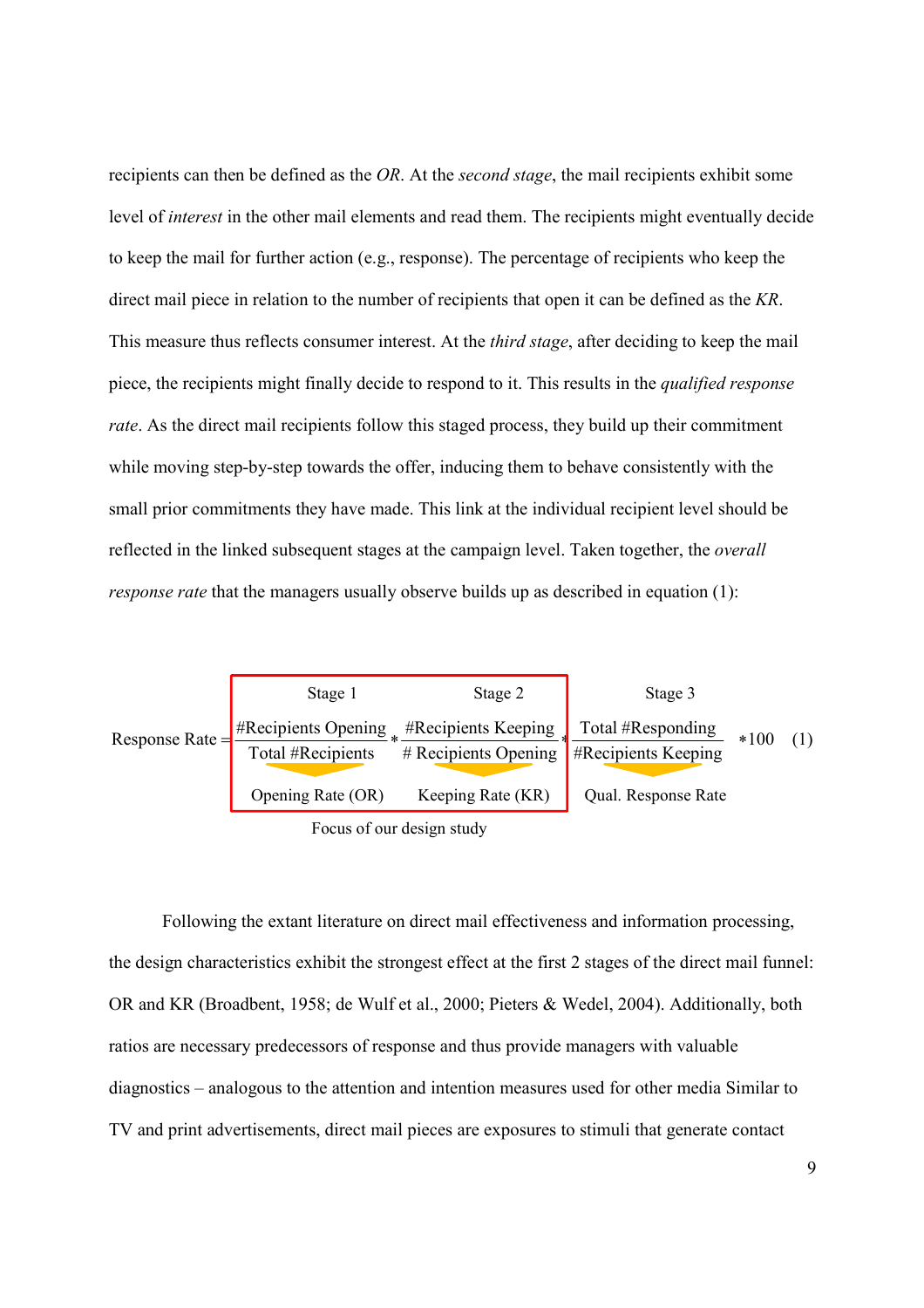with the recipients of these campaigns. Opening a mail item is equivalent to a qualified contact because the envelope and its design create a certain degree of curiosity and interest in further investigating the content of the mail item. Taking a closer look at the letter, the brochure and/or response device at the second stage reflects a larger extent of processing information. This elevated interest towards the offer, expressed in our KR measure, enables the repetition of the sender's messages, facilitating processing and increasing encoding opportunities. Reading and keeping a piece of mail can nurture the sharing of a firm's message with others and can help to form brand attitude (MacInnis & Jaworski, 1989). Hence, this study fills an important gap in the direct marketing research, where intermediate communication measures have been studied to only a limited extent (exceptions are de Wulf et al., 2000; Diamond & Iyer, 2007; Vriens et al., 1998).





Our conceptual model is shown in Figure 1. The model includes an explicit link between OR and KR, as implied by the direct mail funnel specified in equation (1). In our model, both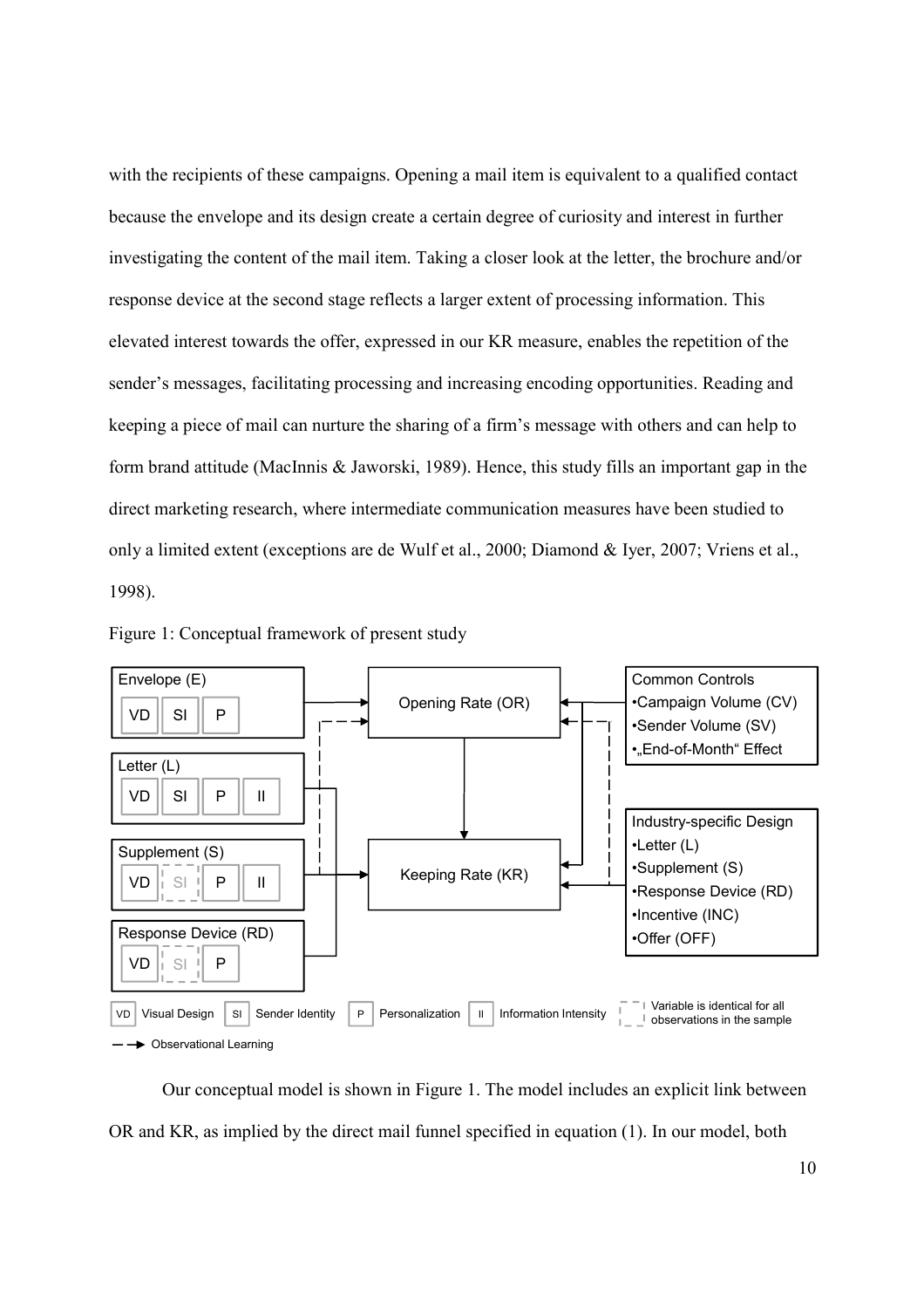dependent variables are driven by design characteristics. We categorize these design characteristics along 2 dimensions. *First*, we group the general design characteristics according to the mail element as performed in previous studies: (1) envelope, (2) letter, (3) supplement, and (4) response device. We assume that the envelope characteristics exert a direct influence on the OR by definition. It is conceivable, however, that the direct mail recipients are able to gain a sense of the contents of the mail package even before opening the envelope, resulting in *observational learning*. To capture these haptic experiences, we incorporate several envelope content features when analyzing the OR, such as weight, supplements, or give-aways that might be sensed before opening. The design characteristics of the other mail elements cannot be observed at that time. Accordingly, the design characteristics of the other mail elements are assumed to influence the KR. *Second*, within each mail element, we categorize each design characteristic by its dominating nature, i.e., whether it (1) constitutes a visual design element, (2) identifies the originating sender, (3) represents a personalization cue, or (4) is a measure of information intensity. *Third*, as suggested in the literature, we investigate the effects of additional industry-specific characteristics along the mail elements, e.g., the position of the payment device in the case of charitable mailings from Non-profit Organizations (NPOs) or information on the nearest branch for a financial service provider (FSP). Extending the mail element categories above, we add information on the included incentives (NPO) and offer-related information in both industries. These additional categories add contextual information that could either moderate the effect of the design characteristics or could have a direct effect on our dependent variables. *Fourth*, we introduce 3 covariates to control for the main drivers of mail performance apart from design: (1) the relative campaign volume within the respective industry, reflecting the selection approach; (2) the share of voice or annual sender volume, reflecting the sender's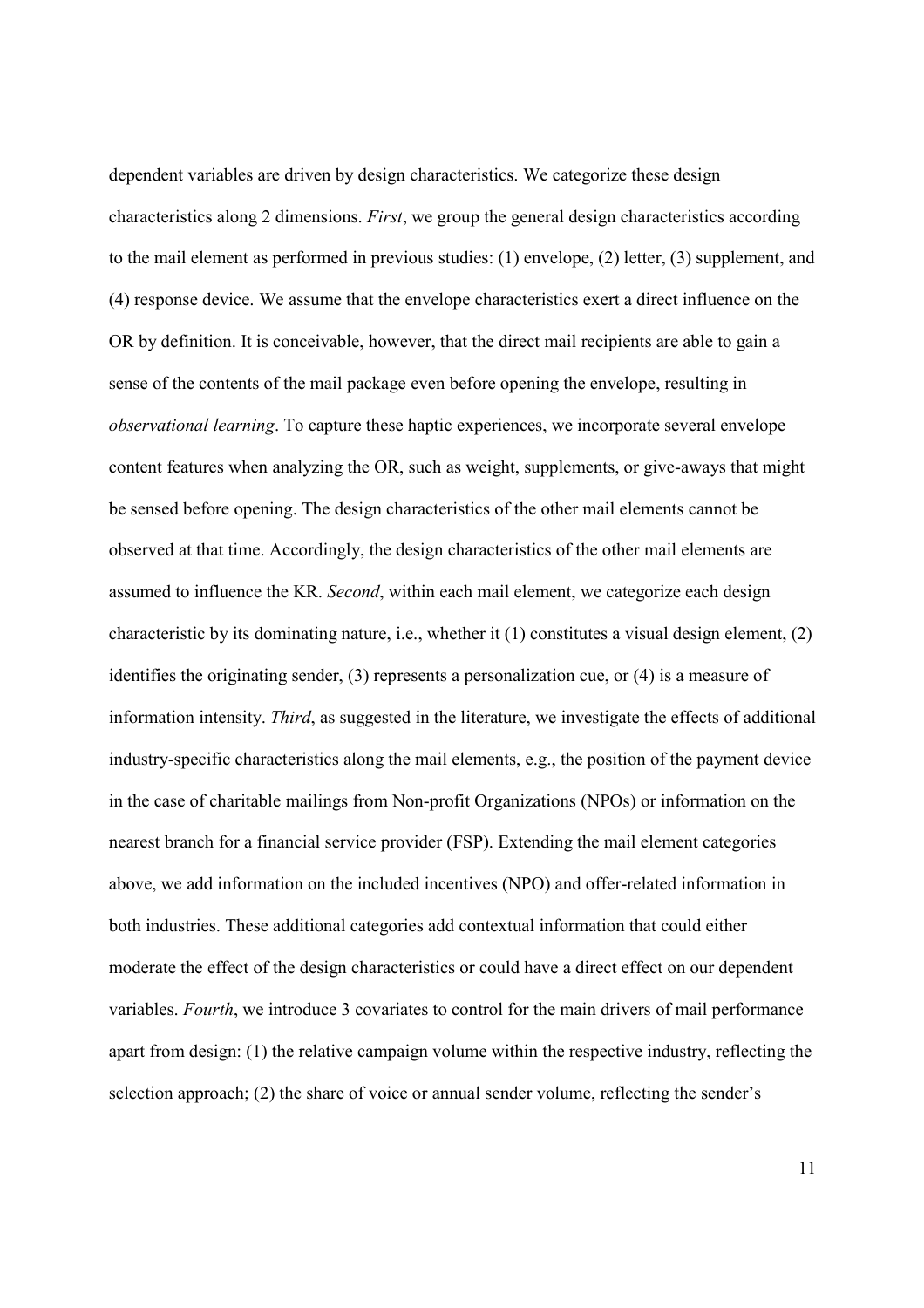position in the respective industry and advertising channel; and (3) the "end-of-month" effect, as keeping behavior is most likely higher for the direct mail received at the end of the month because consumers have had less time to respond before sending it in for collection purposes and therefore tend to keep it.<sup>2</sup> In the following section, we elaborate on the underlying theory and the effects of the direct mail design characteristics on the OR and the KR.

### **4. Theory on the effects of the design characteristics**

#### **4.1. Theoretical foundation**

The inclusion of the 4 types of design characteristics discussed above can be motivated by the capacity theories of attention (e.g., Broadbent, 1958) as well as by information-processing models (e.g., MacInnis & Jaworski, 1989). According to Broadbent's (1958) *filter theory*, a consumer's perceptual system contains a filter mechanism. Among the many stimuli or messages presented, only those stimuli that possess salient physical characteristics are allowed through the filter and are subsequently actively processed. Hence, Broadbent's theory helps to explain the selectivity of attention. The theory implies that salient and familiar verbal or visual stimuli should be used to attract the consumers' attention. Interestingly, similar insights regarding saliency-based attention have been delivered in the field of neuroscience (e.g., Itti & Koch, 2001) and by related research in marketing (e.g., van der Lans, Pieters, & Wedel, 2008; Zhang et al., 2009). Examples of salient stimuli in a direct mailing are the use of teasers and headlines, postscripts, typographic accentuations, special envelope formats, colored illustrations or paper, and so forth.

<sup>&</sup>lt;sup>2</sup> We thank an anonymous reviewer for this suggestion. See also section 5.1 for further details.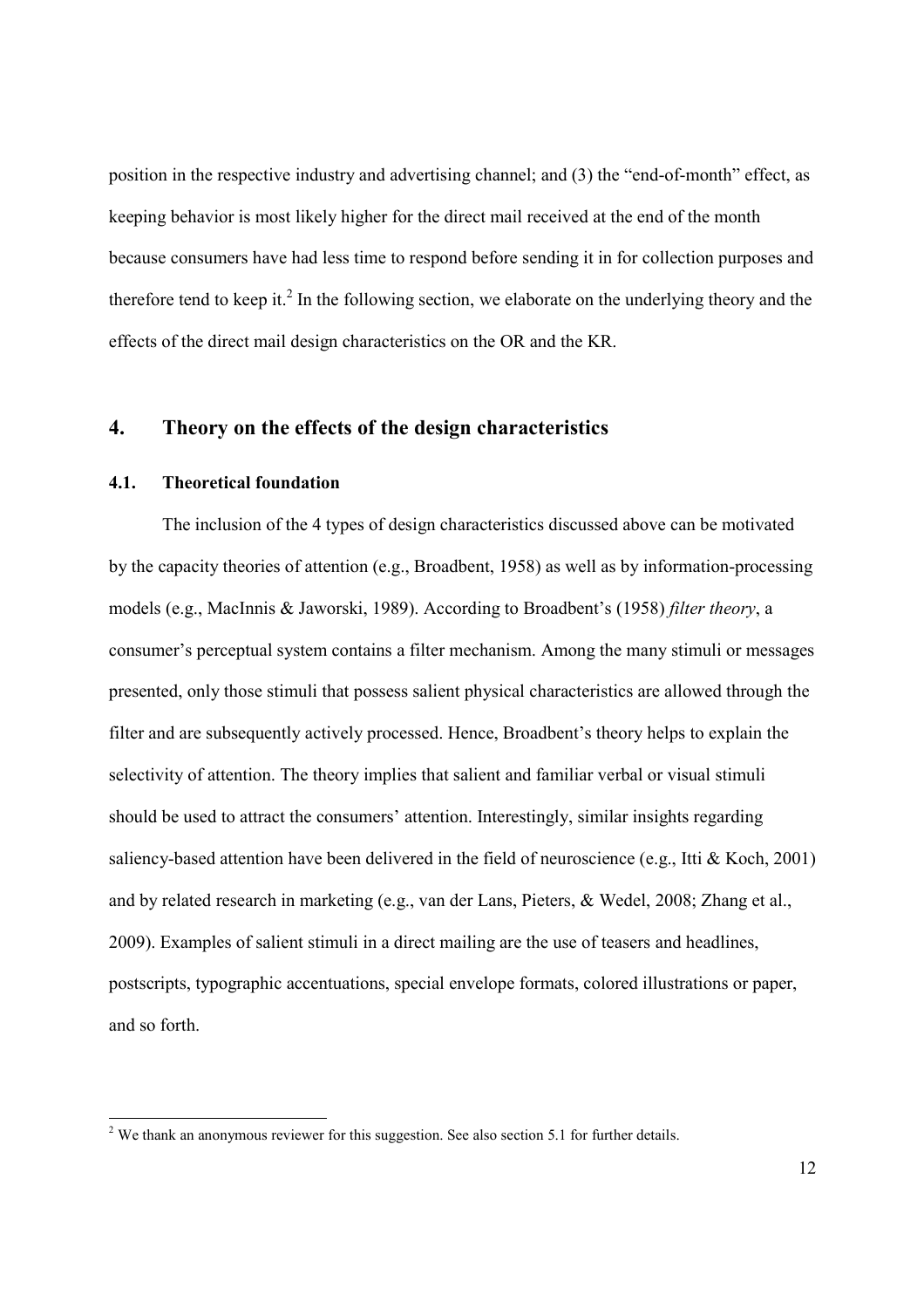With regard to the *information processing models*, the processing of an ad stimulus is a function of motivation, ability and opportunity (M-A-O), which are, in part, influenced by the physical properties and design characteristics of the advertisement. More specifically, it is considered that advertisement design properties such as format and size, color, headlines, typography, and other creative elements play a crucial role in attracting consumers' attention (e.g., Pieters & Wedel, 2004; Pieters et al., 2007) as well as in building persuasive and emotional effects (e.g., Percy & Rossiter, 1983; Smith, MacKenzie, Yang, Buchholz, & Darley, 2007; Yang & Smith, 2009). Based on these theories and research on the effects of design in other media, we assume that the 4 different types of direct mail design categories exhibit differential effects on the direct mail performance, particularly at the first 2 stages of the direct mail funnel.

#### **4.2. The effects of direct mail design categories on the opening and keeping rates**

*Visual design.* Our first category of variables refers to visual design elements such as color, illustrations, bold type or capital letters, extraordinary mailing formats, etc. The use of diverse visual stimuli and their effects on consumers' reactions has been extensively investigated in the context of print advertisements (e.g., Assael et al., 1967; Percy & Rossiter, 1983; Pieters & Wedel, 2004). In particular, the effects of visual stimuli have been the subject of research in visual imagery (e.g., Rossiter, 1982; Rossiter & Percy, 1980). It has been shown that pictorial stimuli can facilitate persuasive communication in a variety of ways. For example, pictures can lead to more extensive mental processing because they are attention-getting devices (Finn, 1988; MacKenzie, 1986). In addition, pictures can improve the memorability of other semantic information. Research has generally supported the view that pictures can affect ad and brand attitudes, beyond the effects they have on the consumers' beliefs about the product (e.g., Miniard et al., 1991). The direct marketing literature has provided some initial support for the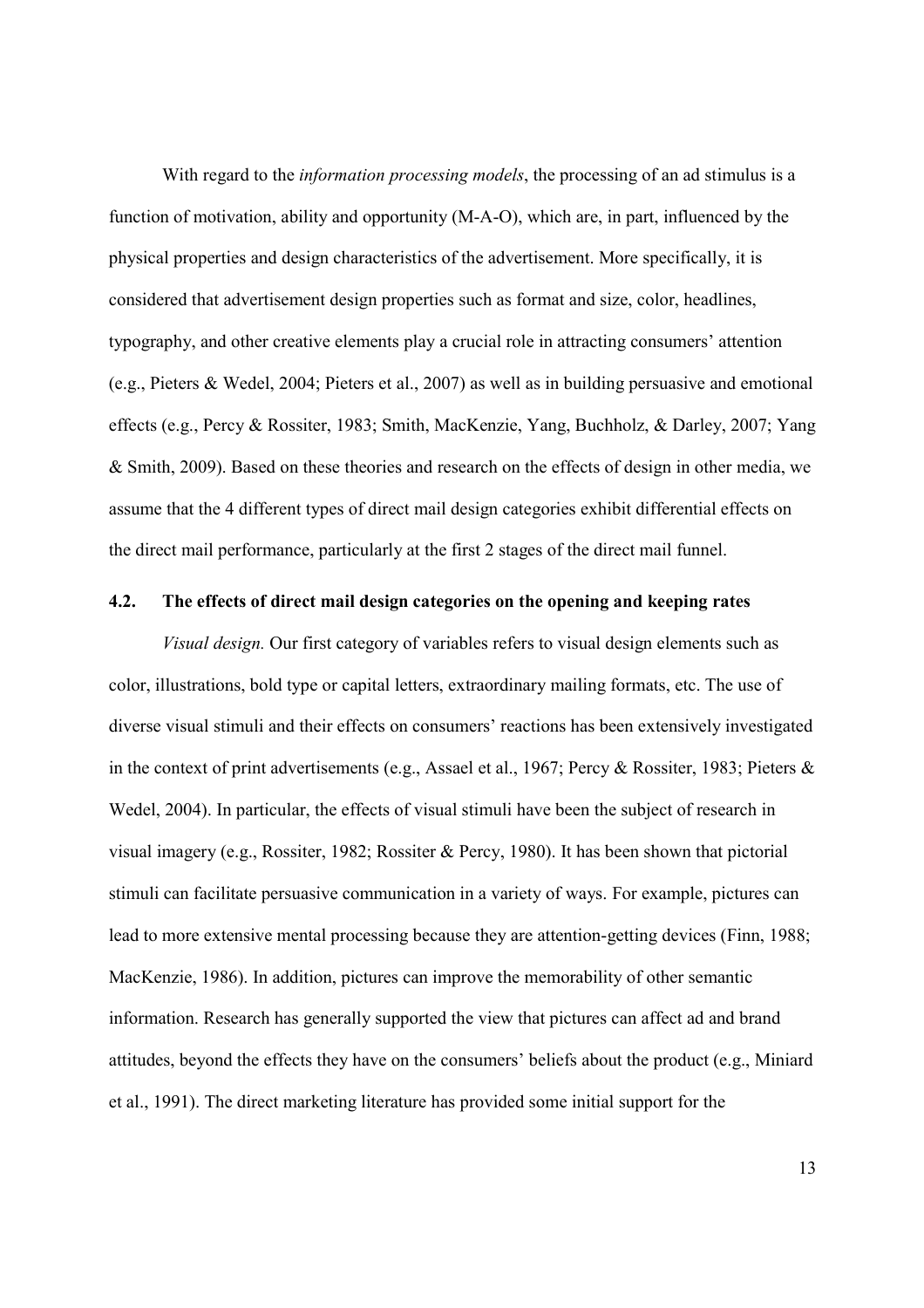effectiveness of using certain visual stimuli such as typographic accentuations and illustrations (Bult, van der Scheer, & Wansbeek, 1997), teasers (Roberts & Berger, 1999; Vriens et al., 1998; van der Scheer et al., 1996), or special envelope formats (Nash, 2000; Vriens et al., 1998).

*Sender identity.* The second category refers to the presentation of the originating sender's name and/or logo on the direct mail piece, which translates into the prominence of the brand element. These sender-related cues can be featured on all elements of the direct mail package. Contradicting theories on the effects of sender-related cues can be found in the literature (Pieters & Wedel, 2004). Some scholars argue that a prominent brand element drives more attention to the brand, which is a necessary condition for obtaining the desired brand-communication effects (e.g., Keller, 2007). In contrast, some advertising practitioners caution against highlighting the brand in advertising because the brand element might signal that the message is an advertisement in which consumers purportedly are not interested (e.g., Aitchinson, 1999; Kover, 1995).

In the context of direct mail design, most of the brand-related debate centers on whether the sender should be clearly displayed on the outer envelope or not. Featuring the sender's name can signal familiarity and trustworthiness to the recipient (Hoyer & MacInnis, 2007). Conversely, not placing the sender's name or logo is likely to create curiosity with the direct mail receiver (Nash, 2000; Roberts & Berger, 1999) and might result in higher ORs. However, this immediate effect might be counter-productive if the receiver feels deceived or irritated by the unexpected commercial content of the letter (Nash, 2000; van Diepen, Donkers, & Franses, 2009b). The preceding discussion suggests that featuring the sender's name or brand in promotional campaigns can be dysfunctional. The prior studies on direct mail design did not show any significant effects from revealing the sender's identity on the envelope on the opening or the response behavior (Bell et al., 2006; de Wulf et al., 2000; Vriens et al., 1998).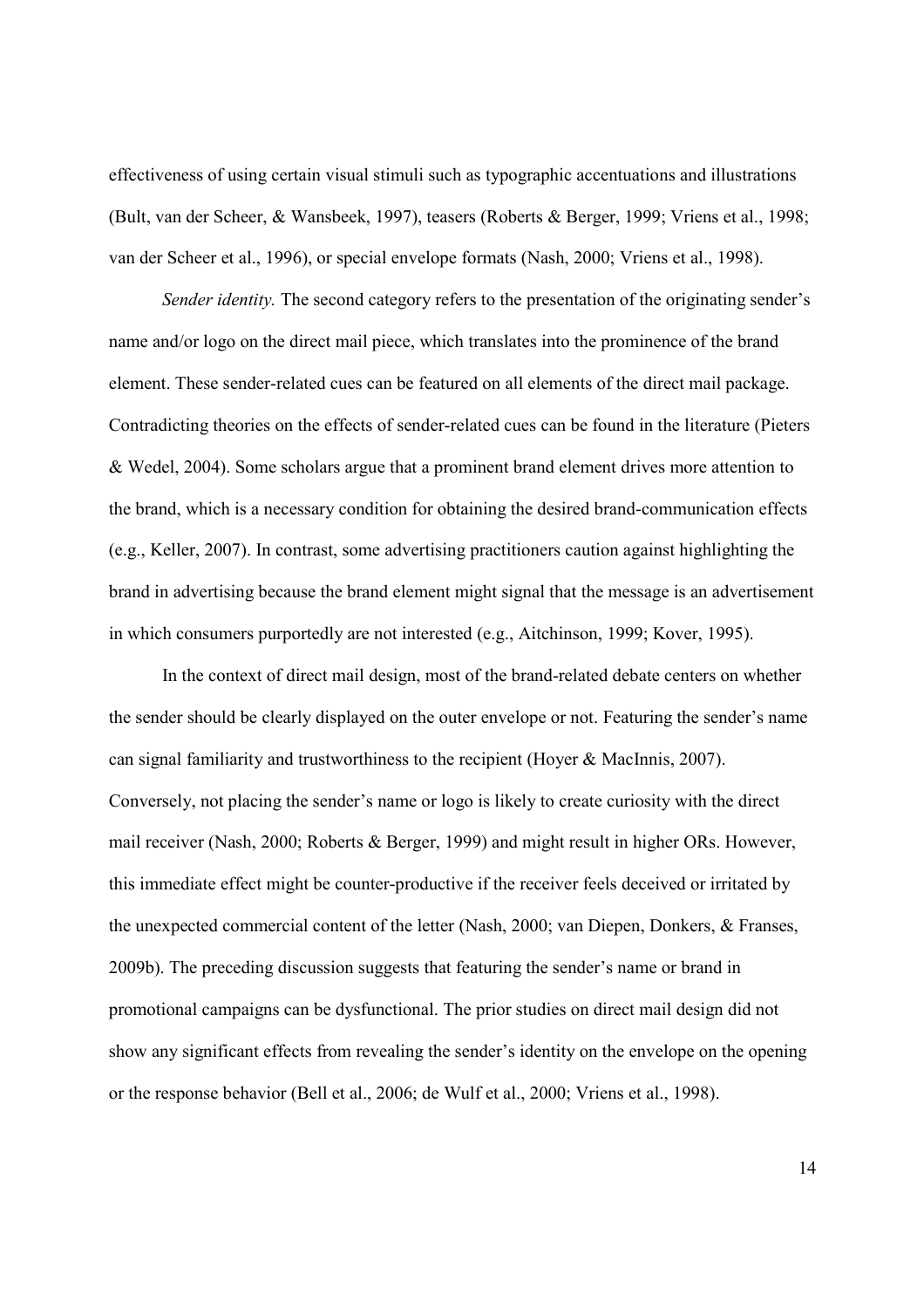*Personalization.* The third category reflects the degree of personalization for the direct mail design. Personalization is intimately connected with the idea of interactive marketing. Dillman (2007) offers personalization guidelines for surveys that are applicable to direct mail design as well. His personalization strategy is based on the guiding principle that the tone and content of a cover letter should reflect the style used in a business letter to an acquaintance who is not known to the sender. The specific elements of personalization proposed by Dillman are as follows: specific date (e.g., March  $14<sup>th</sup>$ , 2012); the recipient's name and address; a personal salutation; a real signature in contrasting ink (i.e., a 'pressed blue ball-point pen signature'); and letterhead rather than copied stationery (Dillman, 2007).

Prior research suggests that personalized advertising approaches might increase attention and response to offers (e.g., Ansari & Mela, 2003). However, personalization or customization are not beneficial under all circumstances (e.g., Kramer, Spolter-Weisfeld, & Thakkar, 2007; Zhang & Wedel, 2009) and can even be harmful if the personalized solicitations are perceived as intrusive (e.g., White et al., 2008). With regard to direct mail advertising, research has provided moderate support for the positive effects of personalization on response behavior (e.g., Bell et al., 2006; de Wulf et al., 2000; Hozier & Robles, 1985; James & Li, 1993). Studies investigating response rates to mail surveys have yielded mixed findings on personalization: In their review of 93 journal articles, Yu and Cooper (1983) find significant results showing the responseenhancing effects of personalization. In contrast, the more recent survey response studies failed to detect any significant effects from personalization on attention (Helgeson, Voss, & Terpening, 2002) and response rates (e.g., Gendall, 2005).

*Information intensity.* The last category of variables refers to the amount of information present in an advertisement. Within the M-A-O-framework, information intensity can affect the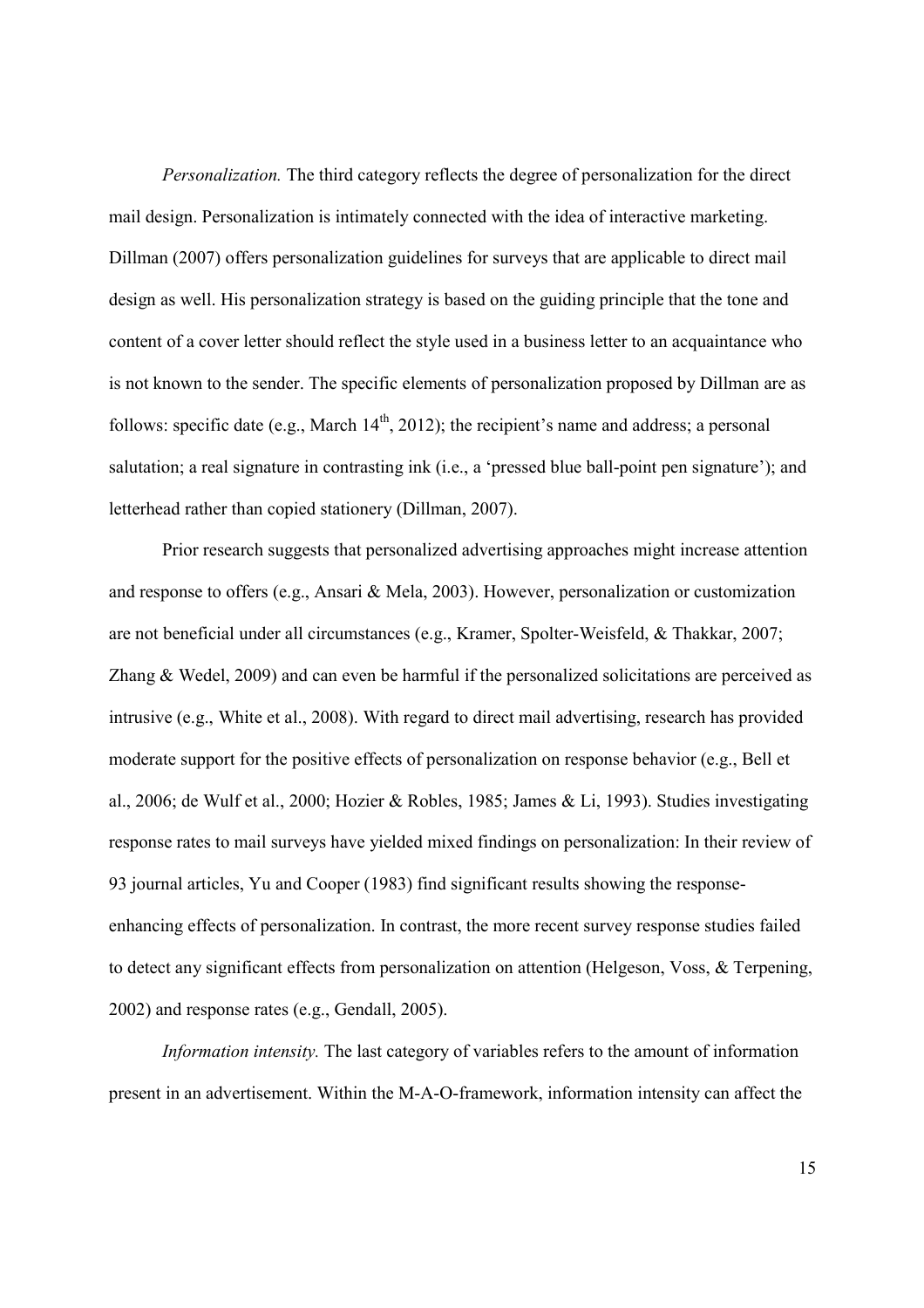recipient's opportunity to process a message (MacInnis & Jaworski, 1989). From a memory perspective, it would appear that fewer message-points per given time frame and advertising space are preferable. One could argue that with less to learn or comprehend from a commercial communication, the likelihood of retention and subsequent attitude or behavior change should increase (Percy & Rossiter, 1980, p. 118). With too much information, only selected message points can be processed and stored effectively above a necessary threshold (Percy & Rossiter, 1980, p. 5).

Although this reasoning has intuitive appeal, it should be noted that the limited capacity of short-term memory is of less concern if the receiver deliberately seeks exposure to the advertisement and actively attends to the content (Rossiter, 1982). For example, direct mail advertising often receives active attention from consumers once the envelope has been opened. Hence, unlike in print or TV ads, the typical technique in direct mail advertising is to provide the reader with sufficient information to achieve a decision to advance the response process (Rossiter, 1982, p. 103). Only Beard, Williams, and Kelly (1990) investigate the effects of information intensity empirically, i.e., response rates of long versus short cover letters in direct mailings, but they find no significant impact.

### **5. Methodology**

#### **5.1. Data and sample description**

Our unique data set is based on a *representative direct mail panel* from GfK. This household panel consists of 3,000 households whose socio-demographics are representative of the entire population of the 35 million private German households. The panel is solely aimed at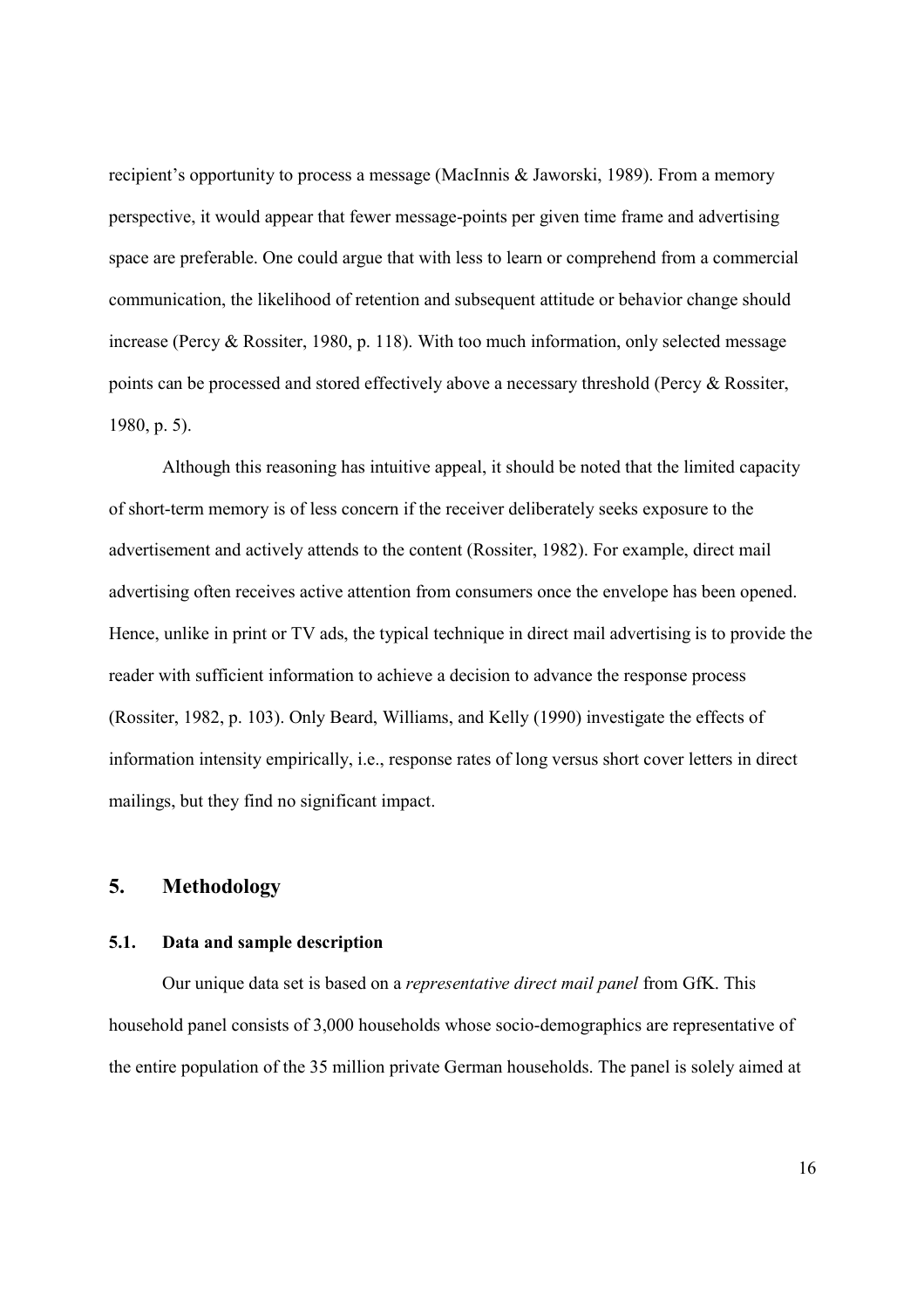measuring the *intermediate effects,* namely the *OR* and *KR,* along the direct mail funnel. The panel does not measure the actual response.

The panel participants continuously collect *any unsolicited and personally addressed*  direct mail piece that they receive. At the end of each month, the panel members send GfK all of the direct mailings that they have received during that month and that they do *not* want to keep. These mailings are either (i) unopened mailings that would normally be discarded right away, or (ii) opened mailings that would be discarded due to a lack of appeal for the recipient after checking the content. GfK scans all of these mail pieces, stores the images in a picture database, and records some key characteristics such as weight, envelope format, postage, or type of response device.

For those mailings that the panel members choose to keep for further consideration (e.g., to read the letter/brochure in greater detail or to respond to the offer at a later time), they are asked to fill out and send GfK a form listing all of these mailings line by line. The specific instruction for the panel participants is as follows: *"Below, please fill in only those personally addressed direct mailings that you do not want to send to us, because you want to keep them. Please do not fill in any direct mailings that you send us."* For each of these mail pieces, the panel participant is required to fill in the sender's name, the date the mailing was received, the type of mailing (postcard, letter or catalog), and the essential subject (slogan/theme) of the campaign. GfK uses this information to precisely match the individual mailings received by households with specific campaigns. The KR of a campaign is then calculated as the percentage of recipients in the panel who keep the corresponding mail piece in relation to the total number of recipients who opened the direct mail piece (see equation 1). For this study, GfK provided us with the aggregate ORs and KRs *per campaign* derived from this panel as well as access to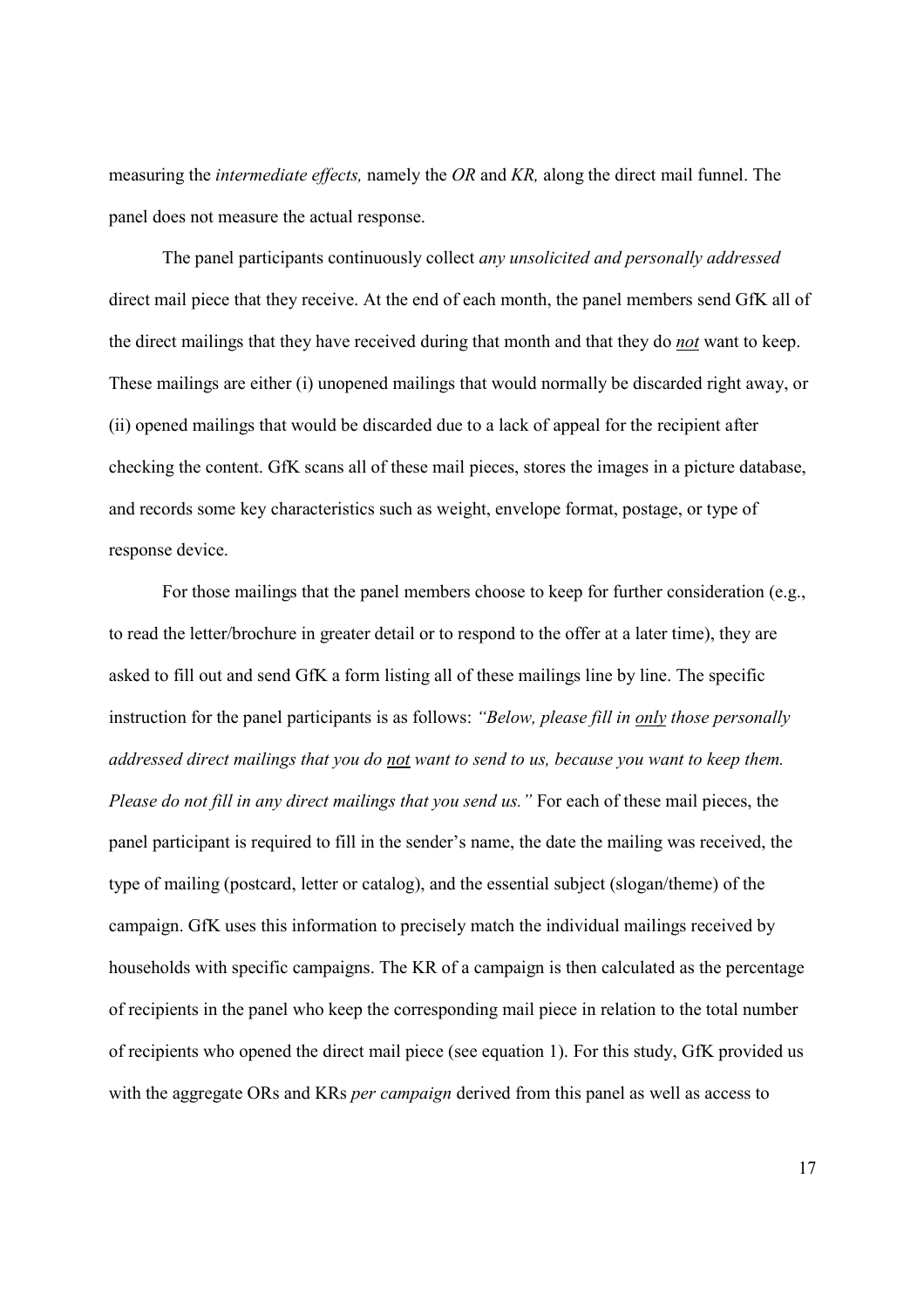sample copies of the respective direct mail pieces. The actual response rates are not available because this would require the cooperation of all of the organizations that sent direct mail pieces. These organizations generally regard their actual response rates as very sensitive information.

*Sample Description.* Our sample comprises information on the largest direct mail campaigns (in terms of mailing volume) across a 1-year period from 2 different industries –nonprofit organizations (NPOs) and financial service providers (FSPs). Both industries are characterized by a heavy reliance on direct mail campaigns (DMA, 2011; van Diepen et al., 2009a, b). Together, they account for over 30% of the total mailing volume represented in the GfK direct mail panel and, thus, both belong in the top 5 industries employing direct mailings. Across both industries, we observe 677 distinct campaigns: 396 campaigns (58.5%) from 98 different organizations in the NPO subsample and 281 campaigns (41.5%) from 48 firms in the FSP subsample. Only 1 or 2 campaigns were executed by 54.1% (60.4%) of the NPOs (FSPs); 34.7% (18.8%) of the NPOs (FSPs) ran between 3 and 9 campaigns; and 14.2% (20.8%) of the firms ran 10 or more campaigns within the 1-year period. Of the mailing packages, 97.9% (98.0%), or nearly all, include a cover letter, 71.4% (65.8%) contain a supplement and 97.5% (80.1%) contain a response device (including a payment device in the NPO sample).

*Dependent Variables – Direct Mail Funnel.* GfK records the receipt of the distinct direct mail pieces by household and how many of these pieces of mail were opened or kept. Thus, GfK computes the OR and KR per campaign as described in equation 1. The mean OR for the NPO (FSP) campaigns is 87.4% (88.9%). These values are consistent with the evidence from the direct mail literature and practice, indicating the high propensity of consumers to open and read direct mailings (e.g., Nielsen, 2009; Deutsche Post, 2006; Stone & Jacobs, 2008, p. 412). The average KR for the NPO (FSP) industry is 8.2% (5.3%) per campaign. These percentages are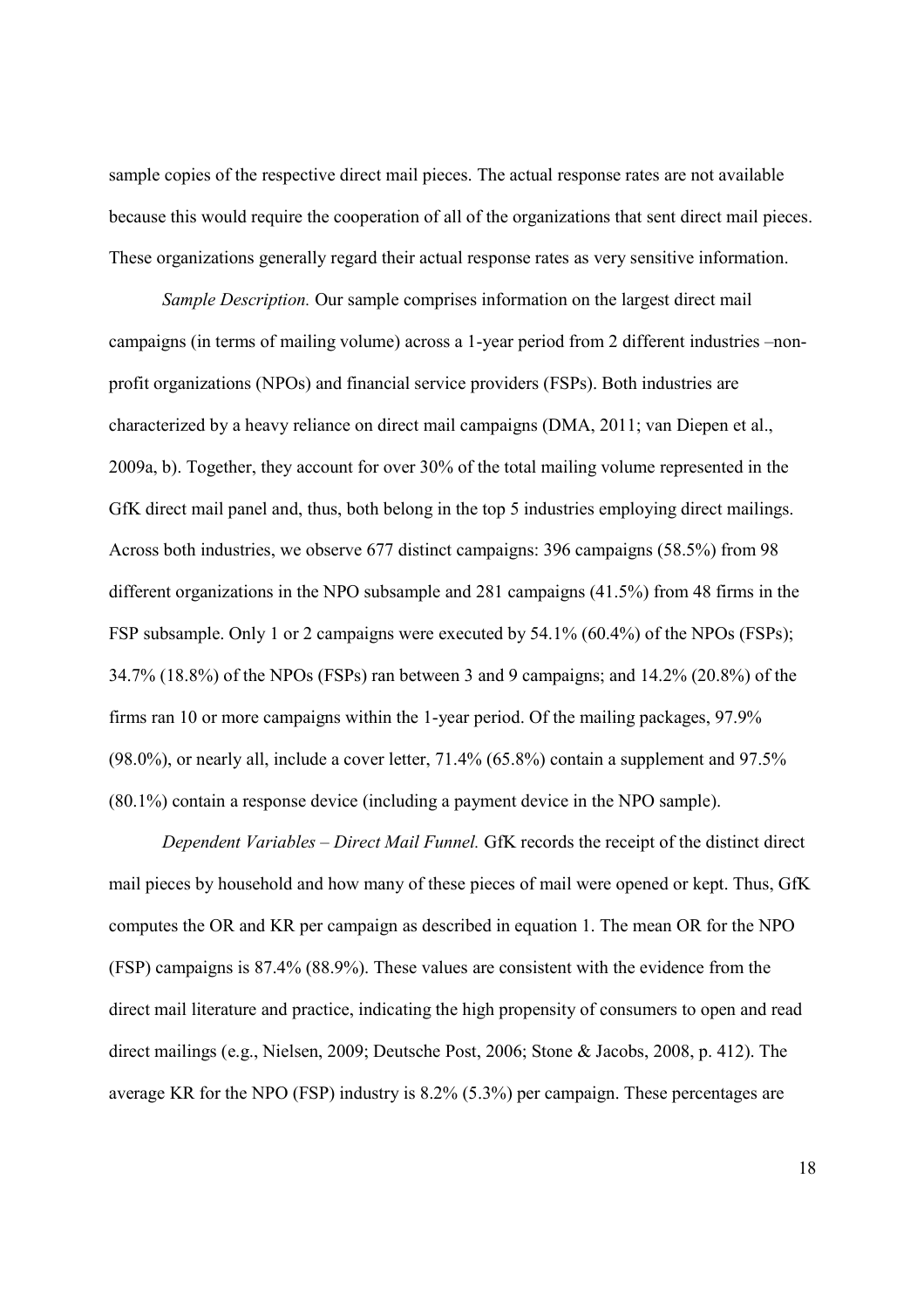very close to the response intention percentages of 8.1% (4.3%) in the NPO (FSP) industry found in a recent U.S. study (DMA, 2011, p. 28), again lending international validity to the German data. The actual response rates are usually substantially lower (1.38-3.42%; DMA, 2011) and sufficiently distinct, thus underlining the importance of the KR as an intermediate measure of the direct mail response funnel.

*Independent Variables – Design Elements.* To identify and operationalize the design elements for our analysis, we follow a 4-step procedure. First, we search for elements that relate to the theories of attention capacity and information-processing models as well as to our framework by mail element (e.g., envelope) and design characteristic (e.g., personalization). Second, we check the literature in Table 1 and the prominent textbooks (e.g., Geller, 2002; Jones, 1997; Nash, 2000; Roberts & Berger, 1999; Stone & Jacobs, 2008) for cues on the relevant design elements. Third, we scan our database across both industries and collect a variety of design elements empirically. Fourth, we conduct a series of interviews with industry experts that have NPO and FSP backgrounds as well as with specialized advertising agencies, Germany's largest lettershops, and Deutsche Post DHL. Similarly, our choice for the specific attribute levels is informed. As a result, we arrive at a collection of design variables, their operationalization, and their expected impact on the OR and the KR as shown in Table 2.

Only a few design characteristics (e.g., product category, format, postage and weight) are tracked and recorded by GfK in a systematic fashion. We manually classify and code all other (design) characteristics for each of the 677 campaigns based on the original direct mail piece provided by GfK. The vast majority of design characteristics are rather objective in nature (e.g., presence of teaser, type of information in letterhead, length of headline). For the few subjective variables (e.g., concreteness of donation purpose, color proportion), we conduct cross-checks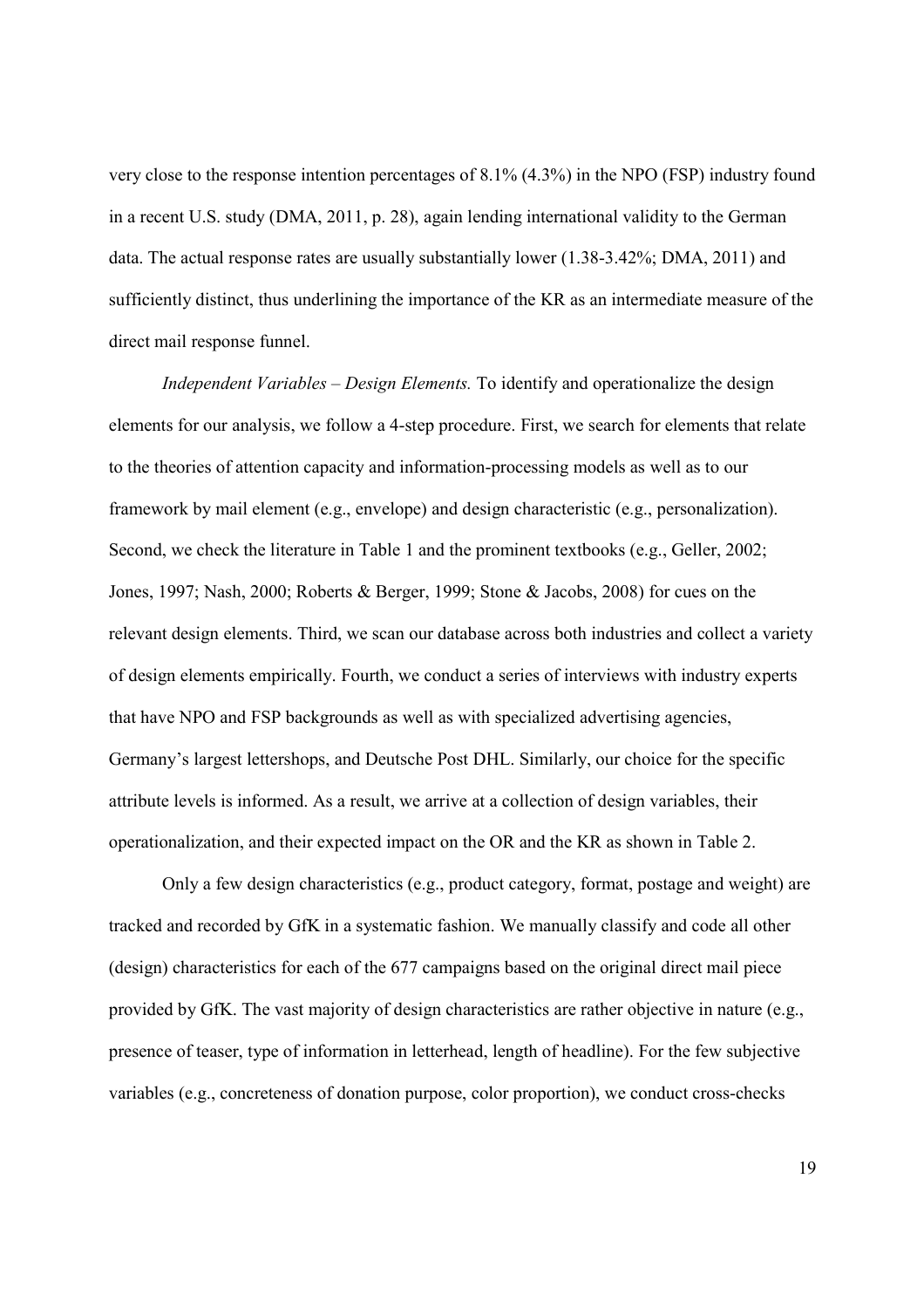among the coders to ensure inter-rater reliability for all of the data accumulated. For brevity, we do not explain each variable in detail here, but we provide an overview in Table 2. Table 2 also provides references to the previous direct mail design studies (Table 1) that have analyzed particular design variables in a similar way. As observed, many of the design variables included in our study have not been empirically examined in the prior research.

*Common Design Characteristics across Industries*. In total, we record 36 design characteristics with 68 distinct design attributes across mail elements and design categories that are common across both industries. Some design characteristics contain multiple attributes, either representing different aspects of the respective characteristic (e.g., 3 different types of accentuations) or different degrees of implementation (e.g., the proportion of color in the supplement). For these, we distinguish between the mutually exclusive and the overlapping design attributes in Table 2. Most of these variables are binary, indicating whether a design characteristic or its attribute is observed  $(=1)$  in a campaign or not  $(=0)$ . Only a few variables are metric, such as the length of headline or the number of pages in the supplement. We indicate these variables in Table 2. The frequencies or the means per industry and for the pooled data set are reported there.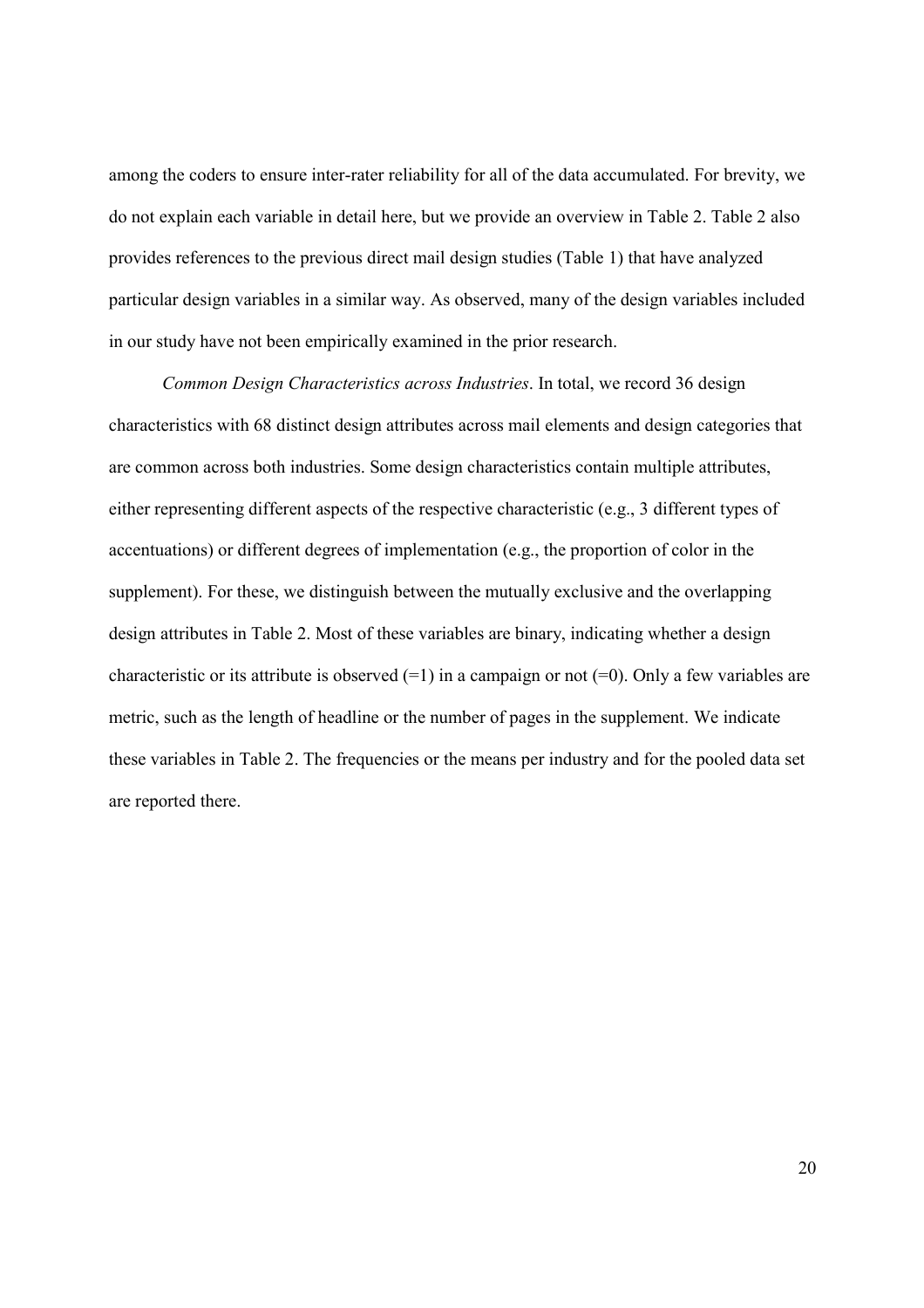| <b>Mail Element</b> |                   |                          |                  | <b>Type of Variable</b>         |                                         |                         |                  |                | <b>Sample Descriptives**</b>                     |      |              |                | <b>Expected Impact</b>             |
|---------------------|-------------------|--------------------------|------------------|---------------------------------|-----------------------------------------|-------------------------|------------------|----------------|--------------------------------------------------|------|--------------|----------------|------------------------------------|
|                     | Type of<br>Design | Parameter<br>OR          | KR               | Characteristic                  | Operationalization**                    | Selected Sources***     | Obs.<br>Learning | <b>NPO</b>     | <b>FSP</b><br>(396 Mails) (281 Mails) Industries | Both | OR           | KR             | <b>Major Rationale</b><br>OR: KR   |
| Envelope (E)        | <b>VD</b>         | $\beta_{i1}$             |                  | Weight*                         | >20g                                    | New(1)                  | Yes              | 94             | 46                                               | 140  | $+$          | $\overline{0}$ | Curiosity; n.a.                    |
|                     |                   | $\beta$ <sub>i2</sub>    |                  | Format*                         | special & larger sizes                  | $6,7,10$ ( $11,12,13$ ) | Yes              | 50             | 15                                               | 65   | $+$          | $\mathbf{0}$   | Curiosity; n.a.                    |
|                     |                   | $\beta$ <sub>i3</sub>    |                  | Presence of address window      | no/yes                                  | 6,7(12,13)              |                  | 391            | 274                                              | 665  | $+$          | $\mathbf{0}$   | Preview; n.a.                      |
|                     |                   | $\beta$ <sub>i4</sub>    |                  | Presence of teaser              | no/yes                                  | $4,6,10$ (11,12,13,14)  |                  | 211            | 119                                              | 330  | $\ddot{}$    | $+/-$          | Curiosity; met expectation?        |
|                     |                   | $\beta$ is               |                  | Teaser content                  | urgency appeal                          | New (1) $(13,14)$       |                  | 57             | 11                                               | 68   | $+$          | $+/-$          | Curiosity; met expectation?        |
|                     |                   | $\beta$ i6               |                  |                                 | questioning technique                   | 7(11, 13, 14)           |                  | $\overline{7}$ | 3                                                | 10   | $\ddot{}$    | $+/-$          | Curiosity; met expectation?        |
|                     |                   | $\beta$ <sub>i7</sub>    |                  |                                 | sweepstake/freebie                      | New (1) $(11, 13, 14)$  |                  | 12             | .5                                               | 17   | $+$          | $+/-$          | Curiosity; met expectation?        |
|                     |                   | $\beta$ is               |                  | Colored design                  | no/yes                                  | $6,7$ (11,13,14)        |                  | 296            | 99                                               | 395  | $+$          | $\mathbf{0}$   | Attention; n.a.                    |
|                     |                   | $\beta$ <sub>i9</sub>    |                  | Promotional design on back side | no/yes                                  | New (1) $(11)$          |                  | 151            | 24                                               | 175  | $+$          | $\mathbf{0}$   | Attention; n.a.                    |
|                     |                   | $\beta_{110}$            |                  | Pictures/illustrations          | no/yes                                  | $3,4,6$ (11,12,13)      |                  | 168            | 42                                               | 210  | $+$          | $\mathbf{0}$   | Attention; n.a.                    |
|                     | SI                | $\beta$ ill              |                  | Sender's name on front side     | no/yes                                  | $4,6,10$ ( $11,12,14$ ) |                  | 302            | 199                                              | 501  | $\ddot{}$    | $\Omega$       | Familiarity, Trust; n.a.           |
|                     |                   | $\beta$ i12              |                  | Sender's name on back side      | no/yes                                  | $4,6,10$ ( $11,12,14$ ) |                  | 143            | 61                                               | 204  | $+$          | $\mathbf{0}$   | Familiarity, Trust; n.a.           |
|                     | P                 | $\beta$ i13              |                  | Postage placement*              | stamp                                   | 4,6(11,12)              |                  | 20             | 2                                                | 22   | $\ddot{}$    | $\mathbf{0}$   | Personalization; n.a.              |
|                     |                   | $\beta_{114}$            |                  | (mutually exclusive attributes) | postage paid                            | 4(12)                   |                  | 339            | 189                                              | 528  | $\mathbf{0}$ | $\Omega$       | less personal                      |
|                     |                   | $\overline{\phantom{0}}$ |                  |                                 | with ink stamp or in window             | 4(12)                   |                  | 37             | 90                                               | 127  | $\mathbf{0}$ | $\mathbf{0}$   | less personal                      |
| Letter (L)          | <b>VD</b>         |                          | $Y_{11}$         | Presence of headline            | no/yes                                  | New (1) $(11, 12)$      |                  | 215            | 254                                              | 469  |              | $+$            | n.a.; focal information            |
|                     |                   |                          | $Y_{12}$         | Length of headline (metric)     | no. of words                            | New(1)                  |                  | 4.8            | 9.5                                              | 6.7  |              | $\cap$         | n.a.; too many is worse            |
|                     |                   |                          | Yi3              | Post scriptum                   | Presence no/yes                         | $4,6,10$ (11,12,15)     |                  | 302            | 198                                              | 500  |              | $\ddot{}$      | n.a.; attention, summary           |
|                     |                   |                          | Y <sub>i4</sub>  |                                 | summary of offer                        | $4,5,6,10$ (11,12)      |                  | 203            | 25                                               | 228  |              | $\ddot{}$      | n.a.; attention, summary           |
|                     |                   |                          | Yi5              |                                 | new aspect/info                         | 5,10(12)                |                  | 87             | 77                                               | 164  |              | $\ddot{}$      | n.a.; attention, summary           |
|                     |                   |                          | $Y_i$ 6          |                                 | response appeal                         | New (1) $(12)$          |                  | 13             | 103                                              | 116  |              | $\ddot{}$      | n.a.; attention, action            |
|                     |                   |                          | Y <sub>i</sub> 7 | Typography: letters with serifs | no/yes                                  | New (1) $(11, 12)$      |                  | 104            | 73                                               | 177  |              | $\ddot{}$      | n.a.; attention                    |
|                     |                   |                          | $Y_{18}$         |                                 | bold type                               | 5(11)                   |                  | 134            | 261                                              | 395  |              | $\ddot{}$      | n.a.; attention                    |
|                     |                   |                          | $Y_{19}$         | Accentuations                   | underlines                              | New (1) $(11, 12)$      |                  | 162            | 19                                               | 181  |              | $\ddot{}$      | n.a.; attention                    |
|                     |                   |                          | $\gamma$ i10     |                                 | capital letters                         | New (1) $(11)$          |                  | 14             | 26                                               | 40   |              | $\ddot{}$      | n.a.; attention                    |
|                     |                   |                          | $\gamma$ ill     | Color of paper                  | white vs colored                        | 6                       |                  | 390            | 279                                              | 669  |              | $\Omega$       | n.a.; normal, deviation attention  |
|                     |                   |                          | Yi12             | Color of font                   | uniform black/blue vs partly<br>colored | 6(11)                   |                  | 16             | 58                                               | 74   |              | $\ddot{}$      | n.a.; attention                    |
|                     |                   |                          | Yi13             | Colored background print        | no/yes                                  | New(1)                  |                  | 18             | 11                                               | 29   |              | $\ddot{}$      | n.a.; attention                    |
|                     |                   |                          | Yi14             | Colored illustrations           | no/ves                                  | 5,10(12)                |                  | 281            | 105                                              | 386  |              |                | n.a.; attention, easier processing |

Table 2: Variable Descriptives, Expected Impact, and Rationale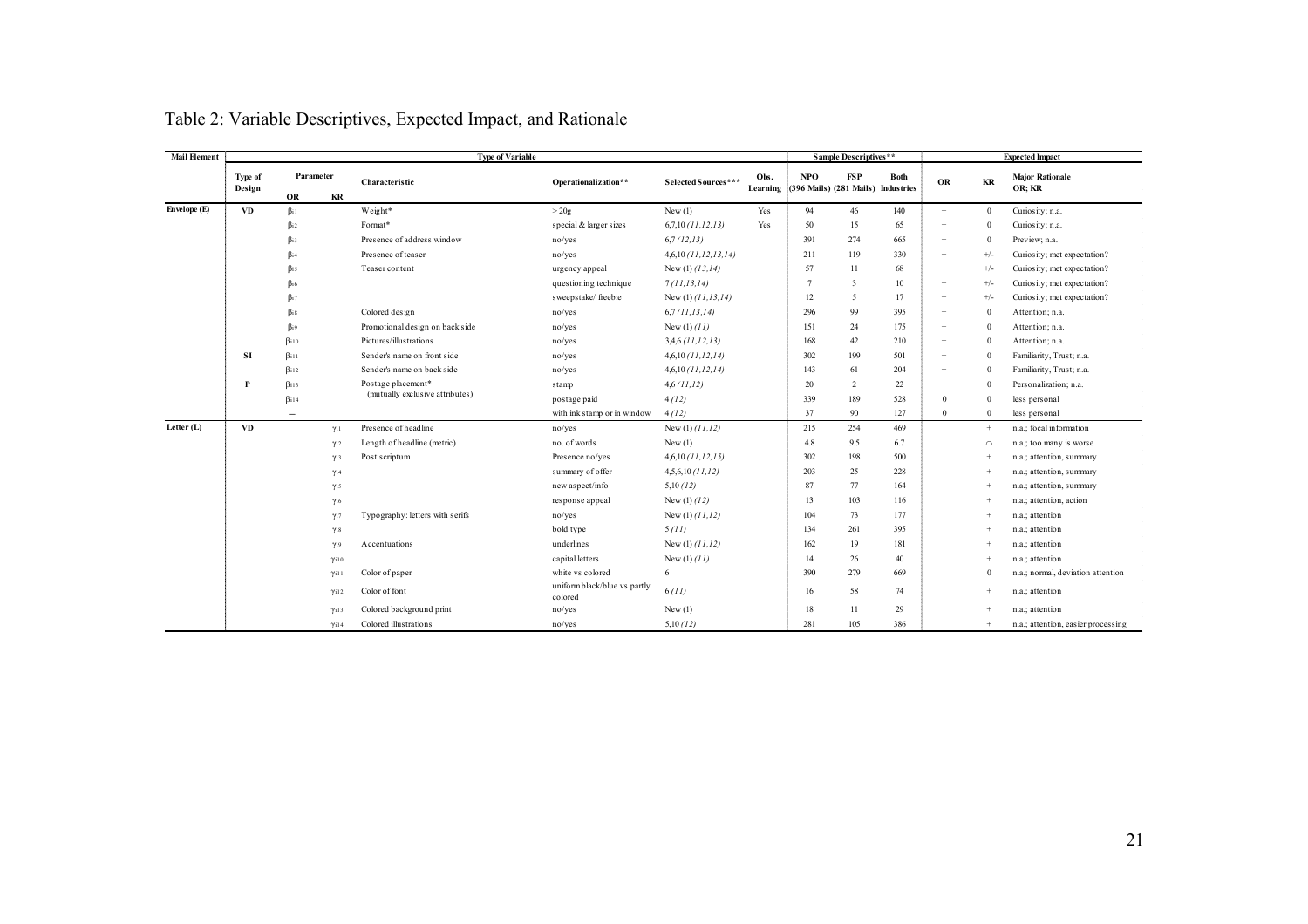| <b>Mail Element</b> |                   |                 |                          | <b>Type of Variable</b>                              |                        |                        |                  |                                                  | <b>Sample Descriptives**</b> |      |                   |                                  | <b>Expected Impact</b>           |
|---------------------|-------------------|-----------------|--------------------------|------------------------------------------------------|------------------------|------------------------|------------------|--------------------------------------------------|------------------------------|------|-------------------|----------------------------------|----------------------------------|
|                     | Type of<br>Design | Parameter<br>OR | KR                       | Characteristic                                       | Operationalization**   | Selected Sources***    | Obs.<br>Learning | <b>NPO</b><br>(396 Mails) (281 Mails) Industries | <b>FSP</b>                   | Both | OR                | KR                               | <b>Major Rationale</b><br>OR; KR |
| Letter (L)          | <b>SI</b>         |                 | Yi15                     | Content of letter head                               | logo                   | New(1)                 |                  | 368                                              | 262                          | 630  |                   | $\begin{array}{c} + \end{array}$ | n.a.; trust                      |
|                     |                   |                 | Yi16                     |                                                      | address                | New(1)                 |                  | 280                                              | 201                          | 481  |                   | $\ddot{}$                        | n.a.; trust                      |
|                     |                   |                 | Yi17                     |                                                      | phone number           | New $(1)$ $(11)$       |                  | 209                                              | 123                          | 332  |                   | $\ddot{}$                        | n.a.; trust                      |
|                     |                   |                 | Yi18                     |                                                      | fax number             | New(1)                 |                  | 186                                              | 43                           | 229  |                   | $\overline{1}$                   | n.a.; trust                      |
|                     |                   |                 | $\gamma$ i19             |                                                      | website                | New(1)                 |                  | 171                                              | 60                           | 231  |                   | $\ddot{}$                        | n.a.; trust                      |
|                     |                   |                 | Yi20                     |                                                      | photo of sender        | New(1)                 |                  | 103                                              | 6                            | 109  |                   | $\ddot{}$                        | n.a.; trust                      |
|                     |                   |                 | $Y_{121}$                |                                                      | e-mail                 | New(1)                 |                  | 136                                              | 14                           | 150  |                   | $\ddot{}$                        | n.a.; trust                      |
|                     |                   |                 | Yi22                     |                                                      | toll-free phone number | New (1) $(11)$         |                  | 11                                               | 11                           | 22   |                   | $\ddot{}$                        | n.a.; trust                      |
|                     |                   |                 | Yi23                     | Presence of testimonial                              | no/yes                 | 8                      |                  | 52                                               | 36                           | 88   |                   | ÷                                | n.a.; trust                      |
|                     | P                 |                 | Y <sub>i</sub> 24        | Presence of calendar date                            | no/yes                 | $\overline{4}$         |                  | 350                                              | 271                          | 621  |                   | $\ddot{}$                        | n.a.; recency                    |
|                     |                   |                 | Yi25                     | Current calendar date                                | no/yes                 | New(1)                 |                  | 350                                              | 253                          | 603  |                   | $\ddot{}$                        | n.a.; recency                    |
|                     |                   |                 | Yi26                     | Presence of sender's signature                       | no/yes                 | 6(11,12)               |                  | 379                                              | 271                          | 650  |                   | $\ddot{}$                        | n.a.; trust, personal            |
|                     | П                 | $\beta$ i15     | Yi27                     | Length of letter                                     | $>1$ page              | $2,6$ (11,12,13,14)    | Yes              | 145                                              | 32                           | 177  | $\ddot{}$         | $\cap$                           | curiosity; too much is worse     |
|                     | <b>NPO</b>        |                 | Y1,59                    | Tonality                                             | factual                | New (1) $(12)$         |                  | 72                                               |                              |      |                   |                                  | n.a.; likely less successful     |
|                     |                   |                 | $\overline{\phantom{a}}$ | (mutually exclusive attributes)                      | emotional              | New (1) $(12)$         |                  | 324                                              |                              |      |                   | $\ddot{}$                        | n.a.; more involvement           |
|                     |                   |                 | Y1,60                    | Concreteness of donation purpose                     | concrete               | New(1)                 |                  | 148                                              |                              |      |                   |                                  | n.a.; actual demand obvious      |
|                     |                   |                 | $\overline{\phantom{m}}$ | (mutually exclusive attributes)                      | vague                  | New(1)                 |                  | 248                                              |                              |      |                   |                                  | n.a.; less involvement           |
|                     |                   |                 | Y1,61                    | Type of testimonials                                 | doctor                 | New(1)                 |                  | 27                                               |                              |      |                   |                                  | n.a.; high reputation, trust     |
|                     |                   |                 | Y1,62                    |                                                      | celebrity              | New(1)                 |                  | 19                                               |                              |      |                   | $\ddot{}$                        | n.a.; high reputation, trust     |
|                     |                   |                 | Y1,63                    |                                                      | helper                 | New(1)                 |                  | 3                                                |                              |      |                   |                                  | n.a.; "doer", trust              |
|                     |                   |                 | $\overline{\phantom{m}}$ | (mutually exclusive with presence of testimonial)    | others                 | New(1)                 |                  | 3                                                |                              |      |                   | $\mathbf{0}$                     | n.a.; neutral as no relation     |
|                     | <b>FSP</b>        |                 | Y2,59                    | Time-limited offer                                   | no/yes                 | New(1)                 |                  |                                                  | 86                           |      |                   | $\ddot{}$                        | n.a.; urgency                    |
|                     |                   |                 | $\gamma_{2,60}$          | Offer details                                        | no/yes                 | New(1)                 |                  |                                                  | 43                           |      |                   | ÷                                | n.a.; information details        |
|                     |                   |                 | Y <sup>2</sup> ,61       | Restrictive terms & conditions (e.g., credit rating) | no/yes                 | New(1)                 |                  |                                                  | 81                           |      |                   |                                  | n.a.; exclusion                  |
|                     |                   |                 | $\gamma$ 2,\!62          | Information on nearest branch                        | no/yes                 | New(1)                 |                  |                                                  | 33                           |      |                   | ÷                                | n.a.; helpful information        |
|                     |                   |                 | Y2,63                    | Information on personal advisor/contact              | no/yes                 | New(1)                 |                  |                                                  | 37                           |      |                   | $\ddot{}$                        | n.a.; helpful information        |
| Supplement (S)      |                   | $\beta$ i16     | Yi28                     | Presence of Supplement                               | no/yes                 | 5,10                   | Yes              | 294                                              | 185                          | 479  | $\qquad \qquad +$ | $+$                              | curiosity; information           |
|                     | <b>VD</b>         |                 | $\overline{\phantom{a}}$ | Color proportion                                     | 0% colored             | New (1) $(11, 12, 13)$ |                  | 12                                               | 1                            | 13   |                   |                                  | n.a.; attention                  |
|                     |                   |                 | Yi29                     | (mutually exclusive attributes)                      | up to 25% colored      | New(1)                 |                  | 67                                               | 6                            | 73   |                   | $\mathbf{0}$                     | n.a.; attention                  |
|                     |                   |                 | $\gamma$ <sub>130</sub>  |                                                      | 26 % - 50% colored     | New(1)                 |                  | 71                                               | 49                           | 120  |                   | $\Omega$                         | n.a.; attention                  |
|                     |                   |                 | $\gamma$ i31             |                                                      | 51% - 75% colored      | New(1)                 |                  | 49                                               | 83                           | 132  |                   | $\ddot{}$                        | n.a.; attention                  |
|                     |                   |                 | Yi32                     |                                                      | 76% - 100% colored     | New(1)                 |                  | 95                                               | 46                           | 141  |                   | $\ddot{}$                        | n.a.; attention                  |
|                     |                   |                 | Yi33                     | Picture theme                                        | achievement of goal    | New(1)                 |                  | 86                                               | 60                           | 146  |                   | $\ddot{}$                        | n.a.; attention, involvement     |
|                     |                   |                 | Yi34                     |                                                      | person                 | New(1)                 |                  | 19                                               | 46                           | 65   |                   | $\overline{1}$                   | n.a.; attention, involvement     |
|                     | P                 |                 | Yi35                     | Personalization                                      | no/yes                 | 5,10                   |                  | 26                                               | 38                           | 64   |                   | $\ddot{}$                        | n.a.; involvement                |
|                     | П                 |                 | Yi36                     | Length of brochure (metric)                          | no. of pages           | New $(1)$ $(12)$       |                  | 4.1                                              | 1.8                          | 3.1  |                   | $\cap$                           | n.a.; too long is worse          |
|                     | <b>FSP</b>        |                 | Y2,64                    | Exemplary calculations                               | no/yes                 | New(1)                 |                  |                                                  | 38                           |      |                   | $\! + \!\!\!\!$                  | n.a.; understanding              |
|                     |                   |                 | Y2,65                    | A ward as supportive argument                        | no/yes                 | New(1)                 |                  |                                                  | 33                           |      |                   | $+$                              | n.a.; trust                      |

Table 2 (continued): Variable Descriptives, Expected Impact, and Rationale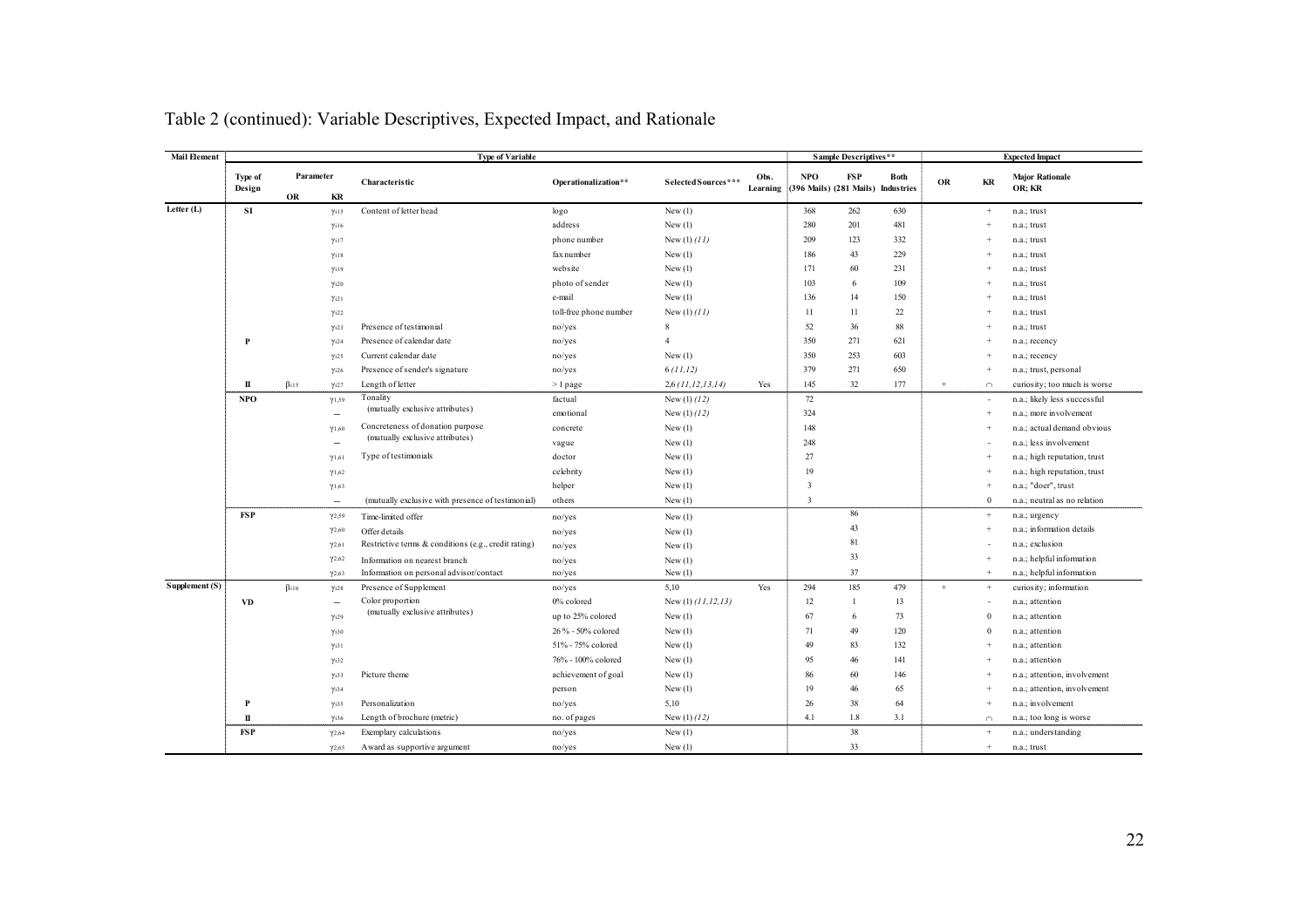| <b>Mail Element</b> |                   |                 |                          | <b>Type of Variable</b>             |                                                    |                     |                  |                                                  | <b>Sample Descriptives**</b> |      |     |                                  | <b>Expected Impact</b>           |
|---------------------|-------------------|-----------------|--------------------------|-------------------------------------|----------------------------------------------------|---------------------|------------------|--------------------------------------------------|------------------------------|------|-----|----------------------------------|----------------------------------|
|                     | Type of<br>Design | Parameter<br>OR | KR                       | Characteristic                      | Operationalization**                               | Selected Sources*** | Obs.<br>Learning | <b>NPO</b><br>(396 Mails) (281 Mails) Industries | <b>FSP</b>                   | Both | OR  | KR                               | <b>Major Rationale</b><br>OR; KR |
| Response            |                   | $\beta$ i17     | Yi37                     | Presence of Response Device         | no/yes                                             | New(1)              | Yes              | 153                                              | 225                          | 378  | $+$ | $\begin{array}{c} + \end{array}$ | curiosity; convenience           |
| Device (RD)         | <b>VD</b>         |                 | $\gamma$ i38             | Type of response device*            | response form                                      | New(1)              |                  | 134                                              | 225                          | 359  |     | $\ddot{}$                        | n.a.; convenience                |
|                     |                   |                 | Yi39                     |                                     | pre-stamped envelope                               | New (1) $(12)$      |                  | $\overline{4}$                                   | 152                          | 156  |     | $\ddot{}$                        | n.a.; more convenience           |
|                     |                   |                 | Y <sub>i</sub> 40        |                                     | non-stamped envelope                               | New (1) $(12)$      |                  | 19                                               | 7                            | 26   |     |                                  | n.a.; convenience                |
|                     |                   |                 | $Y$ i41                  |                                     | reply card                                         | New (1) $(12)$      |                  | 22                                               | 27                           | 49   |     |                                  | n.a.; convenience                |
|                     |                   |                 | Y <sub>i</sub> 42        |                                     | postage-paid reply card                            | New (1) $(12)$      |                  | $\overline{3}$                                   | 11                           | 14   |     |                                  | n.a.; more convenience           |
|                     |                   |                 | $\overline{\phantom{a}}$ | Color proportion                    | 0% colored                                         | 6                   |                  | 31                                               | 15                           | 46   |     | $\mathbf{0}$                     | n.a.; attention                  |
|                     |                   |                 | Yi43                     | (mutually exclusive attributes)     | up to 25% colored                                  | 6                   |                  | 33                                               | 69                           | 102  |     | $\mathbf{0}$                     | n.a.; attention                  |
|                     |                   |                 | Y <sub>i</sub> 44        |                                     | 26 % - 50% colored                                 | 6                   |                  | 17                                               | 111                          | 128  |     | $^{+}$                           | n.a.; attention                  |
|                     |                   |                 | Yi45                     |                                     | 51% - 75% colored                                  | 6                   |                  | 31                                               | 23                           | 54   |     | $^{+}$                           | n.a.; attention                  |
|                     |                   |                 | Yi46                     |                                     | 76% - 100% colored                                 | 6                   |                  | 41                                               | $7\phantom{.0}$              | 48   |     | $\ddot{}$                        | n.a.; attention                  |
|                     | P                 |                 | Yi47                     | Personalization of recipient's data | no/yes                                             | 9(12)               |                  | 367                                              | 241                          | 608  |     | $\ddot{}$                        | n.a.; involvement                |
|                     |                   |                 | Yi48                     | Response channel options            | fax                                                | 6                   |                  | 28                                               | 63                           | 91   |     | $\ddot{}$                        | n.a.; convenience                |
|                     |                   |                 | $Yi$ 49                  |                                     | phone number with charge                           | New(1)              |                  | 2                                                | 64                           | 66   |     | $\ddot{}$                        | n.a.; convenience                |
|                     |                   |                 | Yi50                     |                                     | toll-free phone number                             | New (1) $(12)$      |                  | 20                                               | 11                           | 31   |     | $\ddot{}$                        | n.a.; convenience                |
|                     |                   |                 | $Y$ i51                  |                                     | website                                            | New(1)              |                  | 11                                               | 37                           | 48   |     | $\ddot{}$                        | n.a.; convenience                |
|                     |                   |                 | Yi52                     |                                     | e-mail                                             | New(1)              |                  | 10                                               | 7                            | 17   |     | $+$                              | n.a.; convenience                |
|                     | <b>NPO</b>        |                 | Y1,64                    | Presence of payment device          | no/yes                                             | New(1)              |                  | 373                                              |                              |      |     | $+$                              | n.a.; convenience                |
|                     |                   |                 | $\overline{\phantom{m}}$ | Position of payment device          | separately included                                | 5,6(12)             |                  | 292                                              |                              |      |     | $^{+}$                           | n.a.; more convenience           |
|                     |                   |                 | Y1,65                    | (mutually exclusive attributes)     | attached to letter                                 | 5,6(12)             |                  | 81                                               |                              |      |     | $+$                              | n.a.; convenience                |
|                     | <b>FSP</b>        |                 | Y2,66                    | Response options                    | fill out application form                          | New(1)              |                  |                                                  | 87                           |      |     | $+$                              | n.a.; convenience                |
|                     |                   |                 | Y2,67                    |                                     | request personal consultation<br>in nearest branch | New(1)              |                  |                                                  | 42                           |      |     | $\ddot{}$                        | n.a.; convenience                |
|                     |                   |                 | Y2,68                    |                                     | request additional information New (1)             |                     |                  |                                                  | 31                           |      |     |                                  | n.a.; convenience                |
|                     |                   |                 | Y2,69                    |                                     | request offer                                      | New(1)              |                  |                                                  | 20                           |      |     |                                  | n.a.; convenience                |
|                     |                   |                 | Y2,70                    |                                     | participate in lottery                             | New(1)              |                  |                                                  | 12                           |      |     |                                  | n.a.; convenience                |
|                     |                   |                 | $Y_{2,71}$               |                                     | others                                             | New(1)              |                  |                                                  | 33                           |      |     | $\ddot{}$                        | n.a.; convenience                |
|                     |                   |                 | Y2,72                    | Information required from recipient | further personal details                           | New(1)              |                  |                                                  | 118                          |      |     |                                  | n.a.; effort required            |
|                     |                   |                 | Y2,73                    |                                     | banking details                                    | New(1)              |                  |                                                  | 92                           |      |     |                                  | n.a.; effort required            |
|                     |                   |                 | Y2,74                    |                                     | signature                                          | New(1)              |                  |                                                  | 62                           |      |     |                                  | n.a.; effort required            |
|                     |                   |                 | Y2,75                    |                                     | phone number                                       | New(1)              |                  |                                                  | 32                           |      |     |                                  | n.a.; effort required            |
|                     |                   |                 | Y2,76                    |                                     | mailing address                                    | New(1)              |                  |                                                  | 15                           |      |     |                                  | n.a.; effort required            |
|                     |                   |                 | Y2,77                    | Pre-written answers                 | no/yes                                             | New(1)              |                  |                                                  | 18                           |      |     | $+$                              | n.a.; convenience                |

#### Table 2 (continued): Variable Descriptives, Expected Impact, and Rationale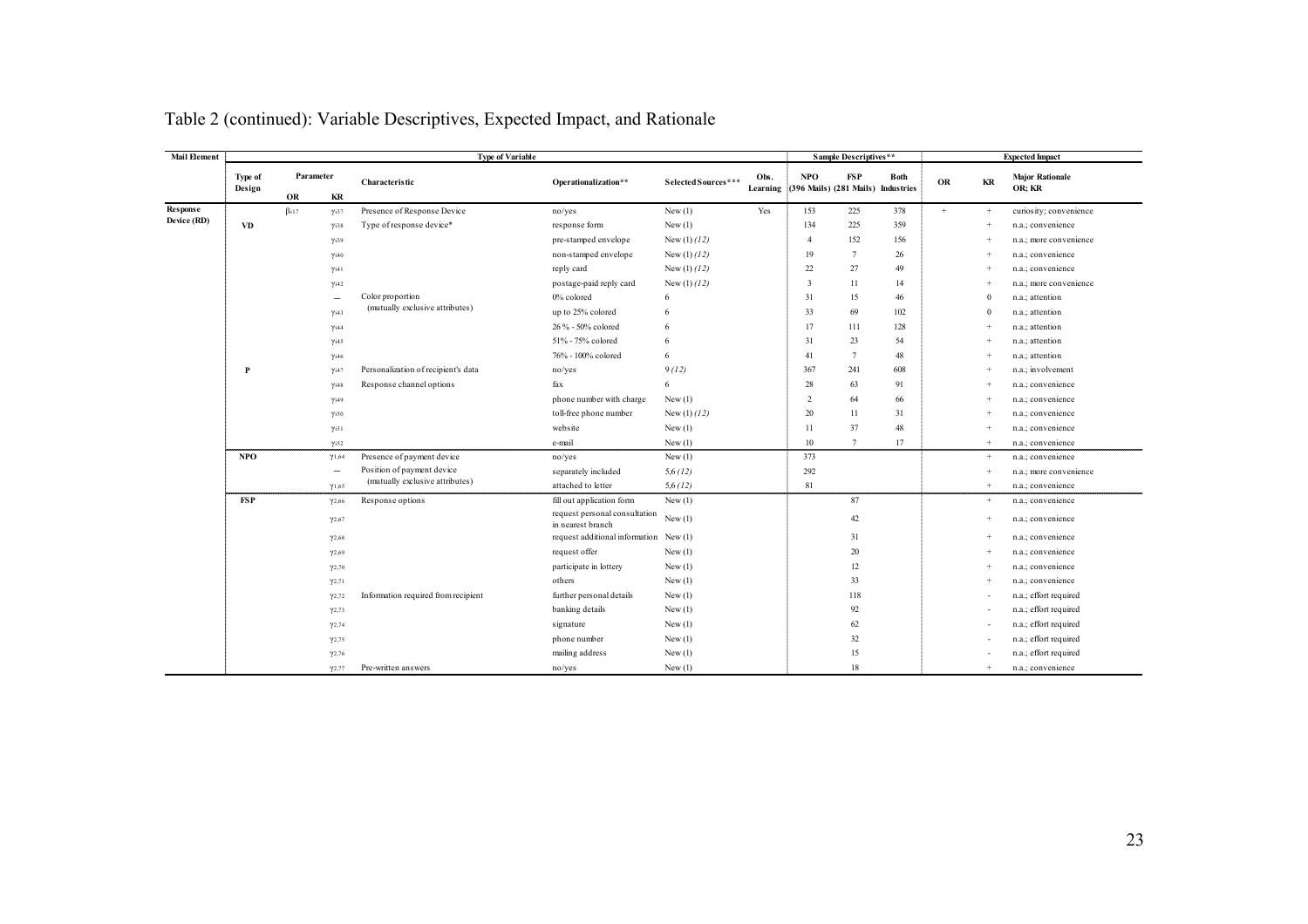| <b>Mail Element</b> |                   |                         |                           | <b>Type of Variable</b>                          |                        |                     |                  |                                                  | <b>Sample Descriptives**</b> |      |                          |                                  | <b>Expected Impact</b>                 |
|---------------------|-------------------|-------------------------|---------------------------|--------------------------------------------------|------------------------|---------------------|------------------|--------------------------------------------------|------------------------------|------|--------------------------|----------------------------------|----------------------------------------|
|                     | Type of<br>Design | Parameter<br>OR         | KR                        | Characteristic                                   | Operationalization**   | Selected Sources*** | Obs.<br>Learning | <b>NPO</b><br>(396 Mails) (281 Mails) Industries | FS P                         | Both | OR                       | KR                               | <b>Major Rationale</b><br>OR; KR       |
| <b>Incentives</b>   | NPO               | $\beta$ <sub>1,23</sub> | Y1,66                     | Presence of give-away                            | no/yes                 | New(1)              | Yes              | 172                                              |                              |      | $\! +$                   | $+/-$                            | curiosity; guilt, reciprocity or waste |
| (INC)               |                   |                         | Y1,67                     | Kind of give-away                                | address sticker        | New(1)              |                  | 59                                               |                              |      |                          | $+/-$                            | n.a.; guilt, reciprocity or waste      |
|                     |                   |                         | Y1,68                     | (mutually exclusive attributes)                  | postcards              | New(1)              |                  | 44                                               |                              |      |                          | $+/-$                            | n.a.; guilt, reciprocity or waste      |
|                     |                   |                         | Y1,69                     |                                                  | calendar               | New(1)              |                  | 23                                               |                              |      |                          | $+/-$                            | n.a.; guilt, reciprocity or waste      |
|                     |                   |                         | $\qquad \qquad -$         |                                                  | sticker                | New(1)              |                  | 6                                                |                              |      |                          | $+/-$                            | n.a.; guilt, reciprocity or waste      |
|                     |                   |                         | Y1,70                     |                                                  | others                 | New(1)              |                  | 40                                               |                              |      |                          | $+/-$                            | n.a.; guilt, reciprocity or waste      |
|                     |                   |                         | Y1,71                     | Value appearance of give-away                    | low                    |                     |                  | 40                                               |                              |      |                          | $\ddot{}$                        | n.a.; involvement or reciprocity       |
|                     |                   |                         | $\overline{\phantom{0}}$  | (mutually exclusive attributes)                  | medium                 | $\overline{4}$      |                  | 113                                              |                              |      |                          | $\ddot{}$                        | n.a.; guilt or reciprocity             |
|                     |                   |                         | Y1,72                     |                                                  | high                   | $\overline{4}$      |                  | 19                                               |                              |      |                          | $\overline{\phantom{a}}$         | n.a.; waste                            |
| Offer (OFF)         | <b>NPO</b>        |                         | Y1,73                     | Charitable category*                             | child aid              | New(1)              |                  | 128                                              |                              |      |                          | $+/-$                            | n.a.; n.a.                             |
|                     |                   |                         | Y1,74                     |                                                  | diseases/disabilities  | New(1)              |                  | 74                                               |                              |      |                          | $+/-$                            | n.a.; n.a.                             |
|                     |                   |                         | Y1,75                     |                                                  | environment/animals    | New(1)              |                  | 63                                               |                              |      |                          | $+/-$                            | n.a.; n.a.                             |
|                     |                   |                         | Y1,76                     |                                                  | foreign aid            | New(1)              |                  | 36                                               |                              |      |                          | $+/-$                            | n.a.: n.a.                             |
|                     |                   |                         | Y1,77                     |                                                  | religion/church        | New(1)              |                  | 14                                               |                              |      |                          | $+/-$                            | n.a.; n.a.                             |
|                     |                   |                         | Y1,78                     | Goal/intention of charitable mail*               | one-time donation      | New(1)              |                  | 371                                              |                              |      |                          | $\ddot{}$                        | n.a.; lower commitment                 |
|                     |                   |                         | Y1,79                     |                                                  | continuous donations   | New(1)              |                  | 119                                              |                              |      |                          |                                  | n.a.; higher commitment                |
|                     |                   |                         | Y1,80                     |                                                  | mere information       | New(1)              |                  | 17                                               |                              |      |                          | $+/-$                            | n.a.; guilt or waste                   |
|                     |                   |                         | Y1,81                     |                                                  | recruiting new members | New(1)              |                  | 16                                               |                              |      |                          |                                  | n.a.; higher commitment                |
|                     |                   |                         | Y1,82                     |                                                  | thank-you letter       | New(1)              |                  | 15                                               |                              |      |                          | $\ddot{}$                        | n.a.; involvement                      |
|                     |                   |                         | Y1,83                     |                                                  | adoption/sponsorship   | New(1)              |                  | $\mathbf{8}$                                     |                              |      |                          |                                  | n.a.; higher commitment                |
|                     | <b>FSP</b>        |                         | Y2,78                     | Product category*                                | loans                  | New(1)              |                  |                                                  | 132                          |      |                          | $+/-$                            | n.a.; n.a.                             |
|                     |                   |                         | Y2,79                     | (mutually exclusive attributes)                  | savings/investments    | New(1)              |                  |                                                  | 40                           |      |                          | $+/-$                            | n.a.; n.a.                             |
|                     |                   |                         | Y2,80                     |                                                  | stocks/funds           | New(1)              |                  |                                                  | 34                           |      |                          | $^{+/-}$                         | n.a.; n.a.                             |
|                     |                   |                         | $Y^2, 81$                 |                                                  | credit card            | New(1)              |                  |                                                  | 20                           |      |                          | $+/-$                            | n.a.; n.a.                             |
|                     |                   |                         | Y2,82                     |                                                  | retirement provisions  | New(1)              |                  |                                                  | 10                           |      |                          | $+/-$                            | n.a.; n.a.                             |
|                     |                   |                         | Y2,83                     |                                                  | home purchase savings  | New(1)              |                  |                                                  | $\mathbf Q$                  |      |                          | $^{+/-}$                         | n.a.; n.a.                             |
|                     |                   |                         | Y2,84                     |                                                  | information, no offer  | New(1)              |                  |                                                  | $\overline{7}$               |      |                          | $+/-$                            | n.a.; n.a.                             |
|                     |                   |                         | Y2,85                     |                                                  | investment advice      | New(1)              |                  |                                                  | $\overline{2}$               |      |                          | $+/-$                            | n.a.; n.a.                             |
|                     |                   |                         | $\overline{\phantom{m}}$  |                                                  | others                 | New(1)              |                  |                                                  | 27                           |      |                          | $+/-$                            | n.a.: n.a.                             |
| <b>Opening Rate</b> |                   |                         | $\gamma$ i58              |                                                  |                        |                     |                  |                                                  |                              |      |                          |                                  |                                        |
| <b>Common</b>       |                   | $\beta$ i18 $\beta$ i19 | $\gamma$ i53 $\gamma$ i54 | Campaign Volume (metric) (main effect & squared) |                        | New(1)              |                  | 0.0                                              | 0.0                          | 0.0  | $\overline{\phantom{a}}$ | $\overline{\phantom{a}}$         | higher volume less targeted            |
| <b>Controls</b>     |                   | $\beta$ i20 $\beta$ i21 | $\gamma$ i55 $\gamma$ i56 | Firm Volume (metric) (main effect & squared)     |                        | New(1)              |                  | 0.0                                              | 0.0                          | 0.0  | $\! + \!\!\!\!$          | $\begin{array}{c} + \end{array}$ | bigger brand & higher trust            |
|                     |                   | $\beta$ <sub>122</sub>  | Yi57                      | "End of Month"-Effect (metric)                   |                        | New(1)              |                  | 17.6                                             | 14.6                         | 16.5 |                          |                                  | urgency to check before mail-in        |
| $\cdots$            |                   | $\beta$ 3.24            | 73,59                     | <b>Industry Dummy</b>                            |                        | n.a.                |                  |                                                  |                              |      |                          |                                  | n.a.; n.a.                             |

### Table 2 (continued): Variable Descriptives, Expected Impact, and Rationale

\* recorded by GfK

\*\* item frequency for dummy variables (yes) and means for metric variables

VD = Visual Design, SI = Sender Identity, P = Personalization, II = Information Intensity, NPO/FSP = Industry-specific Design Variable; n.a. = not applicable\*\*\* Sources: 1 New, based on theory, expert interviews and empirical market assessment; Empirical Studies (see Table 1): 2 Beard et al. (1990): 3 Bekkers & Crutzen (2007); 4 Bell et al. (1906); 5 Bult et al. (1997); 6 De W 8 Ledolter and Swersey (2006); 9 Van der Scheer et al. (1996); 10 Viens et al. (1998); Textbooks: 11 Geller (2002); 12 Jones (1997); 13 Nash (2000); 14 Roberts & Berger (1999); 15 Stone & Jacobs (2008) - Textbook sources a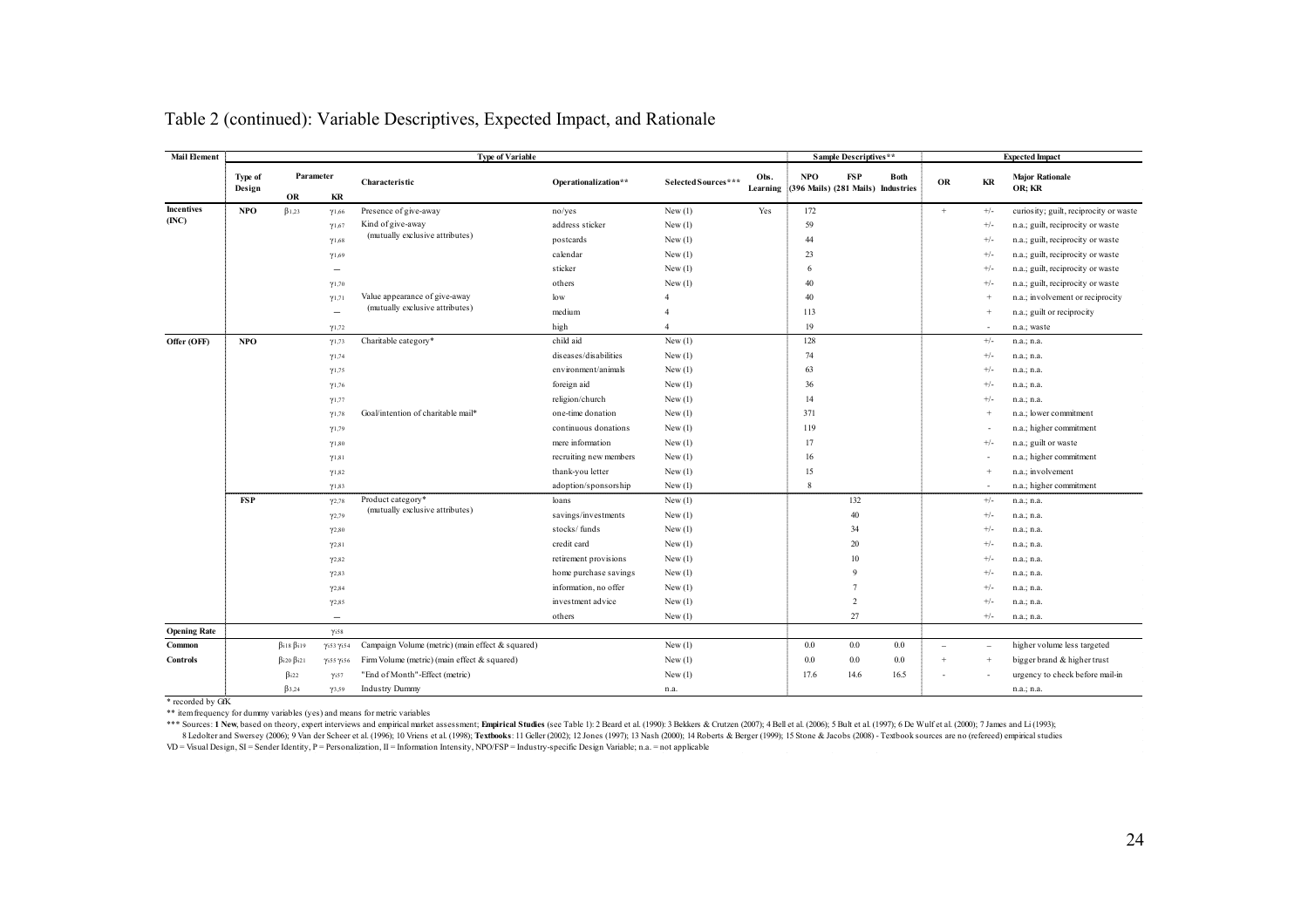*Industry-specific variables.* Based on the theoretical considerations, the extant literature, and the interviews with industry experts, we additionally record 21 industry-specific variables: 10 (with 31 design attributes) for the NPO and 11 (with 29 design attributes) for the FSP subsamples. These industry-specific design characteristics serve 2 purposes. First, the literature on direct marketing suggests that some of the effects of the direct mailing design characteristics are highly industry-specific (e.g., the type of testimonial for NPOs or awards and exemplary calculations for the FSP industry; Smith & Berger, 1999; Stone & Jacobs, 2008). Second, the design characteristics simultaneously act as controls: the expert interviews indicate that one-time donations require a different approach than continuous donation requests and hence the design of the mailing has to be adapted accordingly. Correspondingly, in the FSP industry, selling investment funds involves a different communication approach than selling consumer loans. Accounting for these differences helps to avoid biases when assessing the impact of the common design characteristics. Table 2 also contains these variables and the respective information.

*Common controls.* Based on the literature review and the expert interviews, we integrate 3 variables as common controls. *First*, the relative campaign volume (CV) is calculated by dividing the number of mailings per campaign by the total annual campaign volume in the NPO or FSP industries. Accordingly, the CV controls for the relative selectiveness of firms in choosing mail recipients in their campaigns (Bult & Wansbeek, 1995; Donkers et al., 2006). For example, target groups, and likewise CV, will usually be smaller if ambitious response goals and specific target groups guide the selection process. *Second*, we summate CVs for each NPO and FSP, resulting in the medium-specific relative annual sender volume (SV), i.e., reflecting the organization's share of voice in the letter box of households. This variable accounts for the differences in share of voice, which are typically higher for larger organizations. Both controls,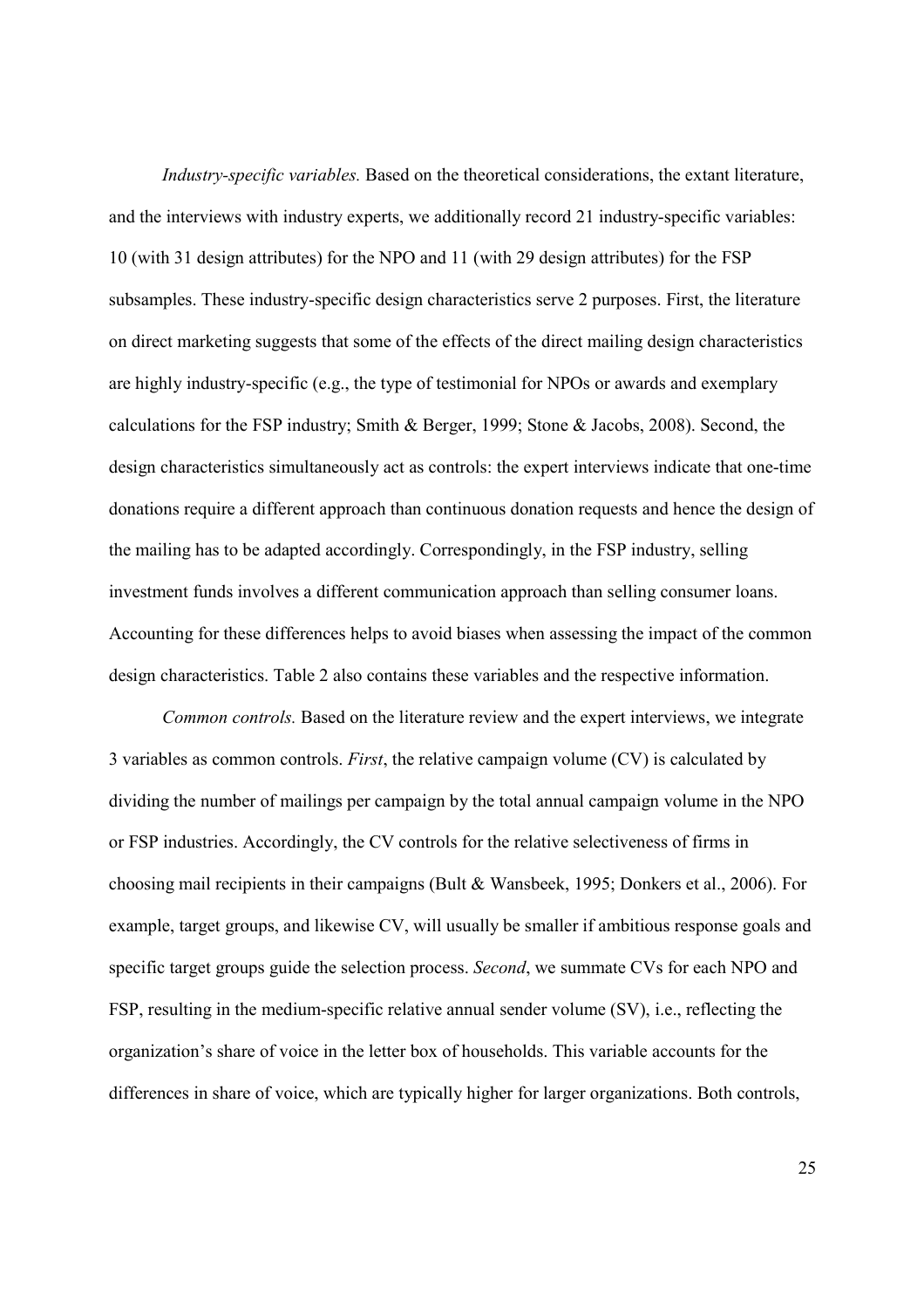CV and SV, are also tested for nonlinear effects via squared terms (i.e., CV² and SV²). *Third*, we control for the average reception date within a month for all campaigns (1, 2, …, 31), which was provided to us by GfK. Given the nature of how the data are collected (i.e., panel members send direct mailings to GfK at the end of the month), it is conceivable that keeping behavior could be higher for the direct mail received at the end of the month because consumers have less time to respond and therefore choose to keep it (the "end-of-month" effect). This variable reflects the number of days that have passed in a month. Hence, following this line of argument, the larger the number is, the higher the KR should be. *Fourth*, we add an effect-coded industry dummy to the pooled analysis to account for industry-specific effects (NPO=1; FSP=-1).

### **5.2. Modeling and estimation approach**

*Model specification.* Both dependent variables, the OR and the KR, are measured as fractions with a double truncation at 0 and 1. Accordingly, we employ a logit transformation to both variables to reduce their departures from non-normality (Ailawadi, Pauwels, & Steenkamp, 2008; Krafft, Albers, & Lal 2004) and rename them LOR and LKR, respectively. Corresponding to our conceptual framework (cf. Figure 1), we formulate regression equations for both dependent variables, LOR and LKR, for each sample  $i = 1, 2, 3$  (NPO, FSP, and the pooled sample, respectively). In each of these 3 samples, we have a different number of  $j(i)=1,2,..., J(i)$ campaigns  $(J(1)=396, J(2)=281, J(3)=677$ , respectively). To analyze the effects of K(i) samplespecific independent variables on the respective dependents (see Table 2 for details), we employ an OLS regression on the respective equations specified in (2) and (3):

$$
lor_{ij} = \sum_{k=1}^{K(i)} \beta_{ik} x_{ijk} + u_{ij}
$$
 (2)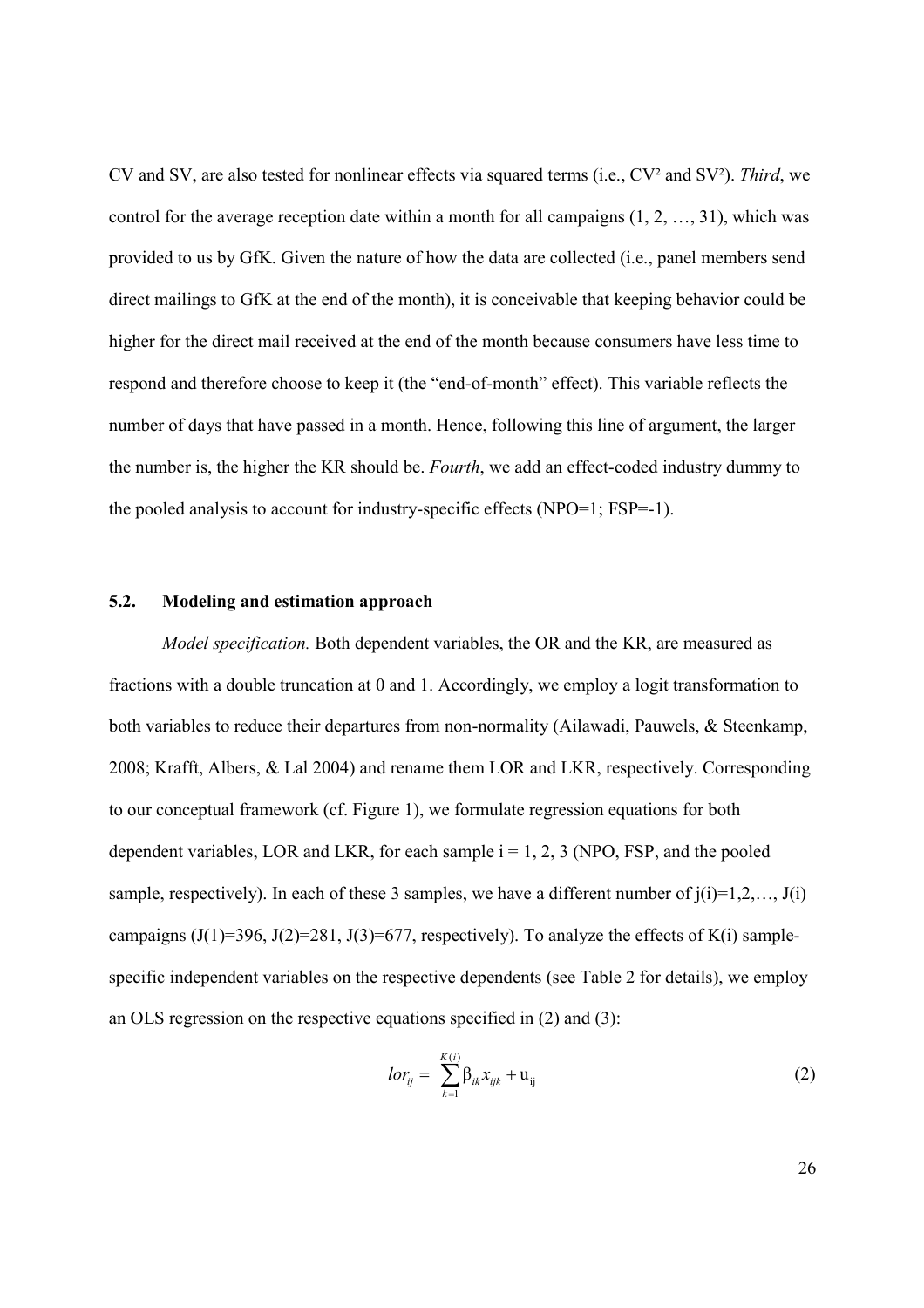In Equation (2), lor<sub>ij</sub> refers to the dependent variable, the logit of the OR, in sample i for campaign j. Across campaigns, the dependent variable is explained by a sample-specific set of parameters ( $\beta_{ik}$ ) and a corresponding set of explanatory variables ( $x_{ijk}$ ), resulting in a normally distributed error ( $u_{ii}$ ). Across all samples, the parameters include an intercept ( $\beta_{i0}$ ) and 11 design characteristics for the envelope with 15 design attributes, of which one is defined by the other 2 exclusive alternatives ( $\beta_{i1},...,\beta_{i14}$ , see Table 2). Additionally, we incorporate several design characteristics that indicate observational learning, where the recipients might sense special content in the direct mail piece. Apart from weight and format  $(\beta_{i1}, \beta_{i2})$ , which are already subsumed under the envelope characteristics, we associate letter length and the presence of a supplement or a response device with observational learning  $(\beta_{i15},...,\beta_{i17})$ . The presence of a give-away is only relevant for the NPO industry  $(\beta_{1,23})$ . Moreover, the controls CV and SV with their respective squared terms for testing a potentially nonlinear influence as well as the "end-ofmonth" effect enter the equation to control for the firms´ selectiveness in choosing mail recipients and firm brand effects ( $\beta_{118},...,\beta_{122}$ ). For the pooled analysis, we add an effect-coded industry dummy  $(\beta_{3,24})$  to account for the industry-specific effects.

$$
lkr_{ij} = \sum_{k=1}^{K(i)} \gamma_{ik} z_{ijk} + \mathbf{v}_{ij}
$$
 (3)

In Equation (3), lkr<sub>ij</sub> refers to the dependent variable, the logit of KR, in sample i for campaign j. Across campaigns, the dependent variable is explained by a sample-specific set of parameters ( $\gamma_{ik}$ ) and a corresponding set of explanatory variables ( $z_{ijk}$ ), resulting in a normally distributed error ( $v_{ij}$ ). Across all samples, the parameters include an intercept  $\gamma_{i0}$ , 15 design characteristics for the letter with 27 design level attributes ( $\gamma_{i1},...,\gamma_{i27}$ ), 4 characteristics for the supplement with 8 design level attributes ( $\gamma_{i28},...,\gamma_{i36}$ ) and 4 characteristics for the response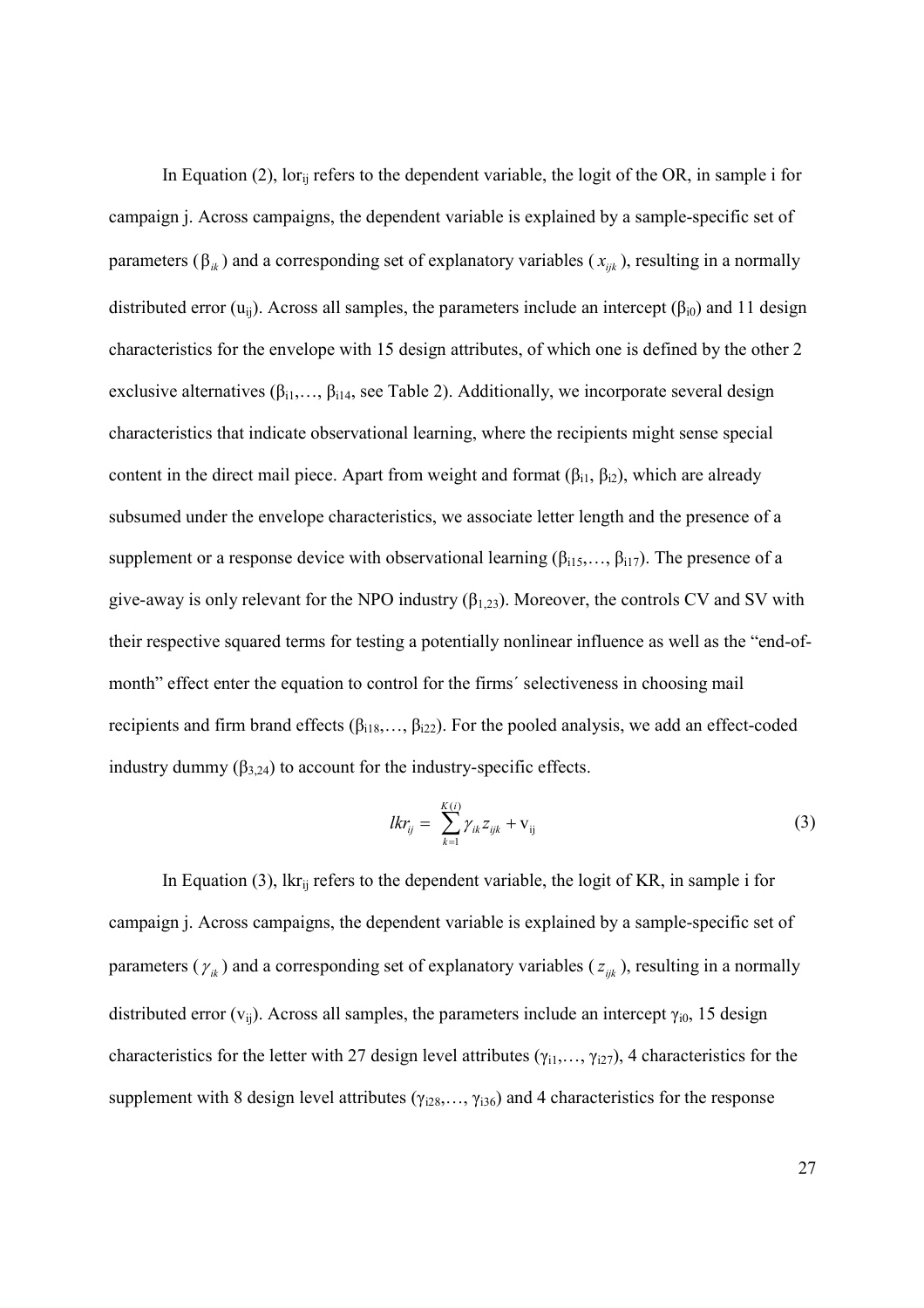device with 16 design level attributes  $(\gamma_{i37},...,\gamma_{i52})^3$ . Analogous to equation (2), we account for the potential (nonlinear) effects of CV and SV as well as for the "end-of-month" effect ( $\gamma_{i53},...$ ,  $\gamma_{157}$ ). To test the link between the 2 stages, we include OR in both industries ( $\gamma_{158}$ ). For the pooled analysis, we again add an industry dummy  $(\gamma_{3.59})$  to account for the industry-specific effects.

In the NPO (FSP) model, we extend the  $Z_1$  ( $Z_2$ ) vector by the 10 (11) industry-specific variables from Table 2 ( $\gamma_{1,59},...,\gamma_{1,83};\gamma_{2,59},...,\gamma_{2,85}$ , respectively).

To limit the industry sample size effects in the pooled analysis, we weight all cases from the NPO (FSP) industry with a factor of .8548 (1.2046).

*Variable selection.* The specification of the full model incorporates a large number of parameters across both equations and thus requires a systematic reduction of variables to arrive at a parsimonious model. To achieve this reduction, we *first* estimate a full model with all of the available independent variables for both equations in each of the 2 industries. Next, we drop all of the variables with t-values smaller than 1 because only variables with t-values larger than 1 add more information than noise. This variable selection strategy is widely used in the literature (e.g., Dekimpe & Hanssens, 1995; Krafft, Albers, & Lal, 2004; Pesaran, Pierse, & Lee, 1993).

*Robustness checks*. We specifically test for linear model assumptions. To assess the degree of *multicollinearity*, we calculate the bivariate correlations and the variance inflation factors (VIFs) (see the correlation matrices and the VIFs in the Appendix). In the OR models, all of the VIF scores are below 6 and thus do not exceed the critical values (Belsley, Kuh, & Welsh, 2004). For instance, the highest VIF scores for the full OR model in the NPO industry are 3.609 and 3.102 for campaign volume and its squared equivalent, respectively; in the FSP industry, they are 5.893 and 5.743 for firm volume and its squared equivalent, respectively. Both VIF values are somewhat lower in the final model, as can be expected after variable elimination. For

<sup>&</sup>lt;sup>3</sup> As some design level attributes are mutually exclusive, they require 1 parameter less (see Table 2 for details).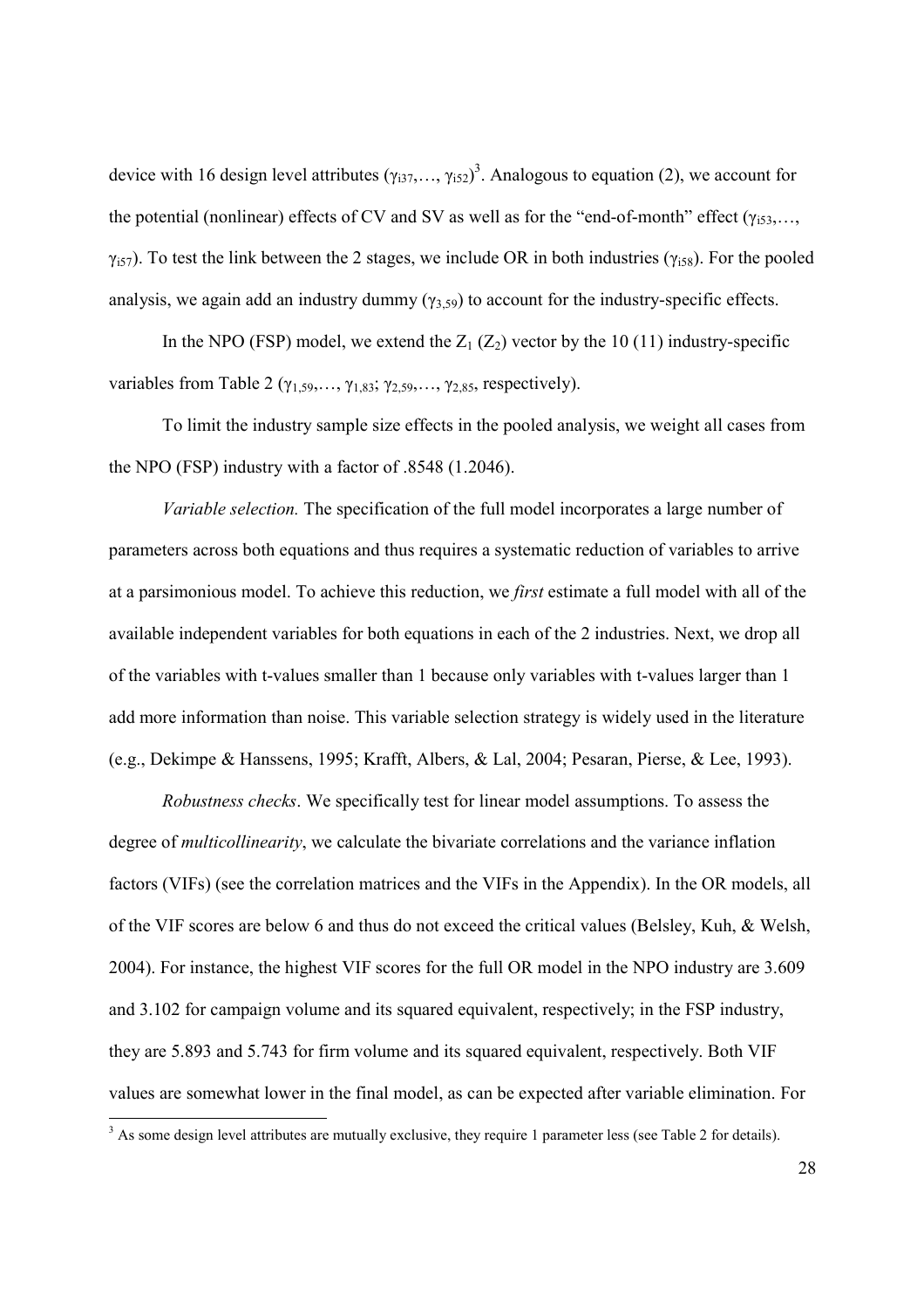the full KR models, we initially find substantially higher VIFs for the 12 variables in each industry (e.g., the VIFs for presence and type of response device were 56.478 and 46.320, respectively, for NPOs; the VIFs for presence and color proportion of the brochure 51-75% were 213.616 and 190.888, respectively, for FSPs). However, in the final KR models, these variables are eliminated and the VIFs of all of the remaining variables fall well below the critical values.<sup>4</sup> In the final models, the correlations between the variables are also relatively low, with the vast majority of correlation coefficients below .3. Thus, multicollinearity does not affect our final results. Both the Breusch-Pagan-Godfrey test and the White test indicate a substantial level of *heteroscedasticity*. Hence, we correct for heteroscedasticity by applying White´s (1980) correction to derive robust standard errors. Furthermore, we control for *correlated error terms* between the OR and the KR model by applying Breusch and Pagan's Lagrange Multiplier test (Breusch & Pagan, 1980). The correlation between the residuals of our final OR and KR models are below .10 for both FSPs and NPOs, resulting in insignificant Lagrange multipliers (*p-value NPO=.63; p-value FSP=.36*). Accordingly, the OR and KR equations can be estimated independently. Nevertheless, we test our final estimation results for the OR and the KR by also running a Seemingly Unrelated Regression (Zellner, 1962) and find no distinct results with regard to both the relative effects of the variables and their significance levels. With the OR being the dependent variable in equation (2) and a potential predictor in equation (3), we also conducted Hausman's (1978) residual test to account for any potential *endogeneity* problems caused by the simultaneity of the OR in the first estimation step. The test results do not indicate any need to modify our models and our estimation approach in the first step, and the OR is subsequently dropped in the second step for both industries.

<sup>&</sup>lt;sup>4</sup> We selectively included variables with high VIF scores and t-values lower than 1 in the final models but were unable to detect additional significant effects for these variables. Hence, we did not extend our final models further.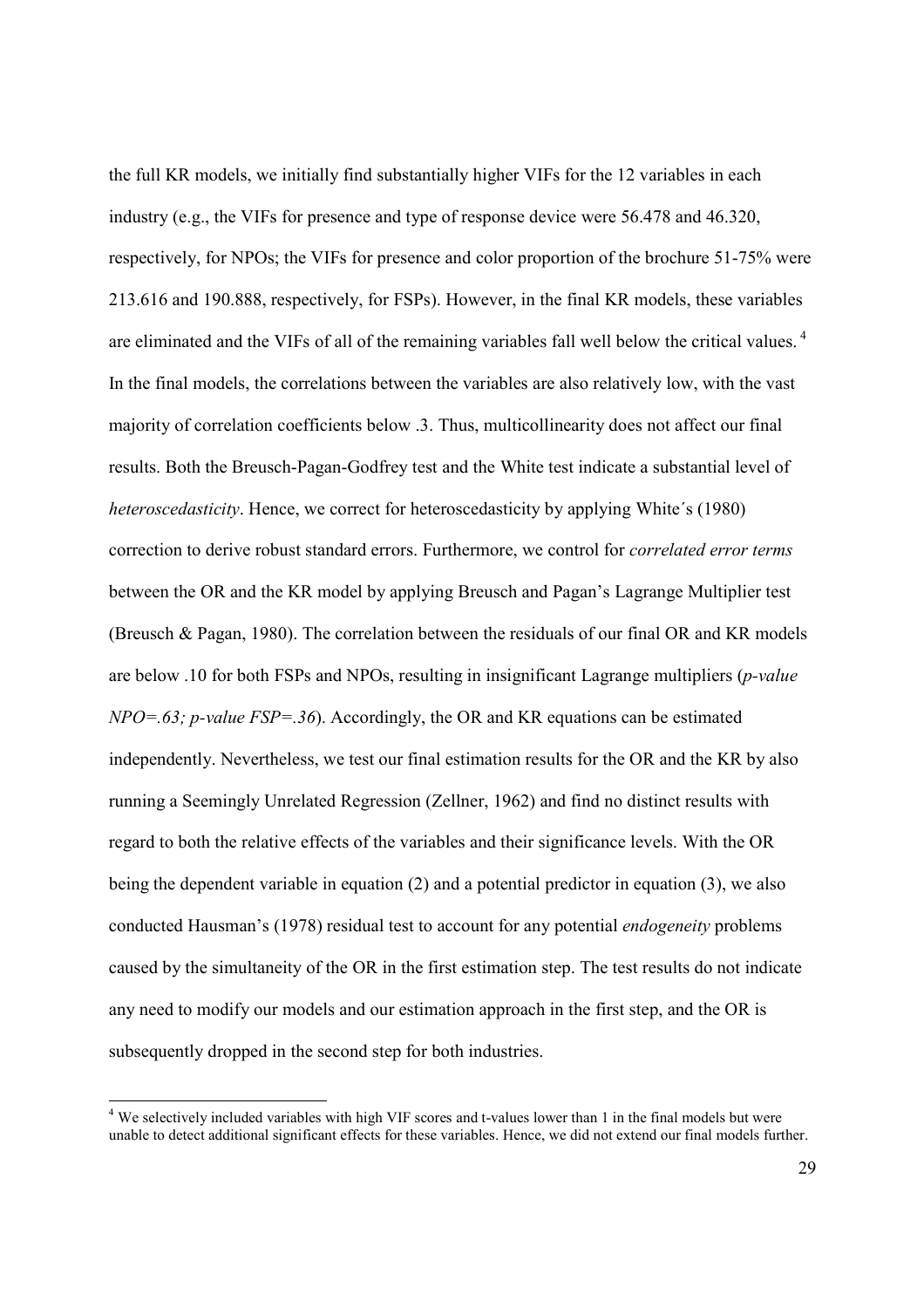#### **6. Empirical results**

#### **6.1. Direct mail funnel and the impact of design characteristics**

First, we report the findings on the connection between the 2 stages of the direct mail funnel as well as the impact of the design characteristics at those stages, represented by the OR and KR, respectively. Concerning the *relationship between the OR and the KR* of campaigns, the positive spill-over effect presumed in our conceptual model (see figure 1) is not confirmed. In neither of the 2 industries do we find a significant effect for the OR on the KR. With t-values of - .29 (NPO) and .99 (FSP), the OR was dropped from the KR model in the initial stage of the variable selection process because it had t-values smaller than 1. This finding implies that a higher/lower OR does not imply a higher or lower KR. Both rates are statistically independent of each other for both industries.

In Table 3, we report the estimation results for the first funnel stage for the 2 industries (see equation 2) regarding the common and industry-specific design effects on the *OR*. We also report a pooled analysis across the 2 industries, where the samples are weighted by size and only the effects that are significant at the 5-percent level (2-sided,  $t > 1.97$ ) in either of the 2 industries are kept. The overall goodness-of-fit criteria indicate a reasonable explanatory power for our parsimonious models for the 2 industries with adj.  $R^2$ s of .173 for NPOs and .260 for FSPs. Table 4 shows the estimations per industry and the weighted pooled analysis for the KR. The adjusted  $R^2$  for the NPO is .340, while it is lower for FSPs with a value of .164. For both the OR and the KR equations, the adjusted  $R^2$ s are lower or similar for the weighted pooled analysis, with values of .116 (OR) and .173 (KR).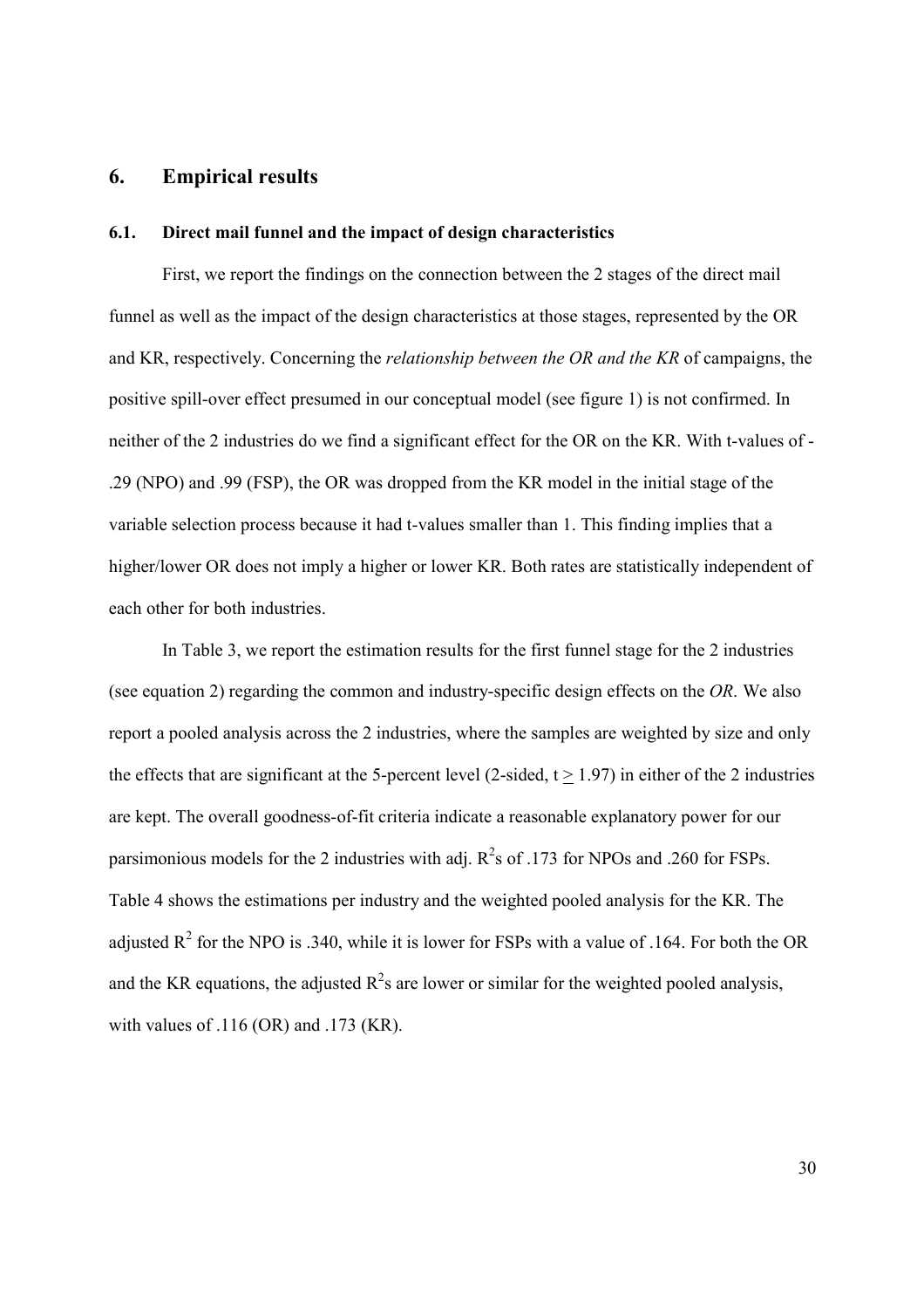#### Table 3: Empirical Results on Opening Rates

| <b>Variables</b><br>Weight: $> 20 g$<br>Format: special & larger sizes<br>Presence of address window<br>Presence of teaser<br>Teaser: questioning technique<br>Colored design<br>Sender's name on front side<br>Length of letter<br>Campaign volume<br>Campaign volume squared<br>Firm volume<br>Firm volume squared<br><b>Industry Dummy</b> |                | <b>NPO</b>           |             |                | <b>FSP</b>              |             |                | <b>Weighted Pooled Analysis</b> |             |  |  |  |
|-----------------------------------------------------------------------------------------------------------------------------------------------------------------------------------------------------------------------------------------------------------------------------------------------------------------------------------------------|----------------|----------------------|-------------|----------------|-------------------------|-------------|----------------|---------------------------------|-------------|--|--|--|
|                                                                                                                                                                                                                                                                                                                                               | Parameter      | <b>Estimate (SE)</b> | t           |                | Parameter Estimate (SE) | t           |                | Parameter Estimate (SE)         | t           |  |  |  |
| Constant                                                                                                                                                                                                                                                                                                                                      | $\beta_{1,0}$  | 3.959 (.281)         | $14.11$ *** | $\beta_{2,0}$  | 7.605(1.197)            | $6.35$ ***  | $\beta_{3,0}$  | 4.890 (.328)                    | 14.90 ***   |  |  |  |
| Visual Design:                                                                                                                                                                                                                                                                                                                                |                |                      |             |                |                         |             |                |                                 |             |  |  |  |
|                                                                                                                                                                                                                                                                                                                                               | $\beta_{1,1}$  | .412(.276)           | 1.50        | $\beta_{2,1}$  | 1.571(.399)             | $3.94$ ***  | $\beta_{3,1}$  | .948(.250)                      | $3.79$ ***  |  |  |  |
|                                                                                                                                                                                                                                                                                                                                               | $\beta_{1,2}$  | .917(.380)           | $2.42$ ***  | $\beta_{2,2}$  | $-1.589(.814)$          | $-1.95$     | $\beta_{3,2}$  | .333(.365)                      | .91         |  |  |  |
|                                                                                                                                                                                                                                                                                                                                               |                |                      |             | $\beta_{2,3}$  | $-.937(.918)$           | $-1.02$     |                |                                 |             |  |  |  |
|                                                                                                                                                                                                                                                                                                                                               |                |                      |             | $\beta_{2,4}$  | $-1.772(0.419)$         | $-4.23$ *** | $\beta_{3,4}$  | $-.830(.204)$                   | $-4.07$ *** |  |  |  |
|                                                                                                                                                                                                                                                                                                                                               | $\beta_{1,6}$  | 3.020(.829)          | $3.64$ ***  |                |                         |             | $\beta_{3,6}$  | 2.253(.997)                     | $2.26$ **   |  |  |  |
|                                                                                                                                                                                                                                                                                                                                               | $\beta_{1,8}$  | $-1.773(.279)$       | $-6.35$ *** | $\beta_{2,8}$  | $-1.487(.447)$          | $-3.33$ *** | $\beta_{3,8}$  | $-.495(.224)$                   | $-2.22$ *** |  |  |  |
| Promotional design on back side                                                                                                                                                                                                                                                                                                               | $\beta_{1,9}$  | .712(.237)           | $2.99$ ***  | $\beta_{2,9}$  | $-.836(.543)$           | $-1.54$     | $\beta_{3,9}$  | .415(.241)                      | 1.72        |  |  |  |
| Sender Identity:                                                                                                                                                                                                                                                                                                                              |                |                      |             |                |                         |             |                |                                 |             |  |  |  |
|                                                                                                                                                                                                                                                                                                                                               |                |                      |             | $\beta_{2,11}$ | $-2.096(.374)$          | $-5.61$ *** | $\beta_{3,11}$ | $-.838(.229)$                   | $-3.67$ *** |  |  |  |
| Personalization:                                                                                                                                                                                                                                                                                                                              |                |                      |             |                |                         |             |                |                                 |             |  |  |  |
| Postage placement: postage paid                                                                                                                                                                                                                                                                                                               |                |                      |             | $\beta_{2,14}$ | $-1.342$ (.296)         | $-4.54$ *** | $\beta_{3,14}$ | $-.982(.254)$                   | $-3.87$ *** |  |  |  |
| Observational Learning:                                                                                                                                                                                                                                                                                                                       |                |                      |             |                |                         |             |                |                                 |             |  |  |  |
|                                                                                                                                                                                                                                                                                                                                               |                |                      |             | $\beta_{2,15}$ | .764(.508)              | 1.51        |                |                                 |             |  |  |  |
| Common Controls:                                                                                                                                                                                                                                                                                                                              |                |                      |             |                |                         |             |                |                                 |             |  |  |  |
|                                                                                                                                                                                                                                                                                                                                               | $\beta_{1,18}$ | $-1.024$ (.238)      | $-4.31$ *** | $\beta_{2,18}$ | .153(.154)              | 1.00        | $\beta_{3,18}$ | $-.290(.195)$                   | $-1.49$     |  |  |  |
|                                                                                                                                                                                                                                                                                                                                               | $\beta_{1,19}$ | .139(.064)           | $2.17**$    |                |                         |             | $\beta_{3,19}$ | .038(.046)                      | .83         |  |  |  |
|                                                                                                                                                                                                                                                                                                                                               | $\beta_{1,20}$ | .469(.194)           | $2.42**$    | $\beta_{2,20}$ | $-.625(.309)$           | $-2.02$ **  | $\beta_{3,20}$ | $-.251(.177)$                   | $-1.42$     |  |  |  |
|                                                                                                                                                                                                                                                                                                                                               |                |                      |             | $\beta_{2,21}$ | .518(.179)              | $2.89$ ***  | $\beta_{3,21}$ | .200(.123)                      | 1.62        |  |  |  |
|                                                                                                                                                                                                                                                                                                                                               |                |                      |             |                |                         |             | $\beta_{3,24}$ | $-.171(.125)$                   | 1.37        |  |  |  |
| Adj. $R^2$                                                                                                                                                                                                                                                                                                                                    |                | .173                 |             |                | .260                    |             |                | .116                            |             |  |  |  |
| F-Statistic (Probability)                                                                                                                                                                                                                                                                                                                     |                | $10.127***$          |             |                | $9.200***$              |             |                | 7.829***                        |             |  |  |  |

a. OLS-Model estimated with White´s (1980) correction for heteroscedasticity (robust standard errors)

\*\*\* sig. p<.01 \*\* sig. p<.05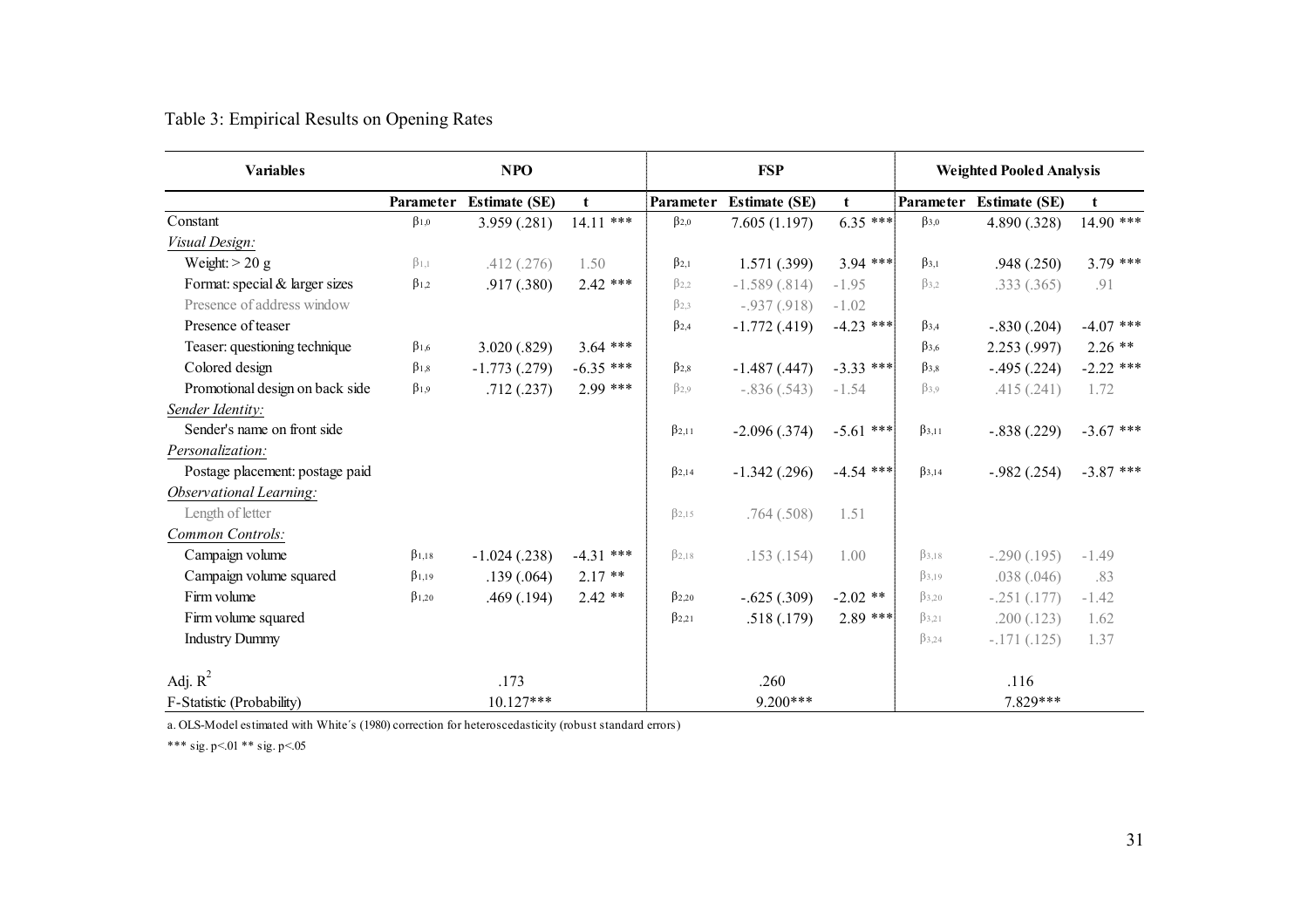#### **6.2. Impact of design characteristics by category**

We base our assessments of the effects of each design characteristic on the t-statistics (see Tables 3 and 4). In our discussion, we focus on the effects with a p-value  $\leq$  0.05.

*Visual design category*. Regarding the *OR*, a colored envelope design for the envelope has negative main effects on the OR for both industries. This finding is confirmed in the pooled analysis across both samples. The industry-specific estimates indicate that a larger format sizes for the envelope, teasers employing the questioning technique and a promotional design on the backside of the envelope show positive main effects in the NPO industry. However, only the positive effect of a teaser with a questioning technique is confirmed in the pooled analysis. Interestingly, special and larger envelope sizes positively influence the OR in the NPO industry, while exerting a negative, weakly significant effect in the FSP industry. In the FSP industry, a larger weight positively influences the OR while the presence of a teaser reveals a negative main effect. These effects are confirmed in the pooled analysis. Overall, most of the significant visual design variables in the industry-specific analyses are also significant in the pooled analysis.

With respect to the KR, for the NPO industry, only the pre-stamped envelope as a response device yields a positive influence. In the FSP industry we do, however, find 3 significant main effects. The length of the headline is positively related to the KR. The presence of a post scriptum negatively influences the KR. However, when this post scriptum provides some new information, it positively influences the KR. In the pooled model, the latter variable is the only significant visual design characteristic with a positive influence on the KR.

*Sender Identity*. Concerning the OR, we do not find any significant effect for this type of design characteristic in the NPO industry. In the FSP industry, placing the sender's name on the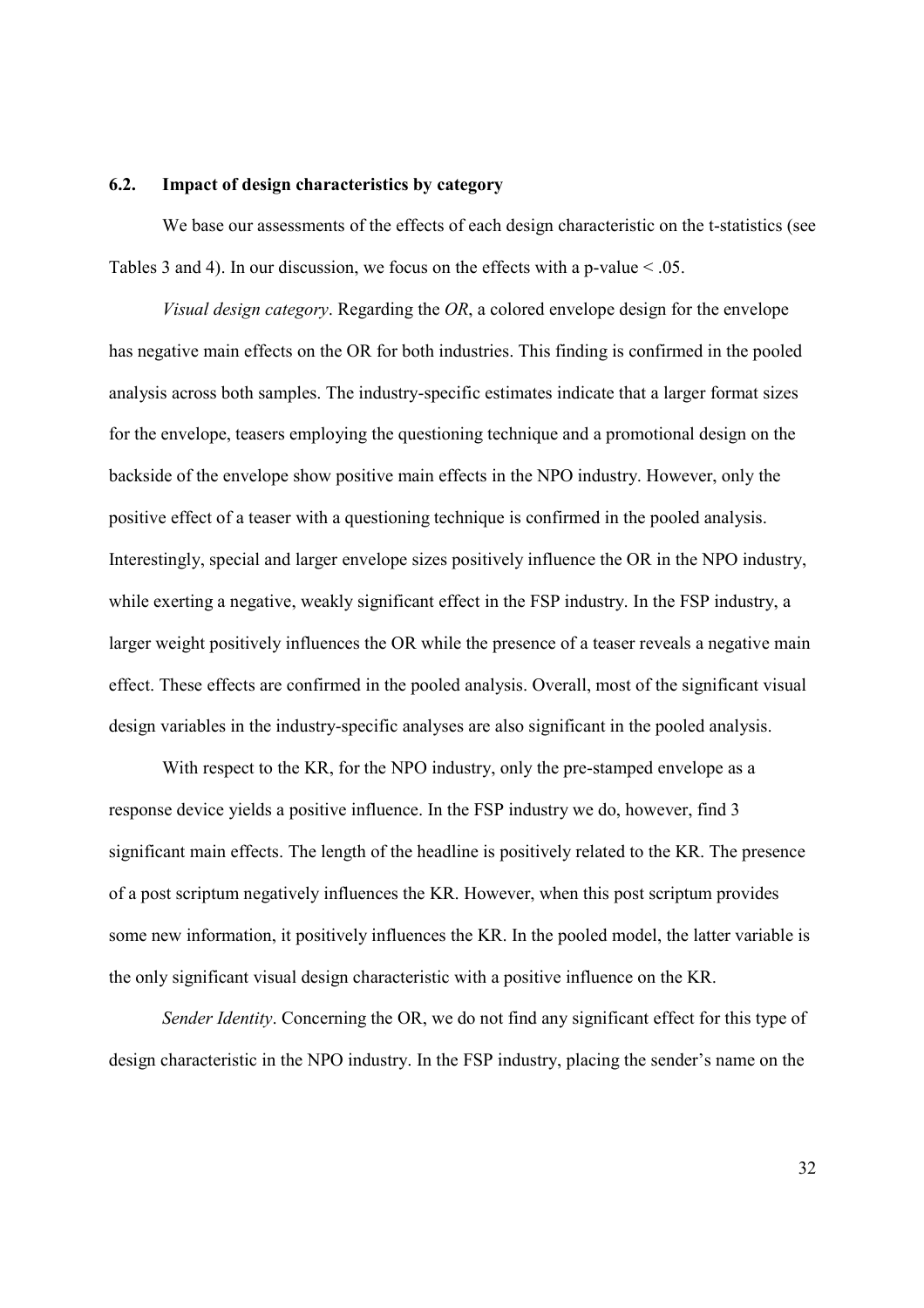front side has a negative main effect. In the pooled analysis, this effect remains negative and significant.

For the KR, our estimation results in both industries show positive effects for placing the company logo and the fax number in the letterhead. The effect of the logo is confirmed in the pooled model; however, the fax number is only marginally significant. Remarkably, the presence of a phone number for the sender in the letterhead negatively influences the KR in the NPO industry. One reason could be that the recipients expect a toll-free number.

*Personalization category*. At the OR stage, envelope personalization is captured by the type of postage placement. Using the least personalized option, i.e., the imprint "postage paid," leads to significantly lower overall *ORs* in the FSP industry. This negative main effect is also found in the pooled analysis.

With respect to the KR, the personalization of the supplement exerts a positive main effect in both industries. Although a personalized supplement is significantly positive in the pooled model and for the NPO industry, it is only marginally significant in the FSP industry.

*Information intensity category*. No significant variables capturing the information intensity of the mailing are found in the OR equations across industries. This result is hardly surprising because the envelope usually does not contain substantially varying degrees of information.

The aspects that reflect the information intensity of the direct mail package are captured for the KR. Here, the length of the cover letter exerts a positive influence in the NPO industry, while the length of the brochure has a positive main effect in the FSP industry. In the pooled model, only the positive effect of the letter length is confirmed.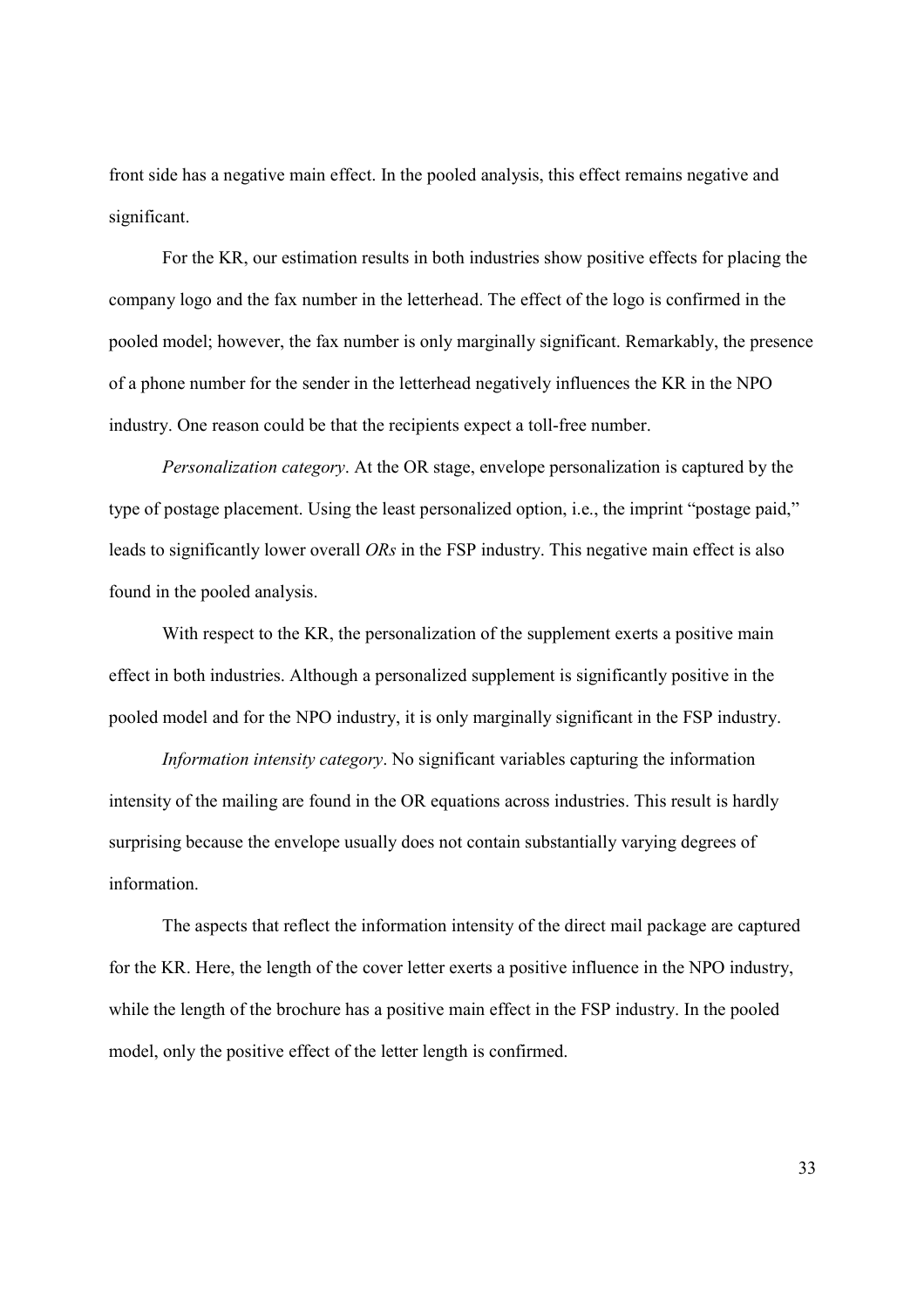*Observational Learning*. Across all design categories, we identify those design characteristics that allow the recipient to learn about the expected content of the direct mail piece. Because these types of characteristics potentially generate curiosity, they might positively influence the OR. In Table 2, all of these design characteristics are identified in the respective column. Across both industries, we find that the larger formats in the NPO industry and a higher weight in the FSP industry raise the OR in these industries. In the pooled sample, only a higher weight is confirmed as driving the OR.

*Industry-specific design characteristics*. We do not capture industry-specific design characteristics for the OR stage. For the KR in the NPO industry, depicting a volunteer as a testimonial enhances the KR. In contrast, the campaigns with a high-value appearance for the giveaway, campaigns from religious institutions, or campaigns with the primary objective of recruiting new members lead to lower KRs. For the FSPs, we find that presenting offer details in the letter or offering the response option to request additional information exert a positive effect on the KR. Displaying restrictive terms and conditions or asking the recipient to fill out an application form both lead to significantly lower KRs. This latter finding parallels with the new membership request in the NPO industry, suggesting that any initial direct mail solicitations in both industries should not be intrusive.

*Common controls*. At the OR stage of the direct mail funnel, the results show that the *ORs* drop with increasing campaign mailing volumes in the NPO industry only. This drop, however, becomes smaller as the campaign volume increases because we find a positive significant quadratic term for the campaign volume (U-shaped relationship). In the FSP industry, no significant effects for the campaign volume are found. The firm volume appears to be positively related to the OR in the NPO industry, while its main effect is negative in the FSP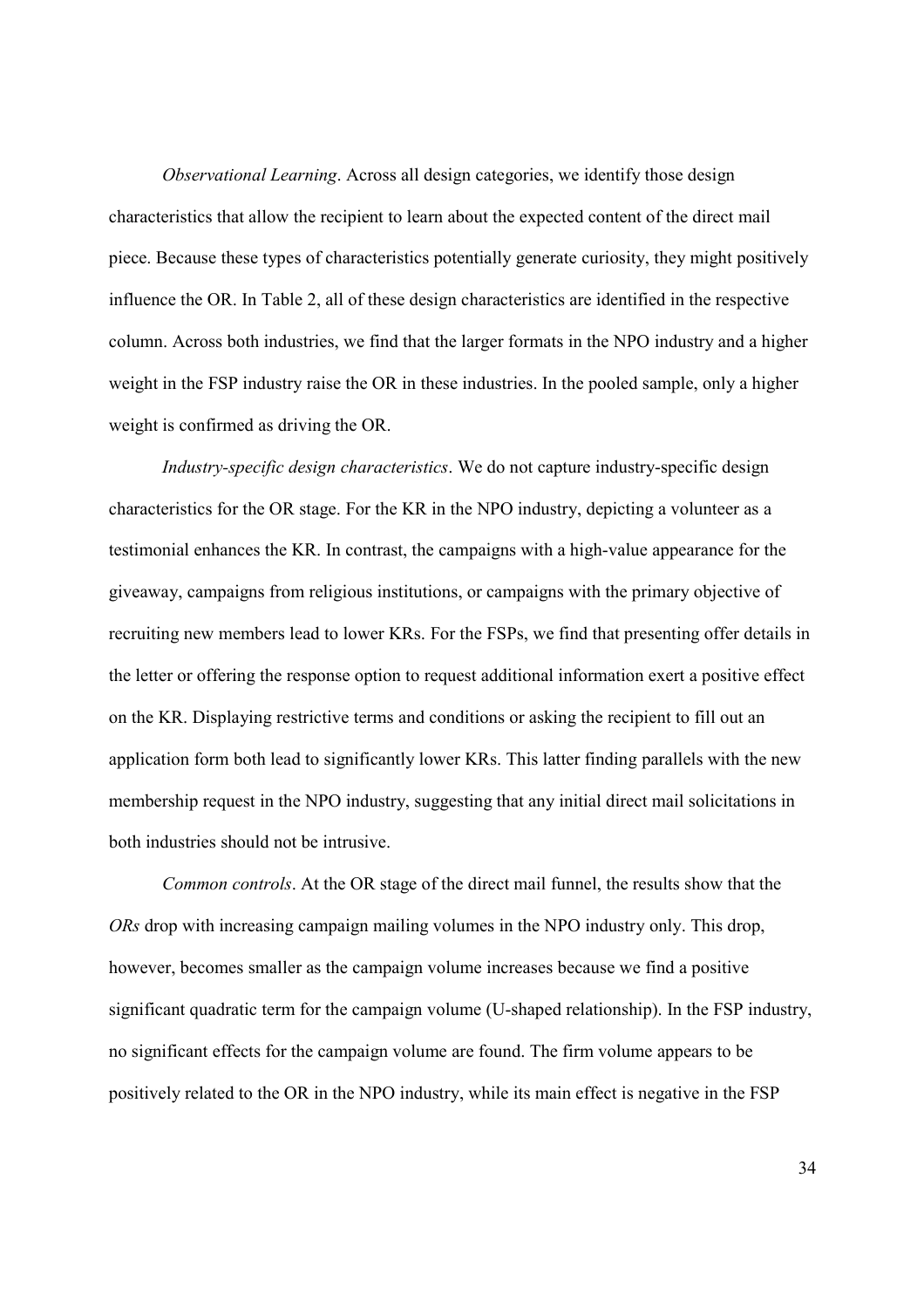industry. The positive quadratic coefficient for the firm volume in the FSP industry suggests that this negative effect becomes smaller as the firm volume increases (U-shape). Overall, our results suggest that there is mixed evidence between the 2 industries on the role of the campaign and the firm volume on the OR. As none of the effects can be found in the pooled sample, it appears that these effects are rather industry-specific.

At the KR stage of the direct mail funnel, we detect a curvilinear, inverted U-shape relationship between the campaign volume and the KR and between the firm volume and the KR in the NPO industry, given that the parameter estimate for the linear (quadratic) term is significant and positive (negative). These effects are absent in the FSP industry. However, both effects are also found in the pooled model, but the quadratic effect for the campaign volume is only weakly significant here. We also observe a positive end-of-month effect in the NPO industry, suggesting that there are higher KRs when the mailings are sent at the end of the month. This positive effect can be detected only marginally in the pooled model. The industry dummy is only significant in the pooled analysis for the KR, indicating that there are higher overall KRs in the NPO industry.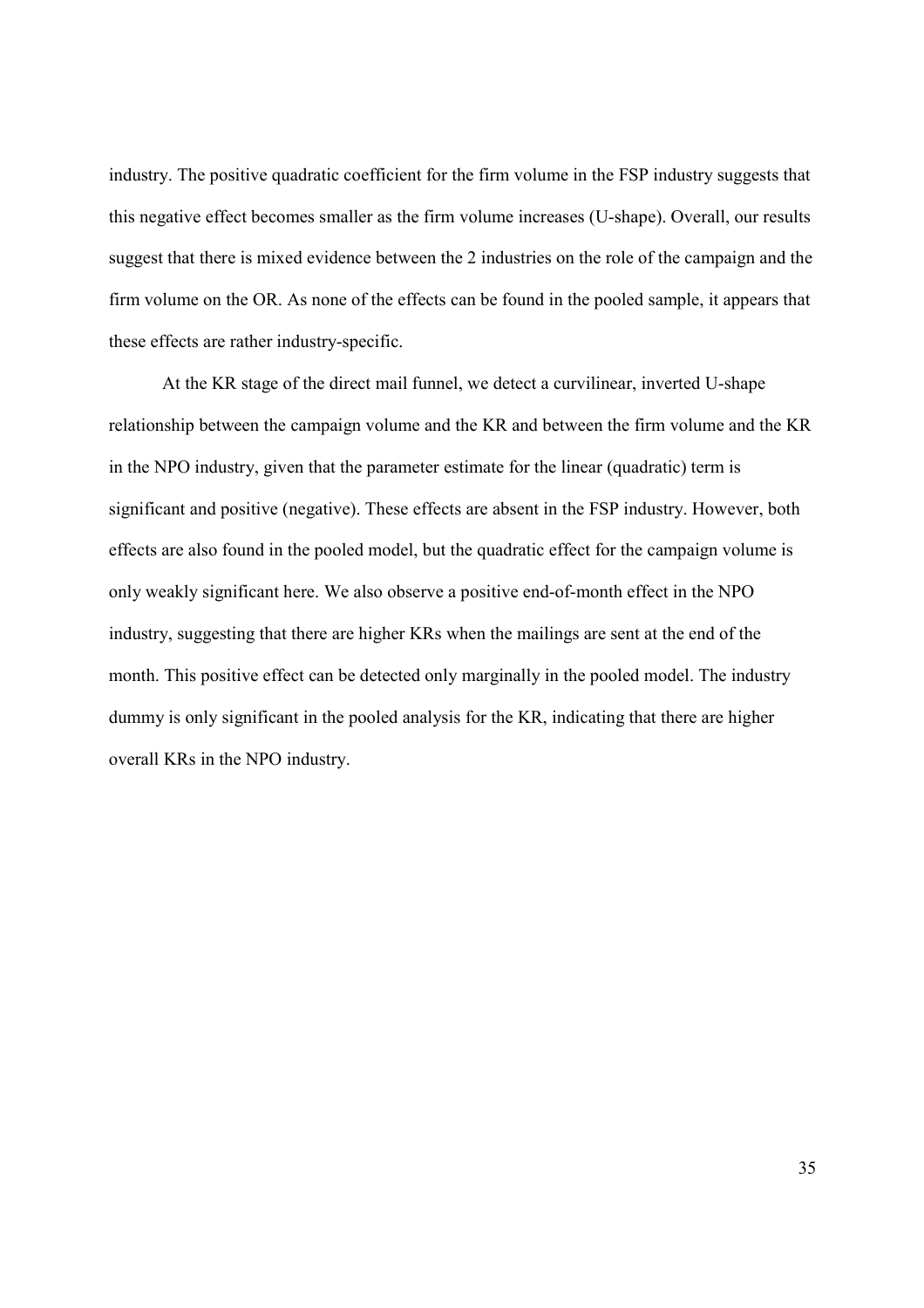#### Table 4: Empirical Results on Keeping Rates

| <b>Variables</b>                                   |           | <b>NPO</b>           |            |                  | <b>FSP</b>              |              | <b>Weighted Pooled Analysis</b> |                         |              |  |
|----------------------------------------------------|-----------|----------------------|------------|------------------|-------------------------|--------------|---------------------------------|-------------------------|--------------|--|
|                                                    | Parameter | <b>Estimate (SE)</b> | t-Value    |                  | Parameter Estimate (SE) | t-Value      |                                 | Parameter Estimate (SE) | t-Value      |  |
| Constant                                           | Y1,0      | $-5.894$ (.729)      | $8.09***$  | Y2,0             | $-6.777(.583)$          | $-11.62$ *** | $\gamma$ 3,0                    | $-6.654(.470)$          | $-14.14$ *** |  |
| Visual Design:                                     |           |                      |            |                  |                         |              |                                 |                         |              |  |
| L: Length of headline                              |           |                      |            | Y <sub>2,2</sub> | .064(.025)              | $2.57**$     | $\gamma_{3,2}$                  | .015(.016)              | .91          |  |
| L: Presence of post scriptum                       |           |                      |            | $\gamma_{2,3}$   | $-.870(.351)$           | $-2.48$ **   | Y3.3                            | $-.330(.221)$           | $-1.50$      |  |
| L: Post scriptum: new aspect/info                  |           |                      |            | Y2,5             | 1.377(.318)             | $4.33***$    | Y3,5                            | .569(.226)              | $2.52$ ***   |  |
| L: Typography: letters with serifs                 |           |                      |            | Y2.7             | .508(.357)              | 1.42         |                                 |                         |              |  |
| L: Accentuations: underlines                       |           |                      |            | Y2.9             | .838(.621)              | 1.35         |                                 |                         |              |  |
| L: Accentuations: capital letters                  |           |                      |            | 72,10            | .584(.524)              | 1.11         |                                 |                         |              |  |
| L: Color of paper                                  | Y1,11     | 1.083(.840)          | 1.29       |                  |                         |              |                                 |                         |              |  |
| RD: Pre-stamped envelope                           | Y1,39     | 1.227(.554)          | $2.22**$   |                  |                         |              | $\gamma$ 3,39                   | $-.277(.262)$           | $-1.06$      |  |
| RD: Color proportion: up to 25% colored            | Y1,43     | .363(.442)           | .819       | Y2,43            | $-.617(.488)$           | $-1.26$      |                                 |                         |              |  |
| RD: Color proportion: 26-50% colored               | Y1,44     | $-.661(.505)$        | $-1.31$    | Y2,44            | $-.324(.412)$           | $-.78$       |                                 |                         |              |  |
| RD: Color proportion: 51-75% colored               |           |                      |            | Y2,45            | $-.163(.576)$           | $-.28$       |                                 |                         |              |  |
| RD: Color proportion: 76-100% colored              | Y1,46     | .468(.341)           | 1.38       | 72,46            | $-1.413(0.1.060)$       | $-1.33$      |                                 |                         |              |  |
| Sender Identity:                                   |           |                      |            |                  |                         |              |                                 |                         |              |  |
| L: Content of letter head: logo                    | Y1,15     | 1.228(.315)          | $3.90***$  | $Y^{2,15}$       | 1.399 (.466)            | $3.00$ ***   | Y3,15                           | 1.618(.361)             | $4.48$ ***   |  |
| L: Content of letter head: phone number            | Y1,17     | $-1.010$ (.395)      | $-2.56$ ** |                  |                         |              | $\gamma$ 3,17                   | .337(.204)              | 1.65         |  |
| L: Content of letter head: fax number              | Y1,18     | 1.506(.396)          | $3.80***$  | Y2,18            | 1.094(0.443)            | $2.47**$     | $\gamma_{3,18}$                 | .445(.229)              | 1.94         |  |
| L: Content of letter head: photo of sender         | Y1,20     | $-.507(.267)$        | $-1.90$    |                  |                         |              |                                 |                         |              |  |
| L: Content of letter head: toll-free phone number  |           |                      |            | $Y_{2,22}$       | $-1.119(.855)$          | $-1.31$      |                                 |                         |              |  |
| L: Presence of testimonial                         | Y1.23     | $-.440(.491)$        | $-.90$     |                  |                         |              |                                 |                         |              |  |
| Personalization:                                   |           |                      |            |                  |                         |              |                                 |                         |              |  |
| L: Presence of sender's signature                  | Y1,26     | .398(.521)           | .77        |                  |                         |              |                                 |                         |              |  |
| S: Personalization                                 | Y1,35     | 2.963(0.302)         | $9.80***$  | Y2,35            | .843(.440)              | 1.90         | $\gamma$ 3,35                   | 1.811 (.309)            | $5.87***$    |  |
| RD: Reponse channel option: fax                    | Y1,48     | $-.890(.461)$        | $-1.93$    |                  |                         |              |                                 |                         |              |  |
| RD: Reponse channel option: toll-free phone number | Y1,50     | 1.058(.597)          | 1.77       |                  |                         |              |                                 |                         |              |  |
| Information Intensity:                             |           |                      |            |                  |                         |              |                                 |                         |              |  |
| L: Length of letter $(>1$ page)                    | Y1,27     | .635(.242)           | $2.62$ *** | $Y_{2,27}$       | .521(.489)              | 1.05         | Y3,27                           | .578(.228)              | $2.54$ ***   |  |
| S: Length of brochure                              | Y1,36     | $-.012(.014)$        | $-.81$     | Y2,36            | .075(.022)              | $3.44$ ***   | Y3,36                           | .008(.014)              | .54          |  |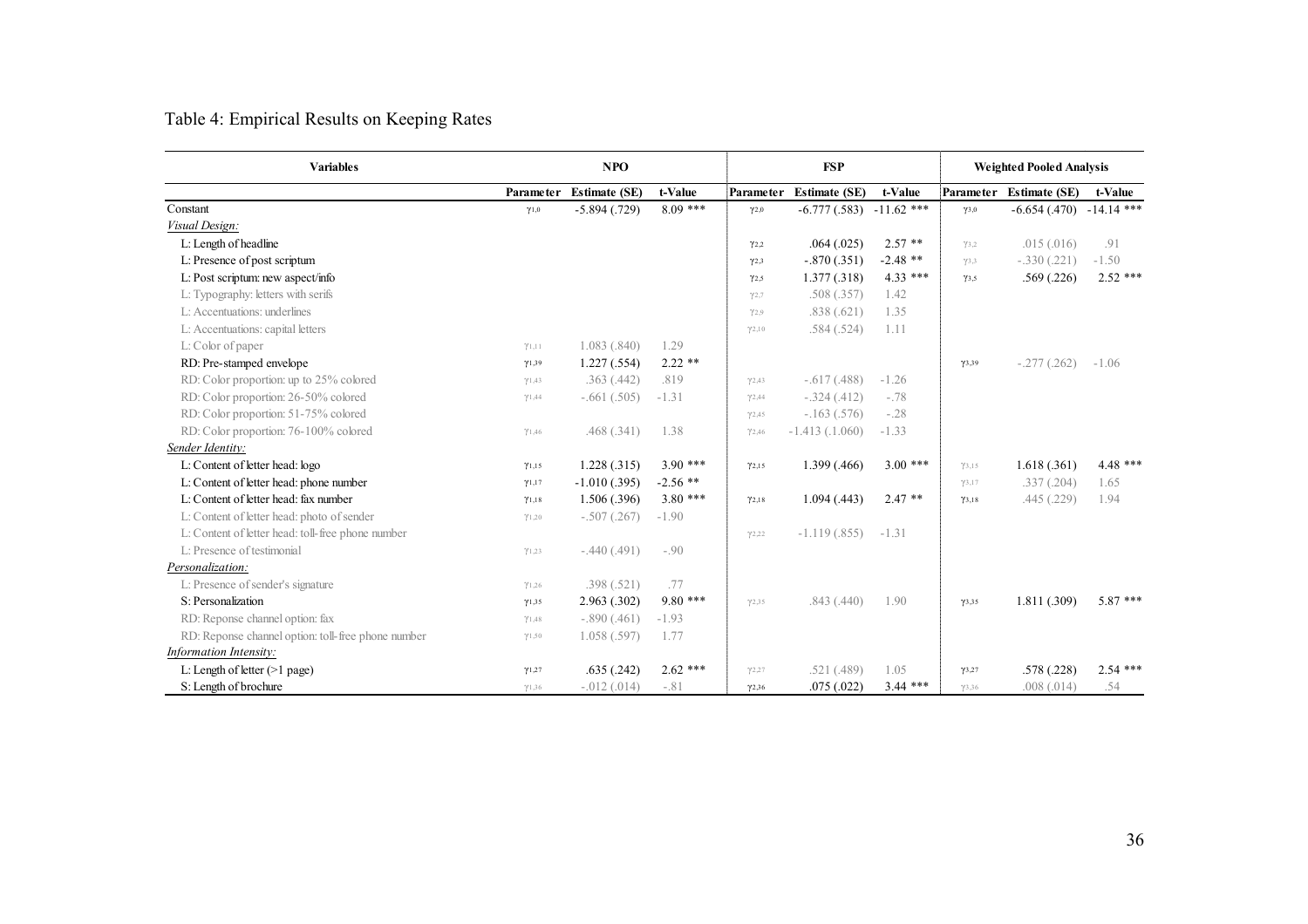#### Table 4 (continued): Empirical Results on Keeping Rates

| Y1,61<br>Y1,63<br>Y1,69<br>Y1,70<br>Y1,72<br>Y1,75<br>Y1,77<br>Y1,78<br>Y1,81 | Parameter Estimate (SE)<br>.475(.561)<br>2.430(1.029)<br>.511(.516)<br>.609(.360)<br>$-1.222(.544)$<br>$-.553(.324)$<br>$-1.942(.327)$<br>.520(.471) | t-Value<br>.85<br>$2.36**$<br>.99<br>1.69<br>$-2.25$ **<br>$-1.71$<br>$-5.94$ ***                     |       | Parameter Estimate (SE) | t-Value     |               | Parameter Estimate (SE) | t-Value    |
|-------------------------------------------------------------------------------|------------------------------------------------------------------------------------------------------------------------------------------------------|-------------------------------------------------------------------------------------------------------|-------|-------------------------|-------------|---------------|-------------------------|------------|
|                                                                               |                                                                                                                                                      |                                                                                                       |       |                         |             |               |                         |            |
|                                                                               |                                                                                                                                                      |                                                                                                       |       |                         |             |               |                         |            |
|                                                                               |                                                                                                                                                      |                                                                                                       |       |                         |             |               |                         |            |
|                                                                               |                                                                                                                                                      |                                                                                                       |       |                         |             |               |                         |            |
|                                                                               |                                                                                                                                                      |                                                                                                       |       |                         |             |               |                         |            |
|                                                                               |                                                                                                                                                      |                                                                                                       |       |                         |             |               |                         |            |
|                                                                               |                                                                                                                                                      |                                                                                                       |       |                         |             |               |                         |            |
|                                                                               |                                                                                                                                                      |                                                                                                       |       |                         |             |               |                         |            |
|                                                                               |                                                                                                                                                      |                                                                                                       |       |                         |             |               |                         |            |
|                                                                               |                                                                                                                                                      | 1.11                                                                                                  |       |                         |             |               |                         |            |
|                                                                               | $-1.363(.372)$                                                                                                                                       | $-3.66$ ***                                                                                           |       |                         |             |               |                         |            |
|                                                                               |                                                                                                                                                      |                                                                                                       |       |                         |             |               |                         |            |
|                                                                               |                                                                                                                                                      |                                                                                                       | Y2,60 | .979(0.418)             | $2.34**$    |               |                         |            |
|                                                                               |                                                                                                                                                      |                                                                                                       | Y2,61 | $-.731(.354)$           | $-2.07$ **  |               |                         |            |
|                                                                               |                                                                                                                                                      |                                                                                                       | Y2,66 | $-1.139(0.392)$         | $-2.90$ *** |               |                         |            |
|                                                                               |                                                                                                                                                      |                                                                                                       | Y2,68 | 1.764(0.484)            | $3.65***$   |               |                         |            |
|                                                                               |                                                                                                                                                      |                                                                                                       | Y2,76 | .929(.752)              | 1.24        |               |                         |            |
|                                                                               |                                                                                                                                                      |                                                                                                       |       |                         |             |               |                         |            |
|                                                                               | 1.765(.241)                                                                                                                                          | $7.32$ ***                                                                                            |       |                         |             | $\gamma$ 3,53 | .644(.199)              | $3.24$ *** |
|                                                                               | $-.404(.086)$                                                                                                                                        | $-4.70$ ***                                                                                           |       |                         |             | Y3,54         | $-.103(.054)$           | $-1.89$    |
|                                                                               | .424(.196)                                                                                                                                           | $2.17**$                                                                                              |       |                         |             | Y3,55         | .395(.167)              | $2.36**$   |
|                                                                               | $-.893(.184)$                                                                                                                                        | $-4.84$ ***                                                                                           |       |                         |             | Y3,56         | $-.271(.121)$           | $-2.25$ ** |
|                                                                               | .031(.014)                                                                                                                                           | $2.12**$                                                                                              |       |                         |             | Y3,57         | .025(.014)              | 1.86       |
|                                                                               |                                                                                                                                                      |                                                                                                       |       |                         |             | Y3,59         | .355(.132)              | $2.69$ *** |
|                                                                               | .340                                                                                                                                                 |                                                                                                       |       | .164                    |             |               | .173                    |            |
|                                                                               | 7.792 ***                                                                                                                                            |                                                                                                       |       | $3.619***$              |             |               | $8.607***$              |            |
|                                                                               | Y1,53<br>Y1,54<br>Y1,55<br>Y1,56<br>Y1,57                                                                                                            | a. OLS-Model estimated with White's (1980) correction for heteroscedasticity (robust standard errors) |       |                         |             |               |                         |            |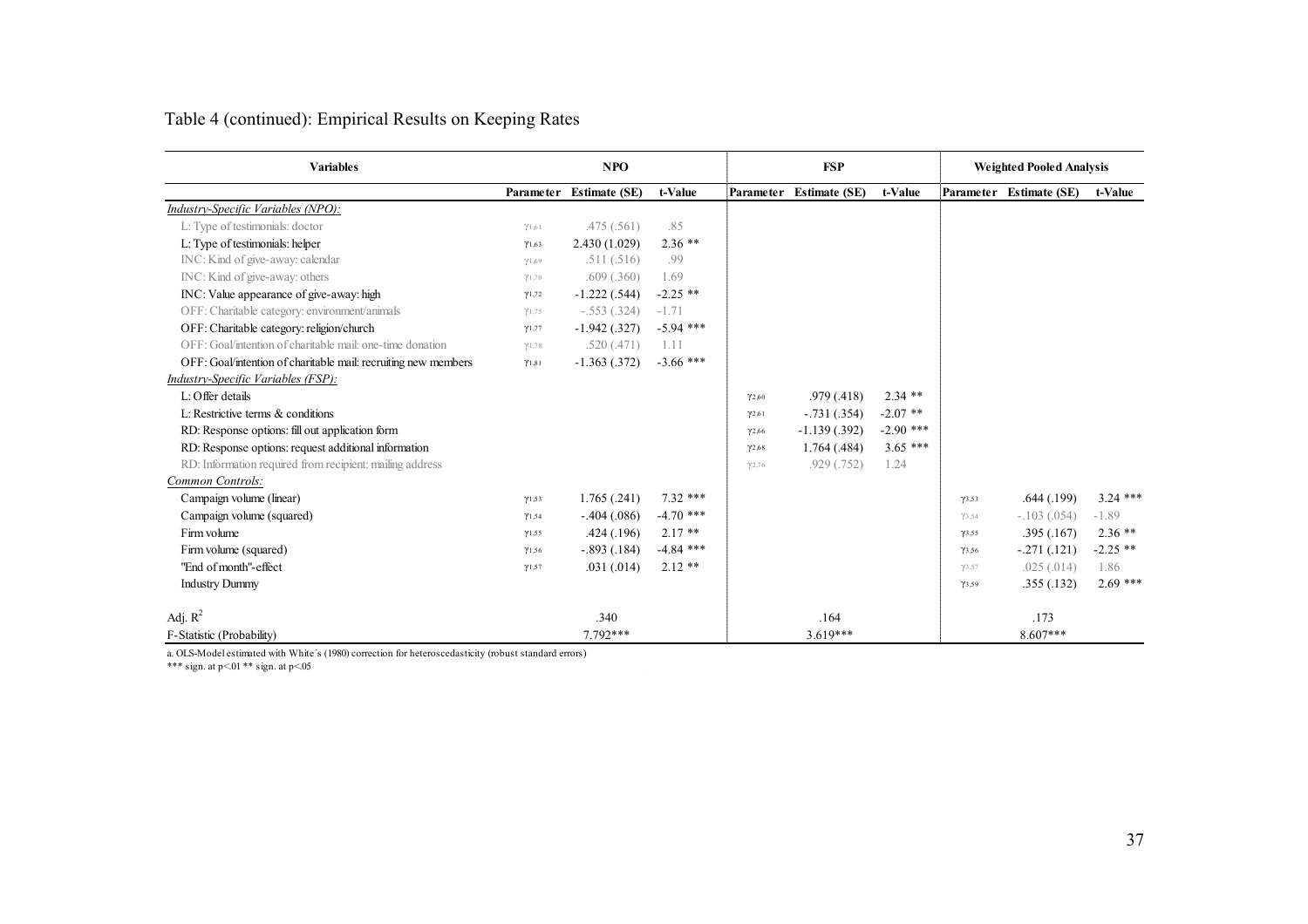### **7. Discussion**

#### **7.1. Insights into the direct mail funnel**

The unique data set utilized in this study reveals that the previously unobservable "black box" of the intermediate stages of the direct mail funnel appears to contain valuable diagnostic information for marketers. This finding compares to the systematic use of intermediate communication measures for other media (such as awareness, recall, or recognition).

*Industry differences in opening and keeping rates.* Overall, the ORs are statistically similar in both industries, but non-profit organizations manage to attain higher overall KRs (indicated by a significant positive industry dummy, see Table 4). By habit or out of curiosity, consumers are generally inclined to open direct mail envelopes. In addition, when receiving a mailing from an FSP, many recipients are likely to open the envelope to make sure that no potentially important information is being missed, e.g., to confirm that they are not mistakenly discarding personal balance information. Additionally, the negative effect of a colored envelope design is somewhat more negative in the NPO industry and, at the same time, more widely used (75% vs. 35%, as observed in Table 2). Both effects combined might explain the marginally higher ORs in the FSP campaigns. Conversely, one conceivable explanation for the higher KRs in the NPO campaigns is that charitable solicitations, by their very nature, usually have a broader appeal (e.g., helping people) than financial offerings. The latter are typically more specific in nature (e.g., signing up for another credit card). Moreover, compared to other product categories, the recipients of non-profit mailings often exhibit a higher level of involvement with the charitable solicitation because of the emotional importance attached to helping behavior (e.g., Francis & Holland, 1999).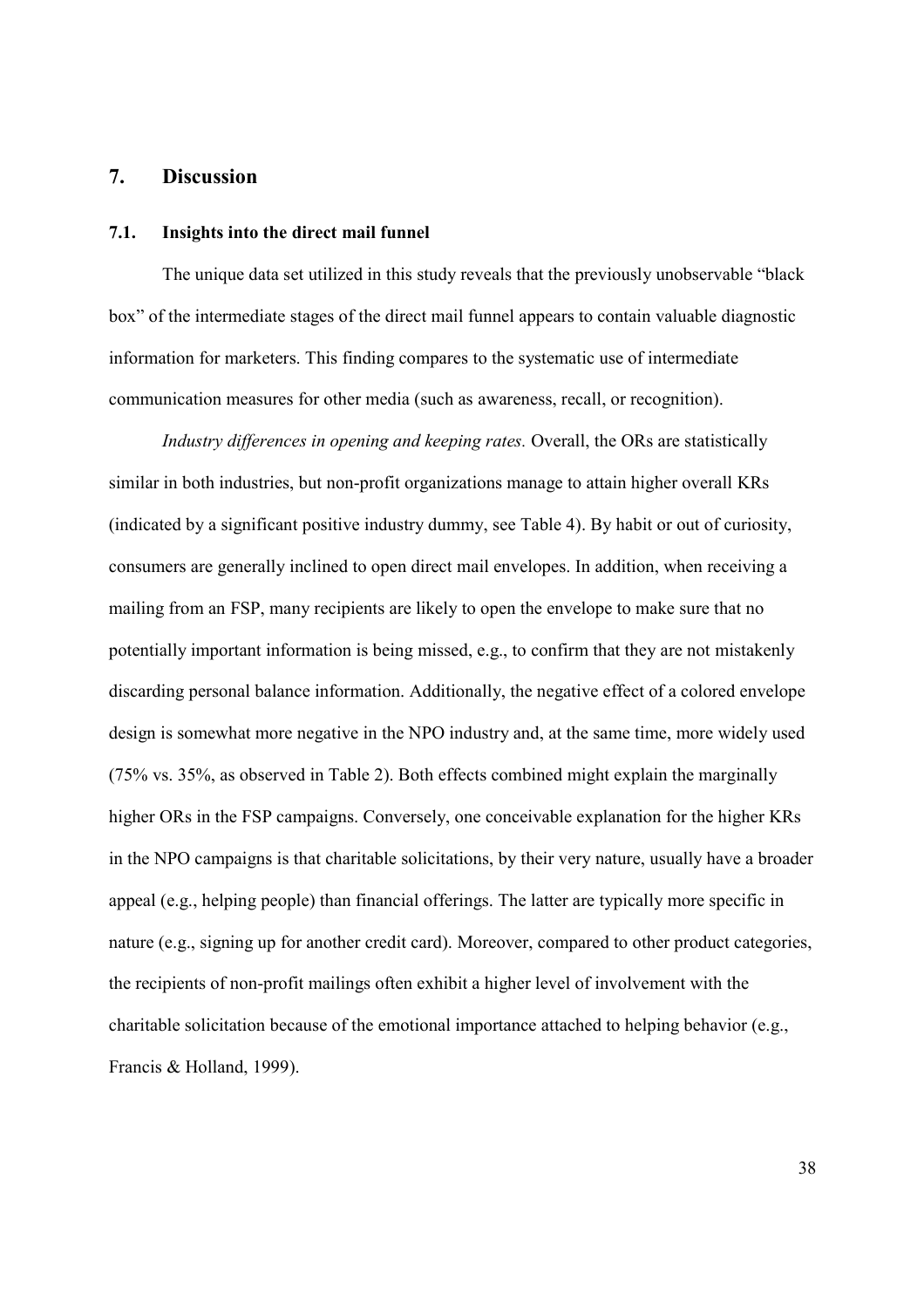*Disconnect between the opening and the keeping rate.* Another noteworthy finding is the lack of a significant relationship between the ORs and the KRs, i.e., from opening the direct mail to keeping it. This finding suggests that there are no significant spill-over effects in the direct mail funnel at the aggregate campaign level, at least within our sample representing 2 major direct mail industries. In other words, opening a direct mail piece is obviously a necessary condition for responding to the offer, but it is not per se a driver of direct mail keeping and, accordingly, the subsequent response. As a consequence, both stages in the response process should be optimized *independently*.

It appears that *curiosity* in the initial contact stage induces consumers to look inside the envelope, but afterwards, benefit motives prevail. In some cases, the outside envelope might even have been misleading, resulting in dissonant feelings on the part of the recipient. Discarding the direct mail piece might then be used as a dissonance-reducing strategy (Festinger, 1957).

#### **7.2. Impact of design characteristics on the opening and keeping rates**

*Overall impact of design characteristics.* The direct mail design characteristics determine the campaign effectiveness to a substantial degree: For the NPOs (FSPs), they explain 13.7% (24.4%) of the total variance of the ORs and 21.5% (16.4%) of the KRs (i.e., when controls are dropped from the equation). Hence, our study furnishes the *first empirical support* for the claim offered in direct marketing textbooks suggesting that 10 to 25 percent of direct mail campaign success can be attributed to creative execution (e.g., Roberts & Berger, 1999, p. 7; Stone & Jacobs, 2008, p. 6).

*Impact of specific mailing design categories.* Our results indicate that the different categories of direct mail characteristics are of differential importance in explaining the ORs and the KRs. Whereas the *visual design* elements on the outer envelope appear to be the predominant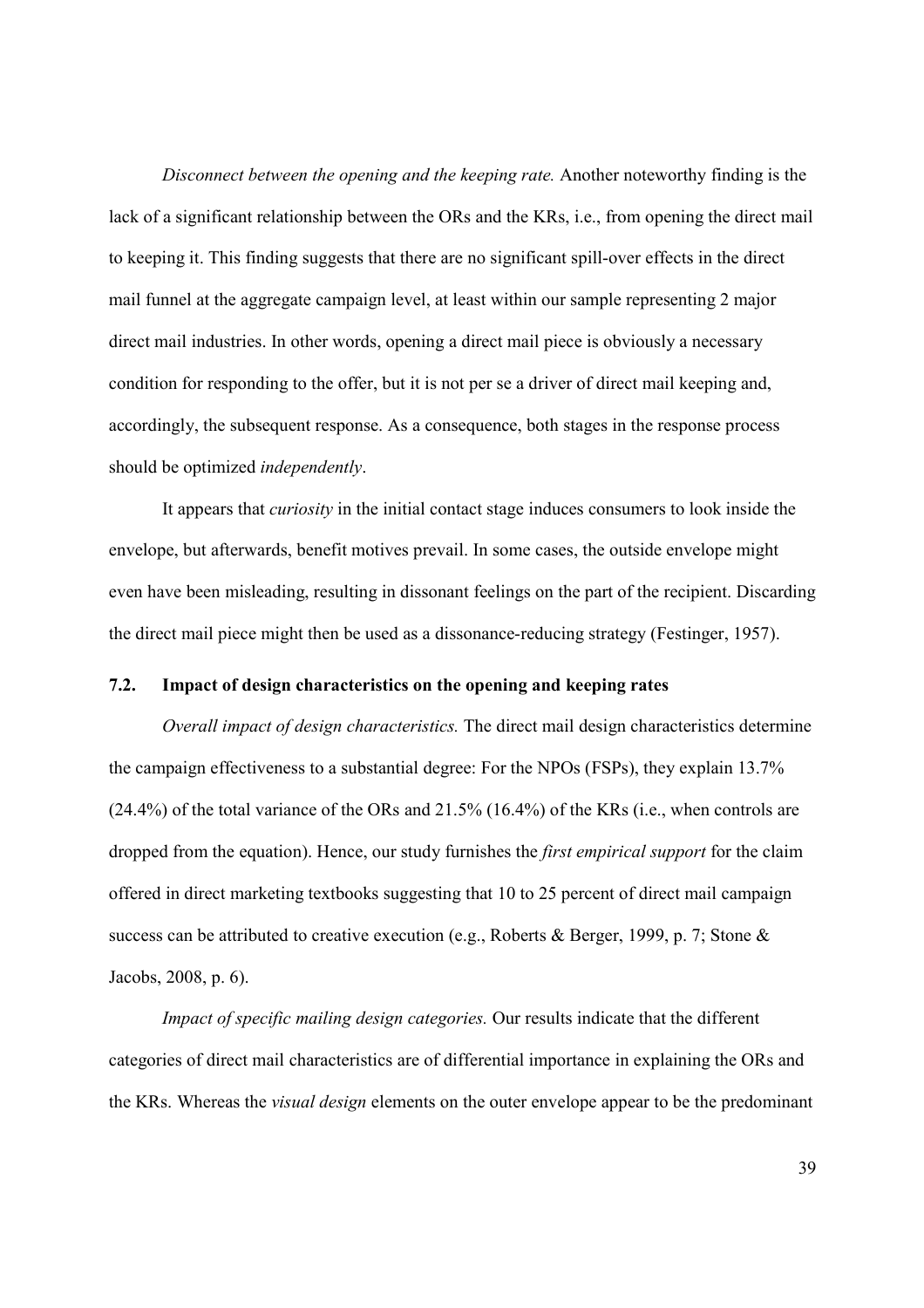drivers of the ORs, the other categories of design characteristics become comparatively more important for explaining the KRs. Notably, for the OR, the effects of several visual design characteristics differ between the 2 industries. This finding underlines the claims in the literature that the effectiveness of direct mail design is to a considerable extent industry-specific (e.g., Stone & Jacobs, 2008). Additionally, whereas 3 visual design variables exert a significant influence on the KRs in the FSP industry, only the pre-stamped response device drives the KR in the NPO industry.

Considering the effects of all visual design characteristics on the OR in concert, it appears that the FSPs are well advised to use plain envelopes resembling official business mail and to avoid design elements that signal the promotional quality of the mail (e.g., extraordinary formats, teasers, and colorful design). For the NPO mailings, a more nuanced picture emerges: while colorful envelope design should be avoided in most cases, some design features such as special envelope formats, teasers with questioning techniques or promotional designs on the back side can help to enhance the opening behavior.

With respect to the *sender identity*-related variables, our findings are somewhat ambivalent. The ORs can be increased by withholding the sender's name on the envelope. This tactic of creating curiosity is particularly effective in the FSP campaigns, but generates no significant effect in the NPO campaigns. For the letter, however, our results unanimously show that placing the company's logo in the letterhead can significantly enhance the KRs in both industries. This finding underscores the value of brand elements in marketing communications (e.g., Keller 2007; Pieters & Wedel, 2004).

Our results regarding *personalization* are somewhat mixed. On the outer envelope, a personalization impression can be conveyed through the type of postage payment employed. In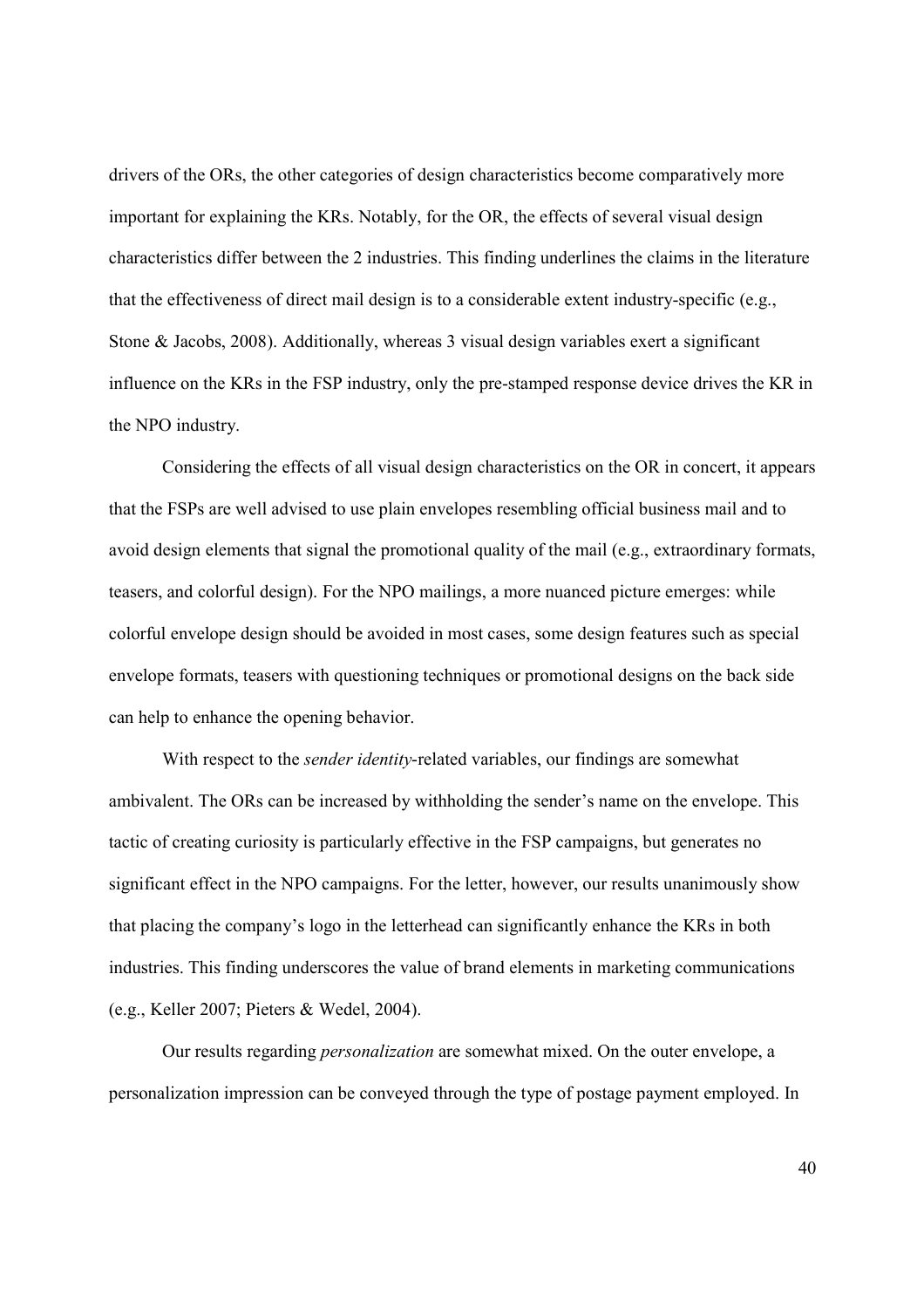the FSP industry, the direct mail envelope should not appear to the recipient to be bulk mail. This impression could be caused by using a "postage paid" imprint instead of ink or real stamps, resulting in reduced ORs for the campaigns. Additionally, among the various personalization options for the other components of the mailing, only supplement personalization significantly and consistently enhances the KRs in both industries studied. Because all mailings in our data set are personally addressed by default, the vast majority of them also exhibit the standard personalization features such as a personal salutary address, the current calendar date, the sender's signature and a response device with the addressee's name, etc. As a consequence, these personalization features are rather static and, thus, cannot exert differential effects across campaigns. By contrast, the personalization of the supplement is only used by relatively few companies in our sample and can thus serve as a differentiating factor. Hence, the personalization of specific elements can be an effective tactic compared to using standardized mailings. In sum, our results shows that personalization is primarily a driver of the KR, thereby confirming the literature on survey response rates, which states that personalization is important (e.g., Dillman, 2007).

Interestingly, we find that 2 *information intensity* variables are positively related to the KRs. These variables are, however, different for the 2 industries. While the letter length positively influences the KR in the NPO industry, the length of the brochure positively influences the KR in the FSP industry. The finding of these 2 positive effects is noteworthy because it contrasts with the widely accepted notion of information overload in advertising and consumer behavior (e.g., Hoyer & MacInnis, 2007). While this view has intuitive appeal, it should be noted that direct mail advertising usually receives deliberate and active attention by consumers once the envelope has been opened. In addition, not all information must be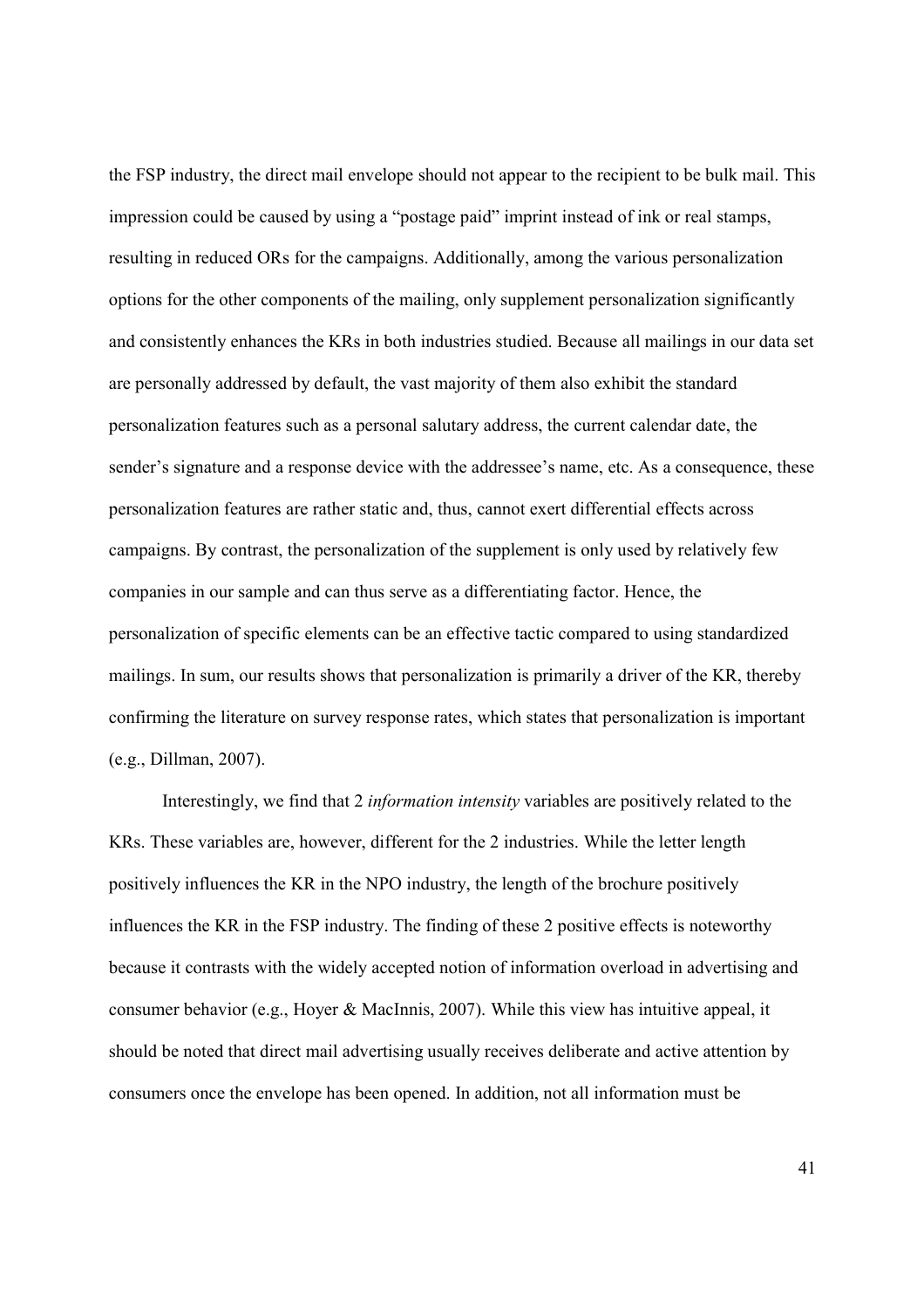processed at the moment of opening the direct mail piece. If there is a brochure or a long letter in the envelope, it could well be that people keep the mail piece to read all of the information when they have the time. As a result, information overload due to the limited capacity of short-term memory is of less concern than it is in the case in real-time media such as TV or online advertising.

With respect to our *controls*, the effects of the campaign- and sender-level mailing volumes differ across industries and funnel stages. Again, this difference underlines the diagnostic value of analyzing the intermediate stages of the direct mail funnel. For the NPO campaigns, we find a positive relationship between the firm volume and the OR. In other words, the direct mail from large and well-known non-profit organizations has a higher likelihood of being opened. We also find a U-shaped relationship between the campaign volume and the ORs; up to some point, the ORs tend to drop with the increasing campaign volumes, suggesting that there are wastage effects due to less selective targeting. For very large campaigns, however, the ORs tend to increase again. This result could be because large campaigns are typically accompanied by cross-media support (e.g., web, TV, and radio advertising), and could thus benefit from heightened awareness. For the KRs of NPO campaigns, we find a pronounced inverted U-shape relationship with both campaign volume and firm volume. On the one hand, the KRs start to drop beyond some optimal volume – most likely also due to a less targeted address selection. As large-volume campaigns inevitably address the less responsive consumer segments, the wastage effects drive down the KRs. On the other hand, it appears that charitable campaigns must reach some reasonable size and come from bigger organizations to be perceived by the recipient as trustworthy and relevant. Up to some point, at which the wastage effects start to dominate, it appears that trust and the positive image created through the brand name of a large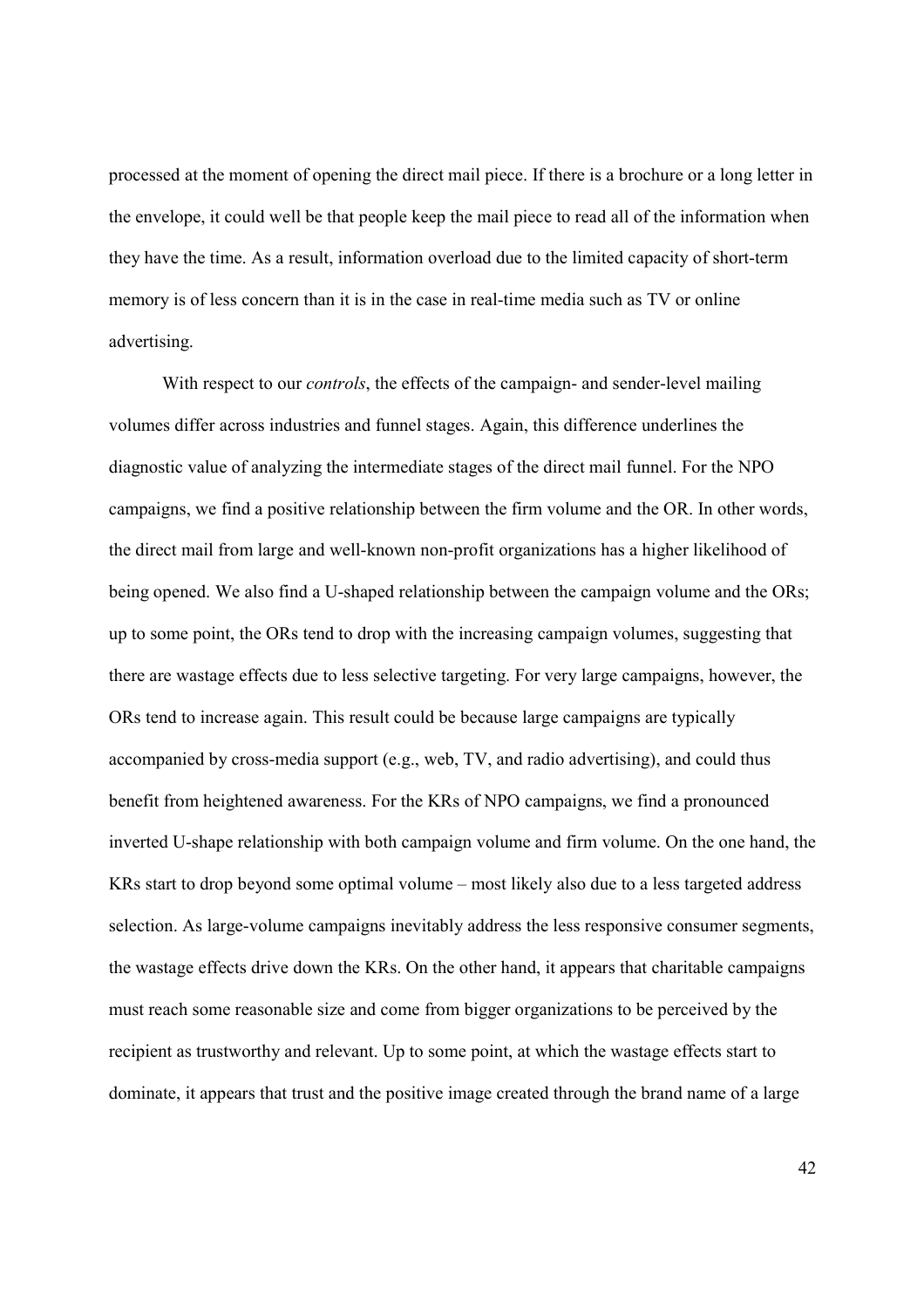and well-known non-profit organization enhances the effectiveness of charitable solicitations (Bendapudi, Singh, & Bendapudi, 1996). With regard to the timing of campaigns, we detect a significant "end of month"effect for the KR in the NPO sample, in that the direct mail pieces are more likely to be kept by the panel participants if the mail is received closer to the end of the month. Accordingly, if researchers and practitioners analyze this type of panel data, they need to control for this effect.

Compared to the NPO campaigns, the control variable effects for the FSPs appear to be less pronounced. We do not find any significant volume or timing effects on the KRs. In contrast to NPOs, we do not detect the positive linear effect of firm volume on the OR but find a Ushaped effect. It appears that the small and large FSPs (in terms of mailing volume) are better able than the medium-sized FSPs to entice consumers to examine their offers. For the large FSPs, the positive familiarity effect of well-known institutions is likely to play out. Small financial service providers, on the other hand, could be targeting very well well-defined segments with direct mail pieces that signal exclusive offerings (e.g., regional players or private banks).

### **8. Implications**

We show how researchers and firms can systematically investigate the effect of design characteristics on direct mail performance. Researchers can use the previously unavailable panel data on the intermediate stages of the direct mail funnel to better investigate heterogeneous effects across the funnel. The panel data also allow them to compare differences at the intermediate communication stages. Managers can leverage the commercially available direct mail panel data to augment their managerial tool set by covering a previous blind spot, namely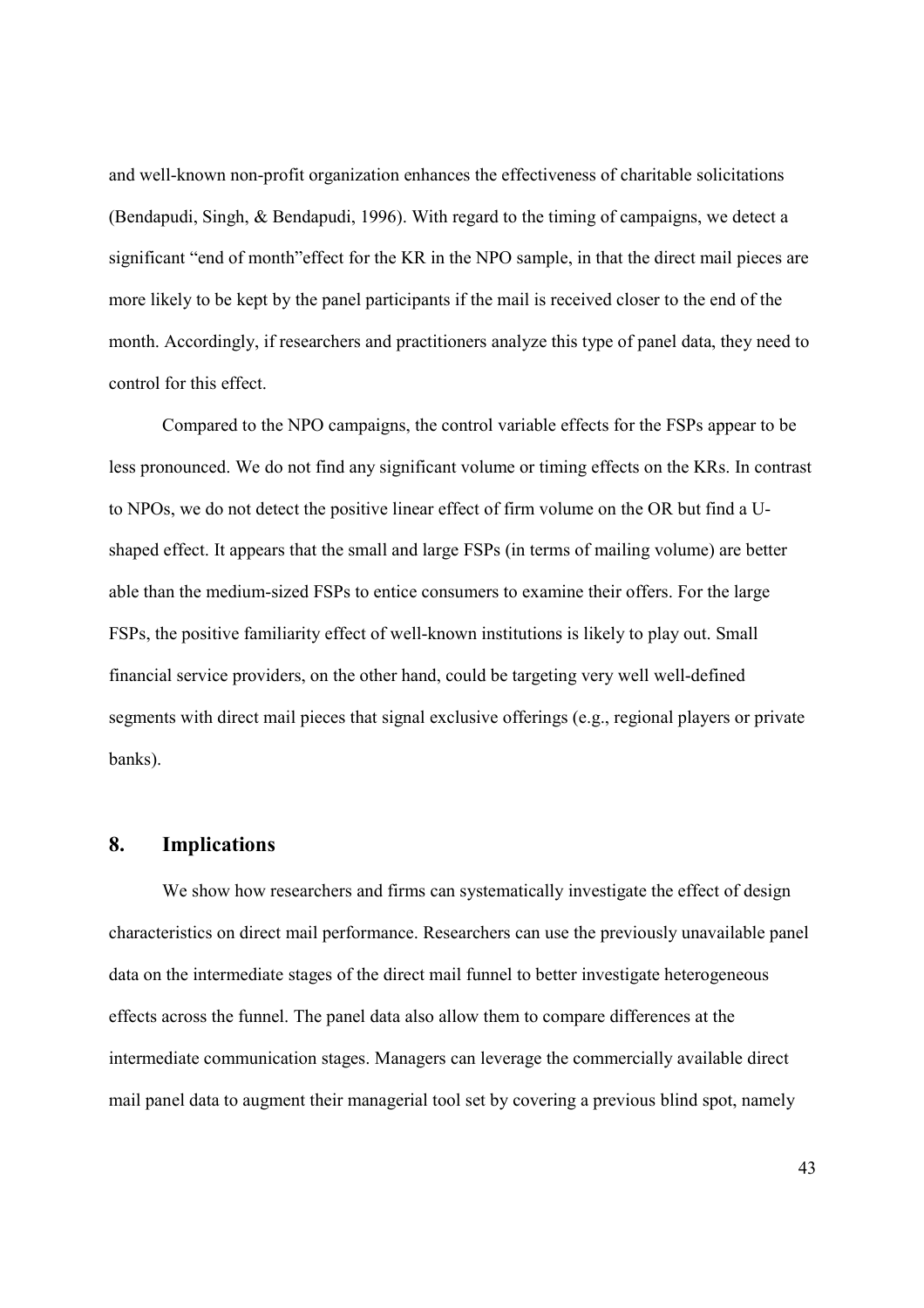the active management of design for direct mailings. Our approach in combination with the panel data offer them an opportunity to further improve the design of mailing characteristics as an important means to increase the OR and the KR as drivers of response rates.

Moreover, our study findings offer some specific guidelines for the marketing managers who are responsible for running direct mail campaigns. Researchers and managers are likely to gain new insights, as several of our design recommendations are in marked contrast with the current methods used to design the majority of direct mailings by companies. Even some nonsignificant or negative findings might be worth noting: For example, as shown in Table 2, 43% of all campaigns from NPOs (172 out of 396) contain some type of give-away to potential donors. However, the presence of giveaways does not appear to enhance the response process. To the contrary, our results suggest that the giveaways with a high-value appearance even lead to lower KRs, thus casting doubt on the benefits from the costly inclusion of giveaways. Likewise, over two thirds of direct mail letters from FSPs (198 out of 281) contain some type of postscript, as this is commonly assumed to be an effective technique. Our results challenge this common practice and paint a more nuanced picture: on average, the use of postscripts is associated with lower KRs in the FSP industry unless some new aspect or information regarding the offer is presented (see Table 4). Other features such as attaching payment devices to cover letters or the depiction of awards (e.g., "rated as best investment fund") have been proposed to stimulate the response process but fail to exert significant effects in our study. As these and some other examples given below reveal, several of our findings are rather unexpected.

Our guidelines for managers can be summarized in some "direct mail design recommendations" to increase the intermediate performance of direct mail campaigns. Based on our study, the *generalizable* suggestions across campaigns and industries include the following.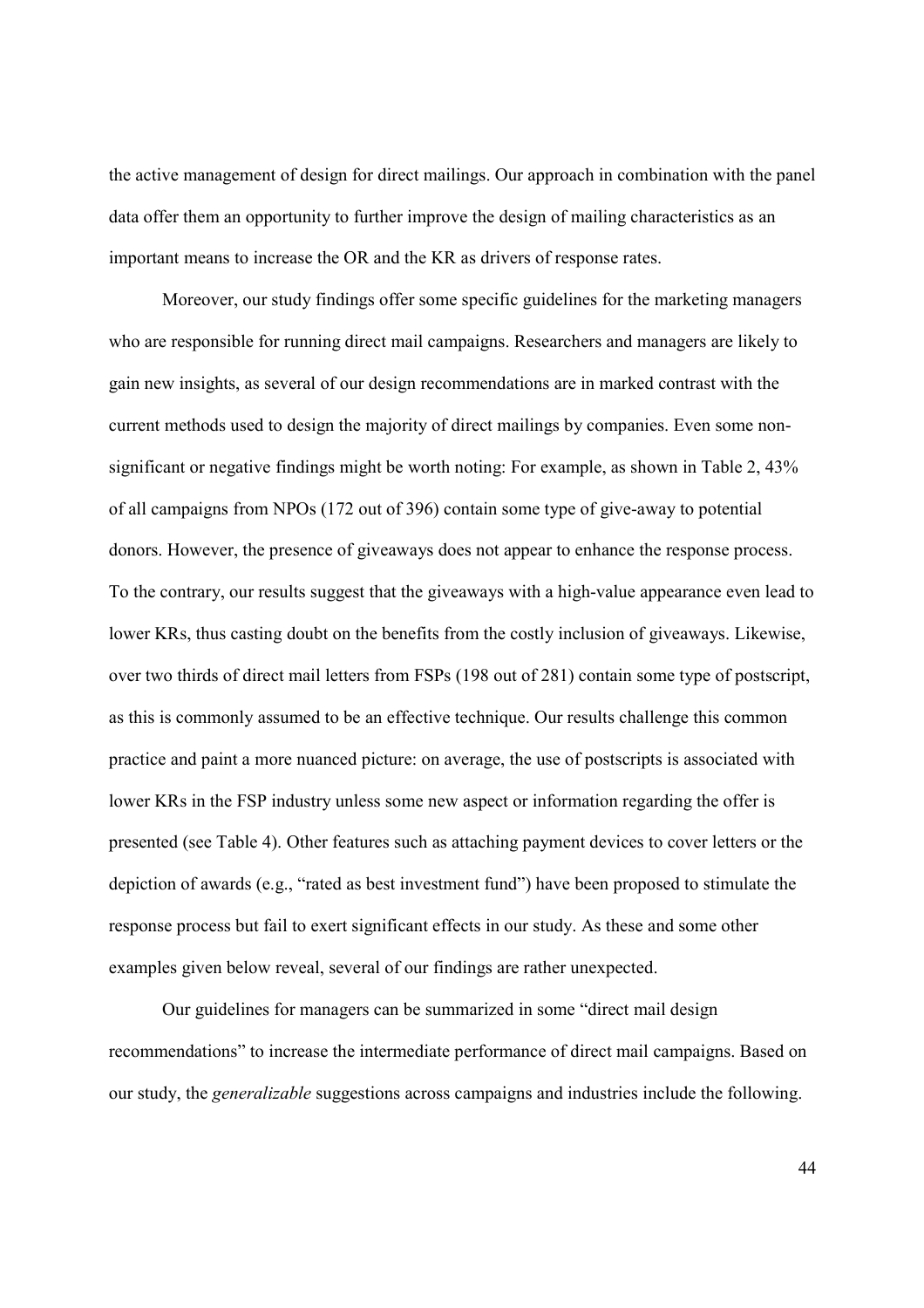- *Use color with caution*. This recommendation is based on our finding that a colorful envelope design reduces the ORs across both industries. As shown in Table 2, colored envelopes are actually employed in the majority of campaigns (i.e., in 395 out of 677 campaigns), but our results indicate that this prevailing practice might actually be counterproductive.
- *Use your sender identity with care.* Our results indicate that eliminating your name from the envelope can facilitate the ORs, particularly in FSP campaigns. For the letter, by contrast, the findings unanimously show that the KRs are higher if the letterhead contains a company logo. Hence, the direct marketers should capitalize on the positive brand communication effects in the letter to signal familiarity and gain trust. To establish this type of qualified contact, however, it might actually be beneficial to create curiosity by not identifying the sender of the promotional message up front on the envelope. Analogous to a personal selling situation, this recommendation is similar to getting a 'foot in the door' as a necessary condition for presenting the offer.
- *Provide sufficient information*. In both industries, we find some evidence that providing more information increases the KR. NPOs should use long rather than short letters to convey enough information. Providing information is important for non-profit organizations because the prospective donors must first believe the charity's message depicting need (Bendapudi et al., 1996). Longer texts could be helpful to present a variety of details on the non-profit organization itself as well as regarding the cause of the need and the objective of the corresponding donation. Similarly, offering comprehensive and detailed information is of paramount importance for financial service providers to reduce the risk perceptions on the part of their prospective customers (e.g., Gemuenden, 1985).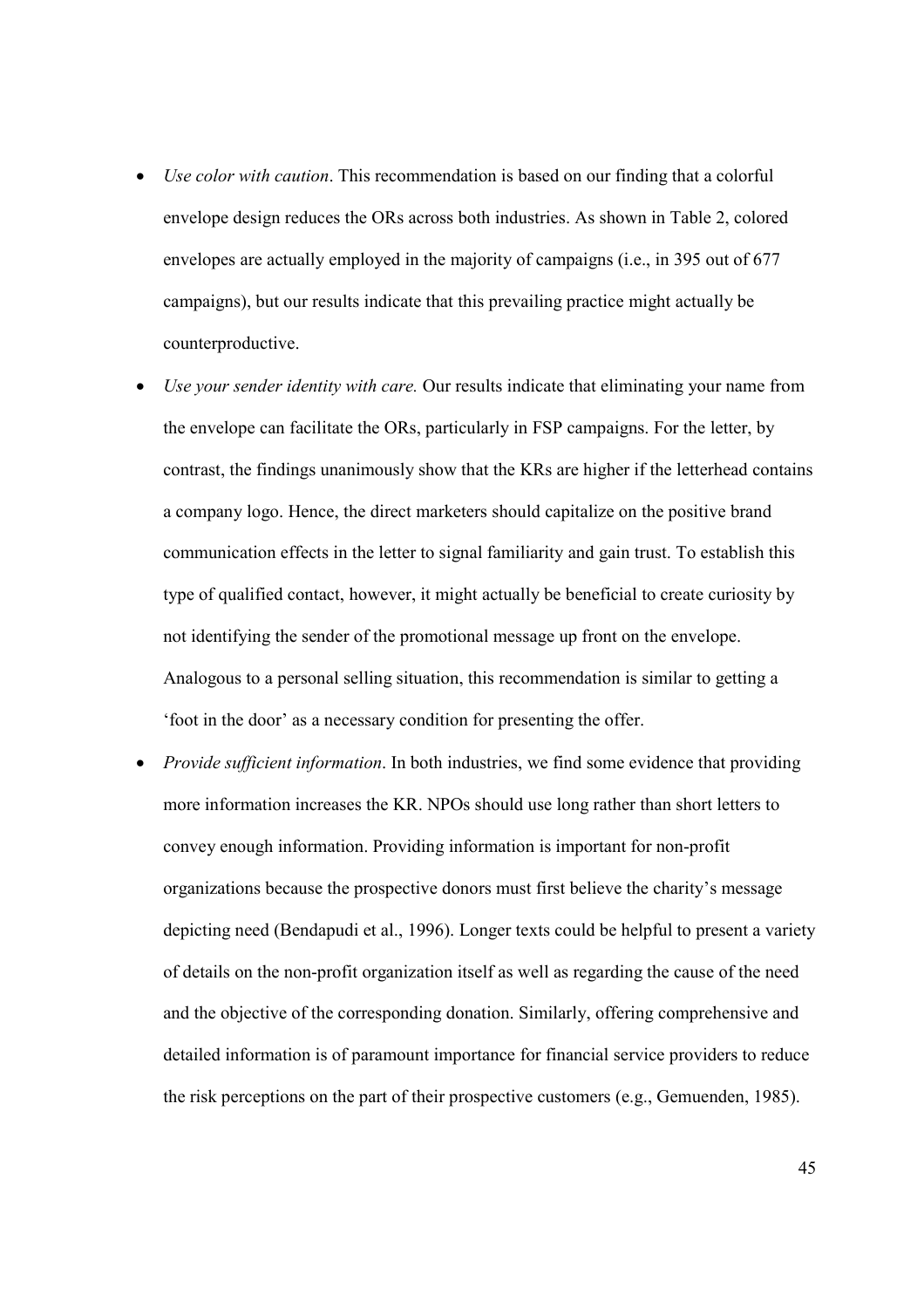The FSPs should provide offer details in the cover letter, use comprehensive brochures to convey additional information, and provide a 'request information' response option to accommodate the further information demands of the direct mail recipients.

- *Use personalization as a differentiating factor.* Most organizations that send out personally addressed direct mailings employ certain personalization techniques by default (e.g., personal salutary address). These personalization features have become commonplace and, thus, can hardly continue to serve as distinguishing design factors. However, personalization of the additional parts of the mailing such as supplements is still not commonly employed; as shown in Table 2, only 64 out of 479 campaigns containing a supplement are personalized to the recipient. Under these circumstances, personalization can serve as an effective differentiator.
- *Take little steps when approaching prospects.* Another interesting parallel is that neither the NPO nor the FSP campaigns should be too intrusive. In prospecting, charitable direct mail solicitations should aim at one-time donations rather than formal and enduring new memberships (see Table 4). Similarly, the FSPs should be cautious about immediately requesting that the prospective customer sign a contract in the direct mail solicitations. Likewise, mentioning restrictive terms and conditions up front in the letter should be avoided. The focus of financial mailings should rather be on initiating a promising customer acquisition process by providing sufficient information in the letter and supplement and by offering a request for further information as a response option in case the prospect is interested (see Table 4). As shown in Table 2, common industry practice is not consistent with this finding: out of 225 FSP campaigns containing a response device, 87 campaigns aim to have an application form filled out right away, whereas only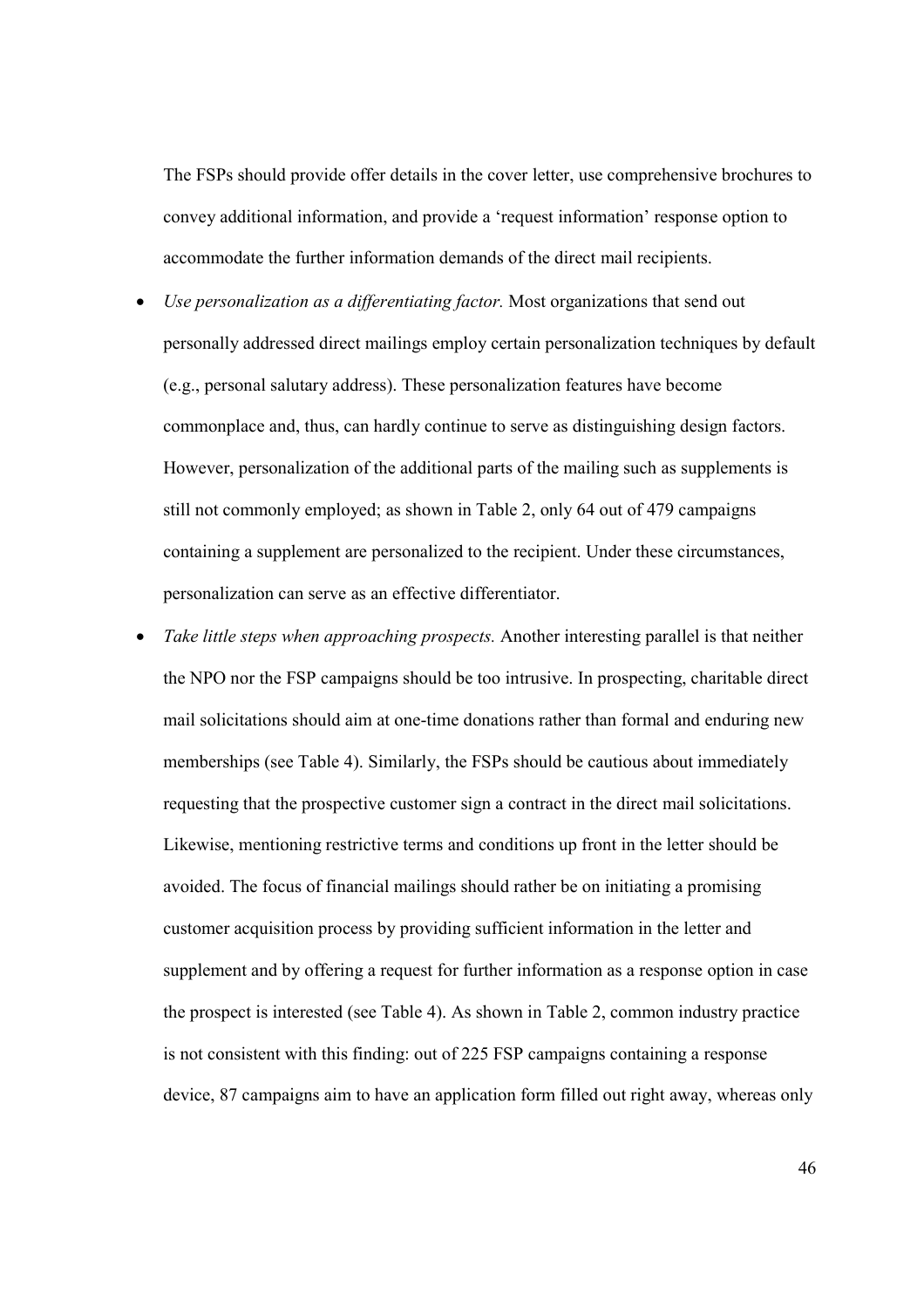31 campaigns offer a request for additional information as a response option. Our general recommendation, however, is that the solicitations that aim at substantial immediate commitments by prospects should only be considered if the final payoff of the completed applications or memberships overcompensates for the lower KRs.

### **9. Future research**

The data-driven constraints in our study indicate areas for future research. *First*, our study is the first to investigate direct mail characteristics in Germany. While Germany is one of the largest economies in the world, it has to be taken into account that the households in Europe receive a much smaller number of direct mail solicitations than those in the United States (Hesse, Krafft, & Peters, 2007). One could argue that consumers' preferences and attitudes towards direct mail advertising vary between countries. Accordingly, the effects of specific mailing characteristics on the various measures such as opening, keeping, and response rates can differ. Hence, there is a need for an international study that covers multiple countries, preferably from different continents including the Americas and Asia. *Second*, the actual response rates were not available to us. While we argue that the ORs and the KRs of the campaigns as intermediate measures reflect the effectiveness of envelope and direct mail design characteristics more accurately, the inclusion of actual response rates would have been desirable to put our results into perspective. *Third*, while our study comprises a wide range of design variables, it is possible that there are additional design features that also influence campaign performance. Similarly, different operationalizations of our variables could produce different results. For example, letter length was measured by a dummy variable indicating whether the letter is longer than 1 page. We demonstrate positive effects of letter length on the KRs. More fine-grained measures such as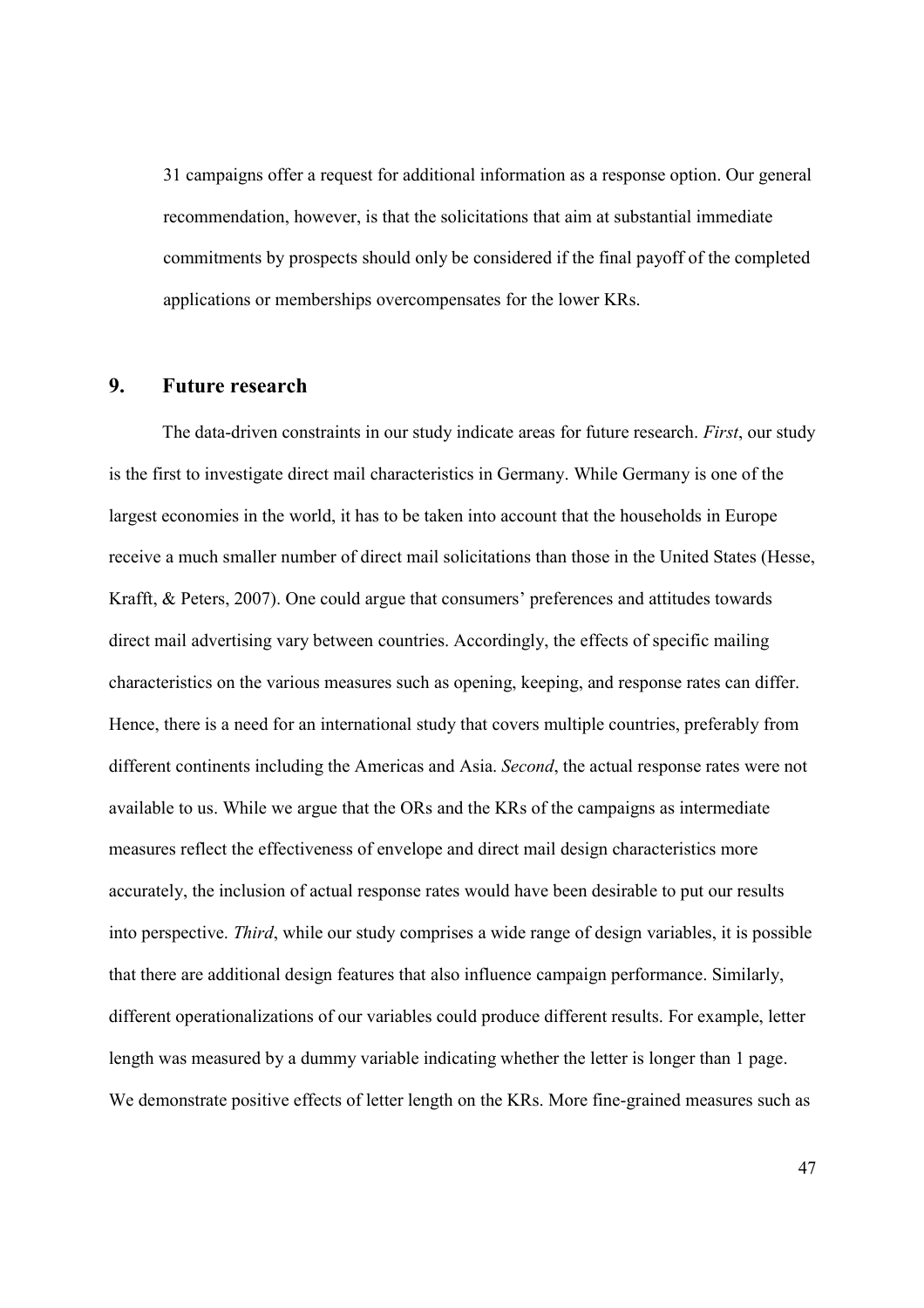the number of lines or words would have permitted us to test for nonlinearities such as inverted U-shape effects. *Fourth*, individual-level data are not available to us because GfK only provided us with aggregate data at the campaign level. A disaggregate analyses could provide deeper insights into the effectiveness of mailing characteristics across individuals. Customer characteristics as well as unobservable factors, such as attitudes or preferences, can be included in this type of estimation framework and could result in an even better understanding of consumer behavior in the context of direct mail advertising.

### **Acknowledgements**

The authors thank the Editor, the Area Editor and the anonymous referees for their support, guidance, and encouragement. Ashwin Aravindakshan, Norris I. Bruce, Bas Donkers, Edward Fox, Edward C. Malthouse, Prasad A. Naik, Kalyan Raman, the participants of the 2008 DDV scientific congress, 2009 Marketing Science at University of Michigan, 2009 Joint Statistical Meeting in Washington DC, 2009 PhD Seminar Rothenberge, 2009 SALTY Conference at Kiel University, 2010 DMEF Conference at San Francisco provided valuable feedback on earlier versions. The authors thank Deutsche Post DHL, the SVI Siegfried Vögele Institute, and GfK for their support with financial resources, insights and data. The authors thank Christina Gnacke and Brigitte Jansen for their initial support in collecting and preparing the raw data.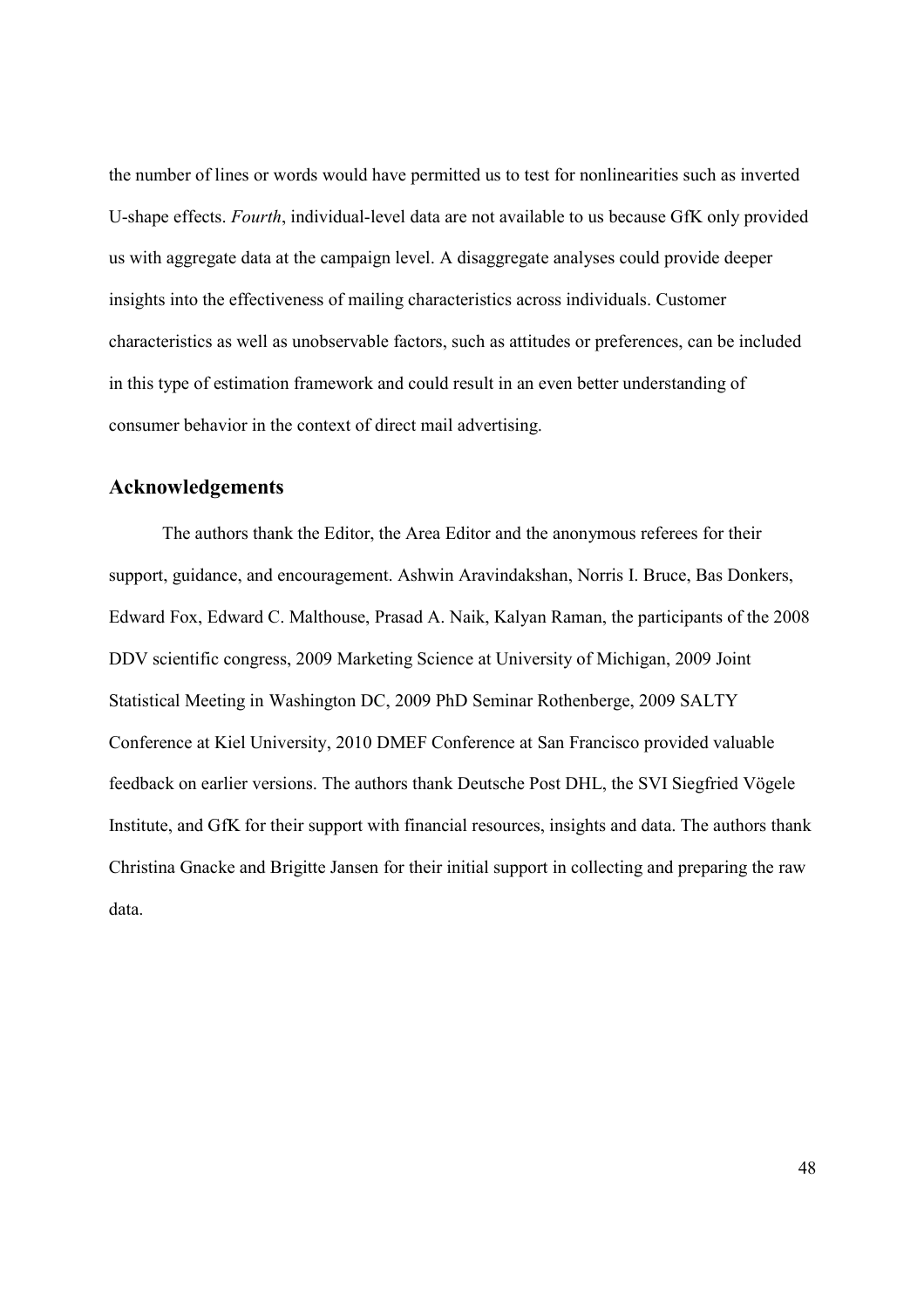### **References**

- Ailawadi, K. L., Pauwels, K. H., & Steenkamp, J.-B. E. M. (2008). Private-Label use and store loyalty. *Journal of Marketing, 72*(6), 19-30.
- Aitchinson, J. (1999). *Cutting edge advertising: How to create the world's best print for brands in the 21st century*. New York: Prentice Hall.
- Ansari, A., & Mela, C. F. (2003). E-Customization. *Journal of Marketing Research*, *40*(2), 131- 145.
- Assael, H., Kofron, J. H., & Burgi, W. (1967). Advertising performance as a function of print ad characteristics. *Journal of Advertising Research*, *7*(2), 20-26.
- Beard, J. D., Williams, D. L., & Kelly, J. P. (1990). The long versus the short letter: a large sample study of a direct-mail campaign. *Journal of Direct Marketing*, *4*(1), 13-20.
- Bekkers, R., & Crutzen, O. (2007). Just keep it simple: a field experiment on fundraising letters. *International Journal of Nonprofit and Voluntary Sector Marketing*, *12*(4), 371-378.
- Bell, G. H., Ledolter, J., & Swersey, A. J. (2006). Experimental design on the front lines of marketing: testing new ideas to increase direct mail sales. *International Journal of Research in Marketing*, *23*(3), 309-319.
- Belsley, D. A., Kuh, E., & Welsh, R. E. (2004). *Regression diagnostics: identifying influential data and sources of collinearity*. Hoboken: John Wiley & Sons.
- Bendapudi, N., Singh, S. N., & Bendapudi, V. (1996). Enhancing helping behavior: an integrative framework for promotion planning. *Journal of Marketing*, *60*(3), 33-49.
- Breusch, T. S., & Pagan, A. R. (1980). The lagrange multiplier test and its applications to model specifications in econometrics. *Review of Economic Studies*, *47*(1), 239-253.
- Briggs, R., Krishnan, R., & Borin, N. (2005). Integrated multichannel communication strategies: evaluating the return on marketing objectives - the case of the 2004 FORD F-150 launch. *Journal of Interactive Marketing*, *19*(3), 81-90.
- Broadbent, D. E. (1958). *Perception and communication*. London: Pergamon.
- Bult, J. R., & Wansbeek, T. (1995). Optimal selection for direct marketing. *Marketing Science*, *14*(4), 378-394.
- Bult, J. R., van der Scheer, H., & Wansbeek, T. (1997). Interaction between target and mailing characteristics in direct marketing, with an application to health care fundraising. *International Journal of Research in Marketing*, *14*(4), 301-308.
- Capon, N., & Farley, J. U. (1976). The impact of message on direct mail response. *Journal of Advertising Research*, *16*(5), 69-75.
- Dekimpe, M. G., & Hanssens, D. M. (1995). The persistence of marketing effects on sales. *Marketing Science, 14*(1), 1-21.
- De Wulf, K., Hoekstra, J. C., & Commandeur, H. R. (2000). The opening and reading behavior of business-to-business direct mail. *Industrial Marketing Management*, *29*(2), 133-145.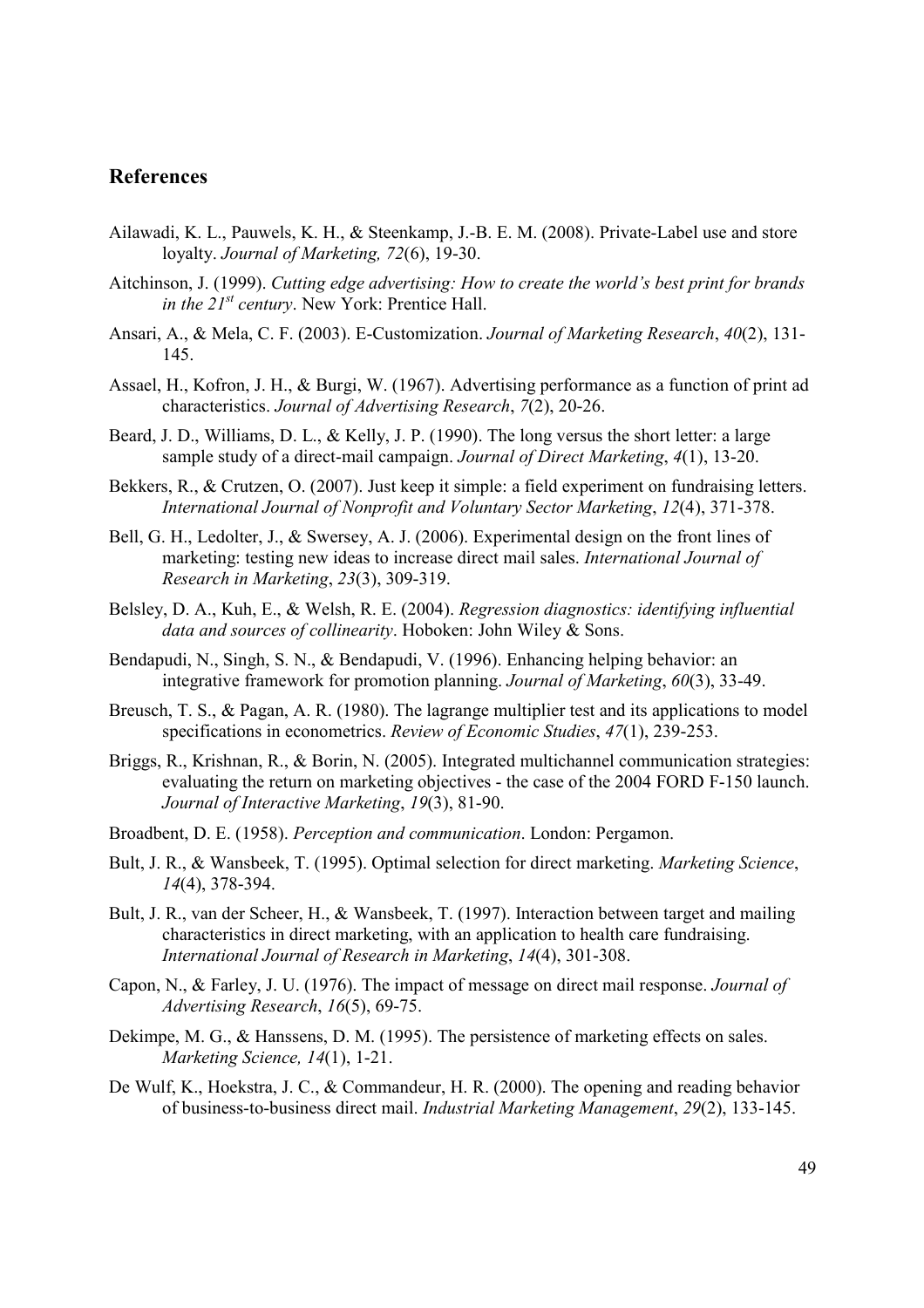Deutsche Post (2006). *Direct Marketing Monitor International 2006*. Bonn: Deutsche Post.

- Diamond, W. D., & Iyer, E. S. (2007). Creating effective direct Mail charitable solicitations: the effects of enclosures and different appeals. *Journal of Nonprofit & Public Sector Marketing*, *18*(1), 81-100.
- Dillman, D. A. (2007). *Mail and internet surveys: the tailored design method.* (2nd ed.) New York: John Wiley & Sons.
- DMA (2006). *Response Rate Trends Report*. New York: Direct Marketing Association.
- DMA (2011). *Statistical Fact Book*. New York: Direct Marketing Association.
- Donkers, B., Paap, R., Jonker, J.-J., & Franses, P. H. (2006). Deriving target selection rules from endogenously selected samples. *Journal of Applied Econometrics, 21*(5), 549-562.
- Elsner, R., Krafft, M., & Huchzermeier, A. (2004). Optimizing Rhenania's direct marketing business through dynamic multilevel modeling (DMLM) in a multicatalog-brand environment. *Marketing Science*, *23*(2), 192-206.
- Festinger, L. (1957). *A theory of cognitive dissonance*. Stanford: Stanford University Press.
- Finn, A. (1988). Print ad recognition readership scores: an information processing perspective. *Journal of Marketing Research*, *25*(2), 168-77.
- Francis, N., & Holland, N. (1999). The diary of a charity donor: an exploration of research information from the royal mail consumer panel and mail characteristics survey. *International Journal of Nonprofit and Voluntary Sector Marketing*, *4*(3), 217-223.
- Geller, L. K. (2002). *Response: The complete guide to profitable direct marketing.* New York: Oxford University Press.
- Gemuenden, H. G. (1985). Perceived risk and information search: a systematic meta-analysis of the empirical evidence. *International Journal of Research in Marketing*, *2*(2), 79-100.
- Gendall, P. (2005). The effect of covering letter personalisation in mail surveys. *International Journal of Market Research*, *47*(4), 367-382.
- Gönül, F. F., & Ter Hofstede, F. (2006). How to compute optimal catalog mailing decisions. *Marketing Science*, *25*(1), 65-74.
- Gopalakrishna, S., & Lilien, G. L. (1995). A three-stage model of industrial trade show performance. *Marketing Science, 14*(1), 22-42.
- Gordon, P. J., & Kellerman, B. J. (1990). Impact of prompt-response and quantity premiums on direct mail response rates. *Journal of Direct Marketing*, *4*(3), 41-45.
- Hausman, J. A. (1978). Specification tests in econometrics. *Econometrica*, *46*(6), 1251-1271.
- Helgeson, J. G., Voss, K. E., & Terpening, W. D. (2002). Determinants of mail-survey response: survey design factors and respondent factors. *Psychology & Marketing*, *19*(3), 303-328.
- Hesse, J., Krafft, M., & Peters, K. (2007). *International direct marketing: principles, best practices, marketing facts*. Berlin: Springer.
- Hoyer, W. D., & MacInnis, D. J. (2007). *Consumer behavior* (4th ed.) Boston: Houghton-Mifflin.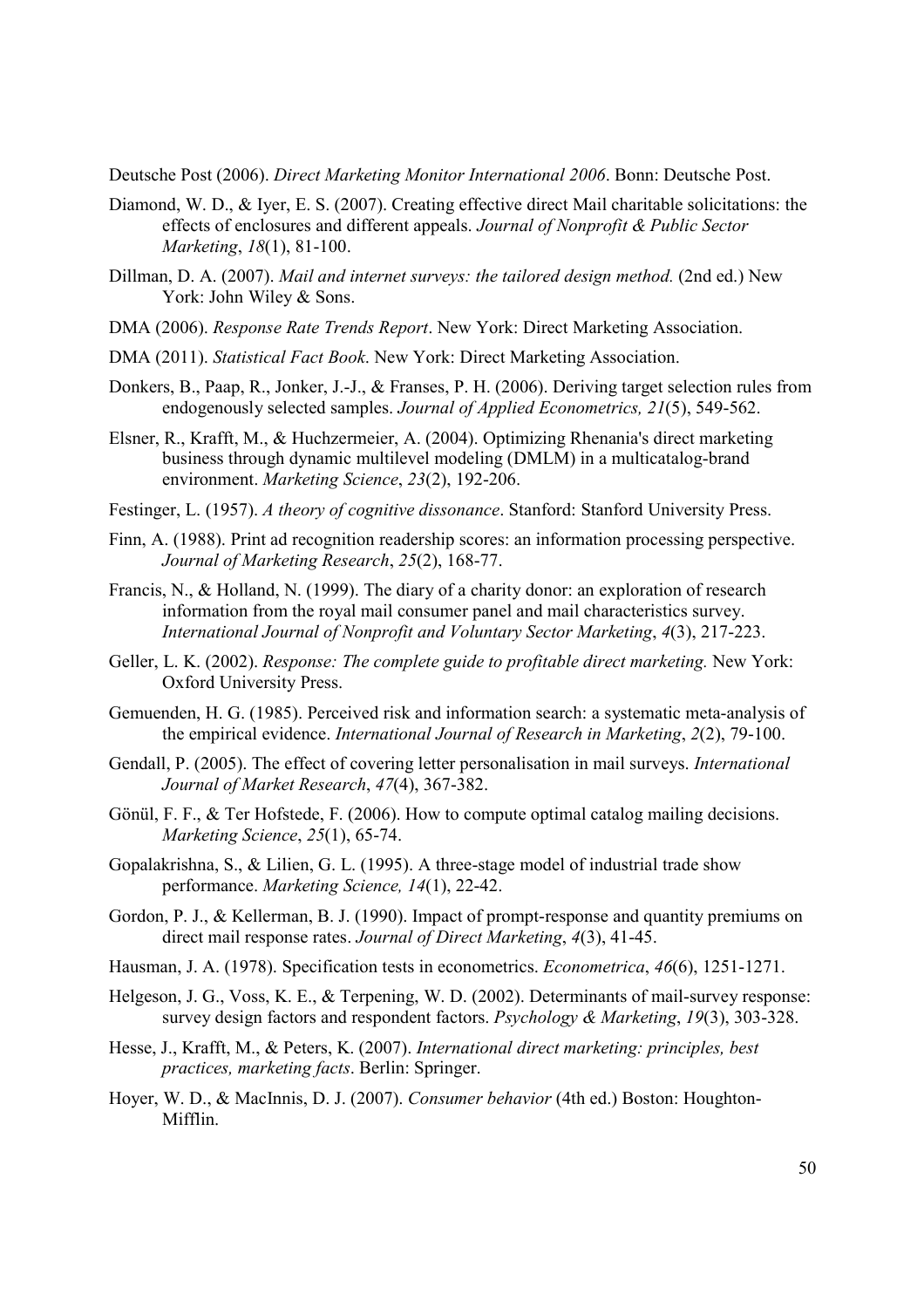- Hozier, G. C. Jr., & Robles, F. (1985). Direct mail response factors for an industrial service. *Industrial Marketing Management*, *14*(2), 113-118.
- Itti, L., & Koch, C. (2001). Computational modelling of visual attention. *Nature Reviews Neuroscience*, *2*(3), 194-203.
- James, E. L., & Li, H. (1993). Why do consumers open direct mail? Contrasting perspectives. *Journal of Direct Marketing*, *7*(2), 34-40.
- Jen, L. Chou, C.-C., & Allenby, G. M. (2009). The importance of modeling temporal dependence of timing and quantity in direct marketing. *Journal of Marketing Research*, *46*(4), 482- 493.
- Jones, S. K. (1997). *Creative strategy in direct marketing.* (2nd ed.) Lincolnwood: NTC Business Books.
- Keller, K. L. (2007). *Strategic brand management: building, measuring, and managing brand equity.* (3rd ed.) Upper Saddle River: Prentice Hall.
- Kover, A. J. (1995). Copywriters' implicit theories of communication: an exploration. *Journal of Consumer Research*, *21*(4), 596-611.
- Krafft, M., Albers, S., & Lal, R. (2004). Relative explanatory power of agency theory and transaction cost analysis in german salesforces. *International Journal of Research in Marketing*, *21*(3), 265-283.
- Kramer, T., Spolter-Weisfeld, S., & Thakkar, M. (2007). The effect of cultural orientation on consumer responses to personalization. *Marketing Science*, *26*(2), 246-258.
- Ledolter, J., & Sweesey, A. J. (2006). Using a fractional factorial design to increase direct mail response at Mother Jones Magazine. *Quality Engineering*, *18*(4), 469-475.
- MacInnis, D. J., & Jaworski, B. J. (1989). Information processing from advertisements: toward an integrative framework. *Journal of Marketing*, *53*(4), 1-23.
- MacKenzie, S. B. (1986). The role of attention in mediating the effect of advertising on attribute importance. *Journal of Consumer Research*, *13*(2), 174-195.
- McMellon, C. A., & Ducoffe, R. H. (1995). Sorting the mail: a study of categorization and deliberative processing. *Journal of Direct Marketing*, *9*(1), 56-66.
- Miniard, P. W., Bhatla, S., Lord, K. R., Dickson, P. R., & Unnava, R. (1991). Picture-based persuasion processes and the moderating role of involvement. *Journal of Consumer Research*, *18*(1), 92-107.
- Naik, P. A., & Peters, K. (2009). A hierarchical marketing communications model of online and offline media synergies. *Journal of Interactive Marketing*, *23*(4), 288-299.
- Nash, E. (2000). *Direct marketing: strategy, planning, execution.* (4th ed.) New York: McGraw-Hill.
- Nielsen (2009). *Status report direct mail first half-year 2009.* Hamburg: Nielsen Media Research.
- Percy, L., & Rossiter, J. R. (1980). *Advertising strategy: a communication theory approach*. New York: Praeger.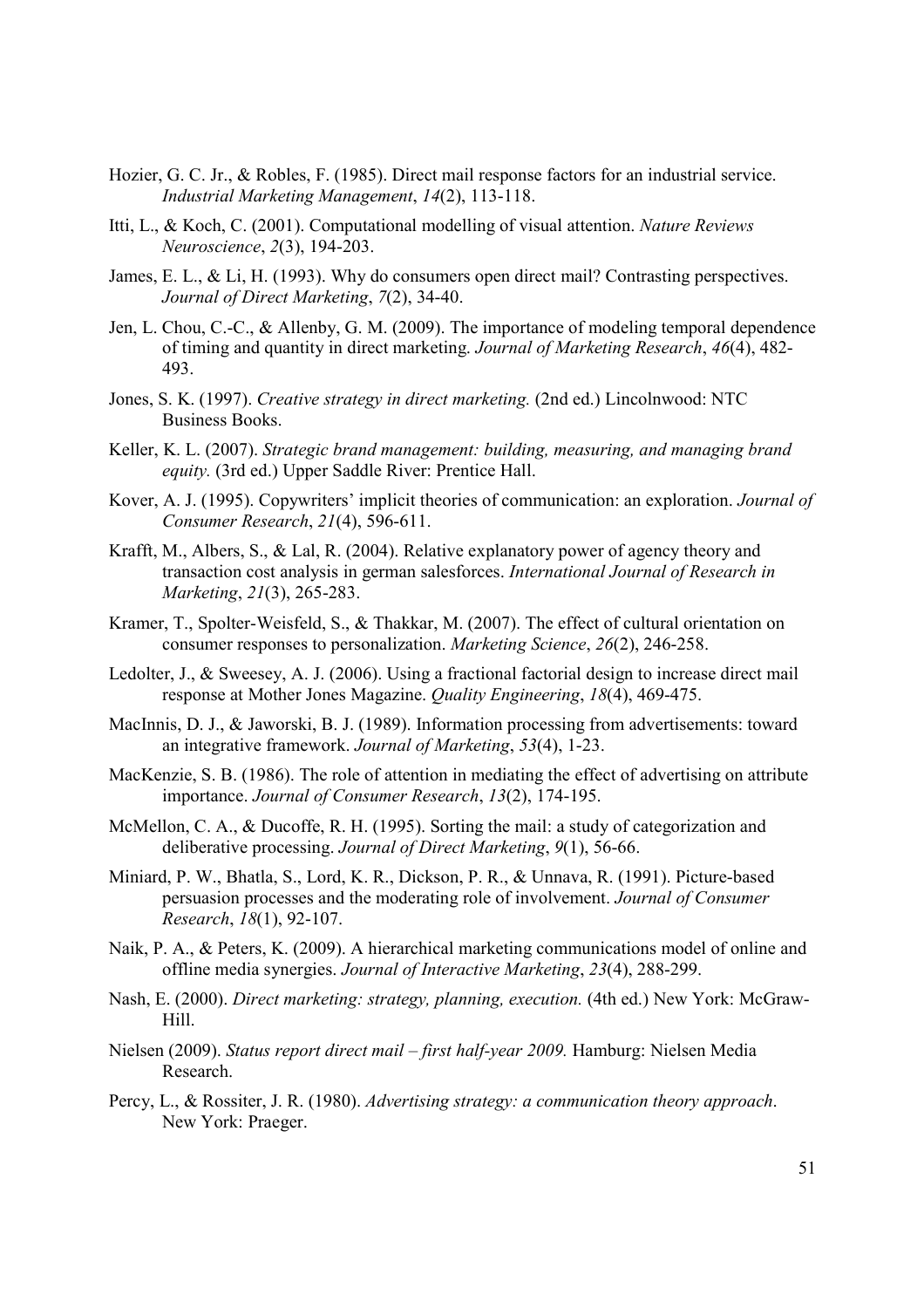- Percy, L., & Rossiter, J. R. (1983). Effects of picture size and color on brand attitude responses in print advertising. *Advances in Consumer Research*, *10*(1), 17-20.
- Pesaran, M. H., Pierse, R. G., & Lee, R. G. (1993). Persistence, cointegration, and aggregation: A disaggregated analysis of output fluctuations in the U.S. economy. *Journal of Econometrics, 56*(1-2*)*, 57-88.
- Pieters, R., & Wedel, M. (2004). Attention capture and transfer in advertising: brand, pictorial, and text-size effects. *Journal of Marketing*, *68*(2), 36-50.
- Pieters, R., Wedel, M., & Zhang, J. (2007). Optimal feature advertising design under competitive clutter. *Management Science*, *53*(11), 1815-1828.
- Roberts, M. L., & Berger, P. D. (1999). *Direct marketing management.* (2nd ed.) Upper Saddle River: Prentice Hall.
- Rossiter, J. R. (1982). Visual imagery: applications to advertising. *Advances in Consumer Research*, *9*(1), 101-106.
- Rossiter, J. R., & Percy, L. (1980). Attitude change through visual imagery in advertising. *Journal of Advertising*, *9*(2), 10-16.
- Rust, R. T., & Verhoef, P. C. (2005). Optimizing the marketing interventions mix in intermediate-term CRM. *Marketing Science, 24*(3), 477-489.
- Seaver, B. L., & Simpson, E. (1995). Mail order catalog design and consumer response behavior: experimentation and analysis. *Journal of Direct Marketing*, *9*(3), 8-20.
- Sherman, E., Greene, J. N., & Plank, R. E. (1991). Exploring business-to-business direct mail campaigns: comparing one-sided, two-sided, and comparative message structures. *Journal of Direct Marketing*, 5 (2), 25-30.
- Smith, G. E., & Berger, P. D. (1996). The impact of direct marketing appeals on charitable marketing effectiveness. *Journal of the Academy of Marketing Science*, *24*(3), 219-231.
- Smith, R., MacKenzie, S. B., Yang, X., Buchholz, L. M., & Darley, W. K. (2007). Modeling the determinants and effects of creativity in advertising. *Marketing Science*, *26*(6), 819-833.
- Smith, T. M., Gopalakrishna, S., & Chatterjee, R. (2006). A three-stage model of integrated marketing communications at the marketing-sales interface. *Journal of Marketing Research, 43*(4), 564-579.
- Stone, B., & Jacobs, R. (2008). *Successful direct marketing methods.* (8th ed.) New York: McGraw-Hill.
- Van der Lans, R., Pieters, R., & Wedel, M. (2008). Competitive brand salience. *Marketing Science*, *27*(5), 922-931.
- Van der Scheer, H. R., Hoekstra, J. C., & Vriens, M. (1996). Using "opt out" reply cards in direct mail: optimal design, target selection, and profit implications. *Journal of Direct Marketing*, *10*(3), 18-27.
- Van Diepen, M., Donkers, B., & Franses, P. H. (2009a). Dynamic and competitive effects of direct mailings: a charitable giving application. *Journal of Marketing Research*, *46*(1), 120-133.